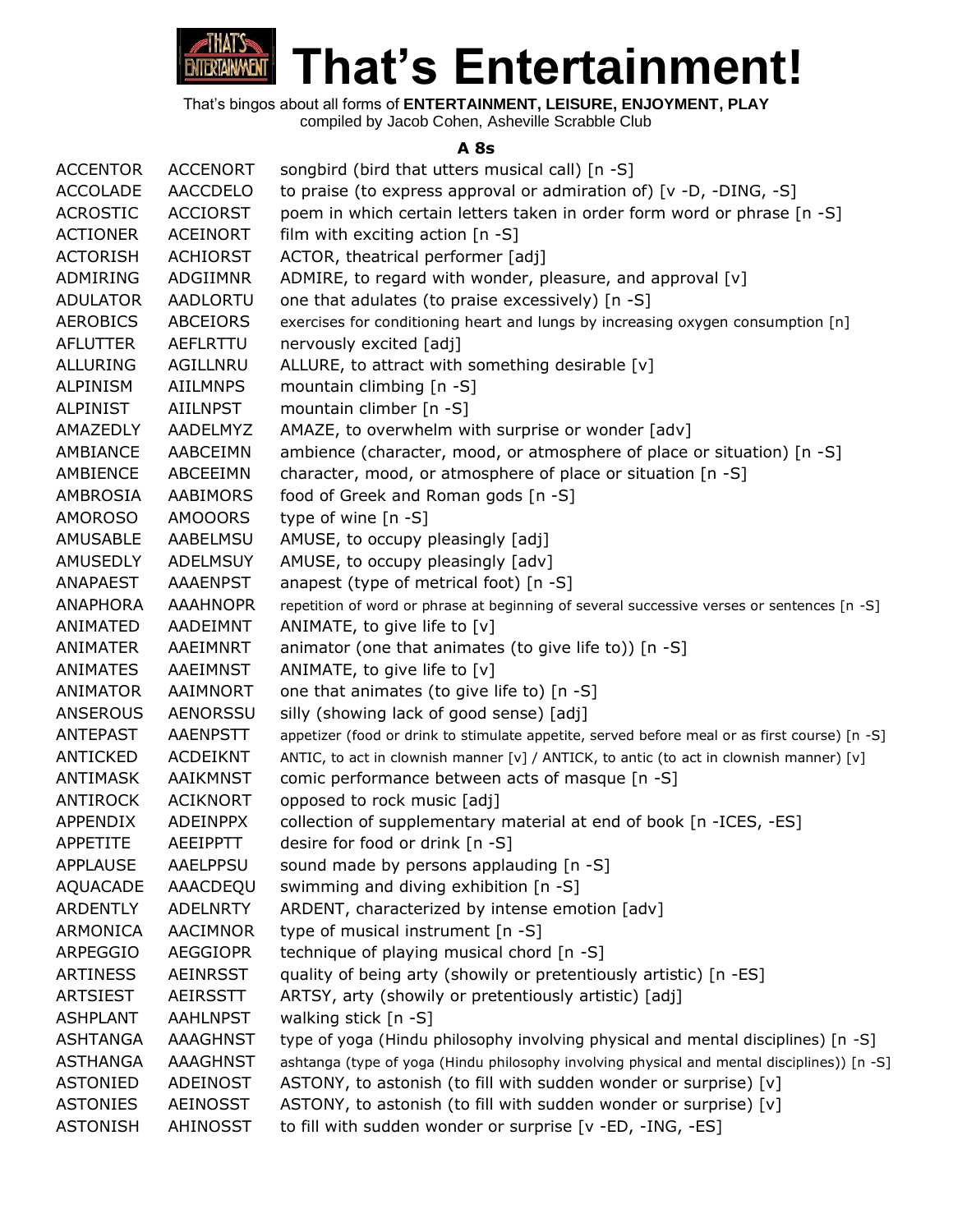

**That's Entertainment!**

| <b>ATHLETIC</b> | <b>ACEHILTT</b> | ATHLETE, one skilled in feats of physical strength and agility [adj]                           |
|-----------------|-----------------|------------------------------------------------------------------------------------------------|
| <b>ATTAGIRL</b> | AAGILRTT        | used to express encouragement or approval to woman or girl [interj]                            |
| AUDITION        | ADIINOTU        | to give trial performance [v -ED, -ING, -S]                                                    |
| <b>AUGUSTER</b> | <b>AEGRSTUU</b> | AUGUST, inspiring reverence or admiration [adj]                                                |
| <b>AUGUSTLY</b> | <b>AGLSTUUY</b> | AUGUST, inspiring reverence or admiration [adv]                                                |
| <b>AUTHORED</b> | ADEHORTU        | AUTHOR, to write (to form characters or symbols on surface with instrument) [v]                |
| <b>AUTOHARP</b> | <b>AAHOPRTU</b> | type of zither (stringed instrument) [n -S]                                                    |
|                 |                 | <b>B</b> 8s                                                                                    |
| <b>BACCARAT</b> | AAABCCRT        | card game $[n -S]$                                                                             |
| <b>BACCHANT</b> | <b>AABCCHNT</b> | carouser (one that carouses (to engage in carousal (boisterous drinking party))) [n -S or -ES] |
| <b>BACCHIUS</b> | ABCCHISU        | type of metrical foot [n -II]                                                                  |
| <b>BACKBEAT</b> | AABBCEKT        | type of rhythm in music [n -S]                                                                 |
| <b>BACKCAST</b> | <b>AABCCKST</b> | backward movement in casting fishing line [n -S]                                               |
| <b>BACKDROP</b> | <b>ABCDKOPR</b> | to provide with scenic background [v -PPED, -T, -PPING, -S]                                    |
| <b>BACKFLIP</b> | <b>ABCFIKLP</b> | to perform backward somersault [v -PPED, -PPING, -S]                                           |
| <b>BACKLIST</b> | <b>ABCIKLST</b> | to include in publisher's list of older book titles [v -ED, -ING, -S]                          |
| <b>BACKSLAP</b> | <b>AABCKLPS</b> | to show much approval [v -PPED, -PPING, -S]                                                    |
| <b>BADINAGE</b> | AABDEGIN        | to banter (to exchange mildly teasing remarks) [v -D, -S, -GING]                               |
| <b>BAGPIPER</b> | <b>ABEGIPPR</b> | one that plays bagpipes [n -S]                                                                 |
| <b>BAITFISH</b> | <b>ABFHIIST</b> | fish used as bait [n -ES]                                                                      |
| <b>BAKERIES</b> | ABEEIKRS        | BAKERY, place where baked goods are sold [n]                                                   |
| <b>BAKESHOP</b> | ABEHKOPS        | bakery (place where baked goods are sold) [n -S]                                               |
| <b>BALKLINE</b> | ABEIKLLN        | starting line in track events [n -S]                                                           |
| <b>BALLADIC</b> | AABCDILL        | BALLAD, narrative poem or song [adj]                                                           |
| <b>BALLADRY</b> | <b>AABDLLRY</b> | ballad poetry [n -RIES]                                                                        |
| <b>BALLETIC</b> | <b>ABCEILLT</b> | BALLET, classical dance form [adj]                                                             |
| <b>BALLGAME</b> | AABEGLLM        | game played with ball [n -S]                                                                   |
| <b>BALLGIRL</b> | <b>ABGILLLR</b> | girl who retrieves balls during games [n -S]                                                   |
| <b>BALLHAWK</b> | AABHKLLW        | very good defensive ballplayer [n -S]                                                          |
| <b>BALLONNE</b> | ABELLNNO        | ballet jump [n -S]                                                                             |
| <b>BALLROOM</b> | <b>ABLLMOOR</b> | large room for dancing [n -S]                                                                  |
| <b>BALLYARD</b> | <b>AABDLLRY</b> | ballpark (facility in which ballgames are played) [n -S]                                       |
| <b>BANDMATE</b> | <b>AABDEMNT</b> | fellow member of band [n -S]                                                                   |
| <b>BANDSMAN</b> | <b>AABDMNNS</b> | member of musical band [n -MEN]                                                                |
| <b>BANGTAIL</b> | AABGILNT        | racehorse [n -S]                                                                               |
| <b>BANJOIST</b> | ABIJNOST        | one who plays banjo [n -S]                                                                     |
| <b>BANTERED</b> | ABDEENRT        | BANTER, to exchange mildly teasing remarks [v]                                                 |
| <b>BANTERER</b> | ABEENRRT        | one that banters (to exchange mildly teasing remarks) [n -S]                                   |
| <b>BARBECUE</b> | ABBCEERU        | to cook over live coals or open fire [v -D, -UING, -S]                                         |
| <b>BARBEQUE</b> | ABBEEQRU        | to barbecue (to cook over live coals or open fire) [v -D, -UING, -S]                           |
| <b>BAREBOAT</b> | AABBEORT        | pleasure boat rented without personnel [n -S]                                                  |
| <b>BARFLIES</b> | <b>ABEFILRS</b> | BARFLY, drinker who frequents bars [n]                                                         |
| <b>BARITONE</b> | ABEINORT        | male singing voice [n -S]                                                                      |
| <b>BARMIEST</b> | ABEIMRST        | BARMY, full of barm; frothy [adj]                                                              |
| <b>BASEBALL</b> | <b>AABBELLS</b> | type of ball $[n - S]$                                                                         |
| <b>BASELINE</b> | ABEEILNS        | line at either end of court in certain sports [n -S]                                           |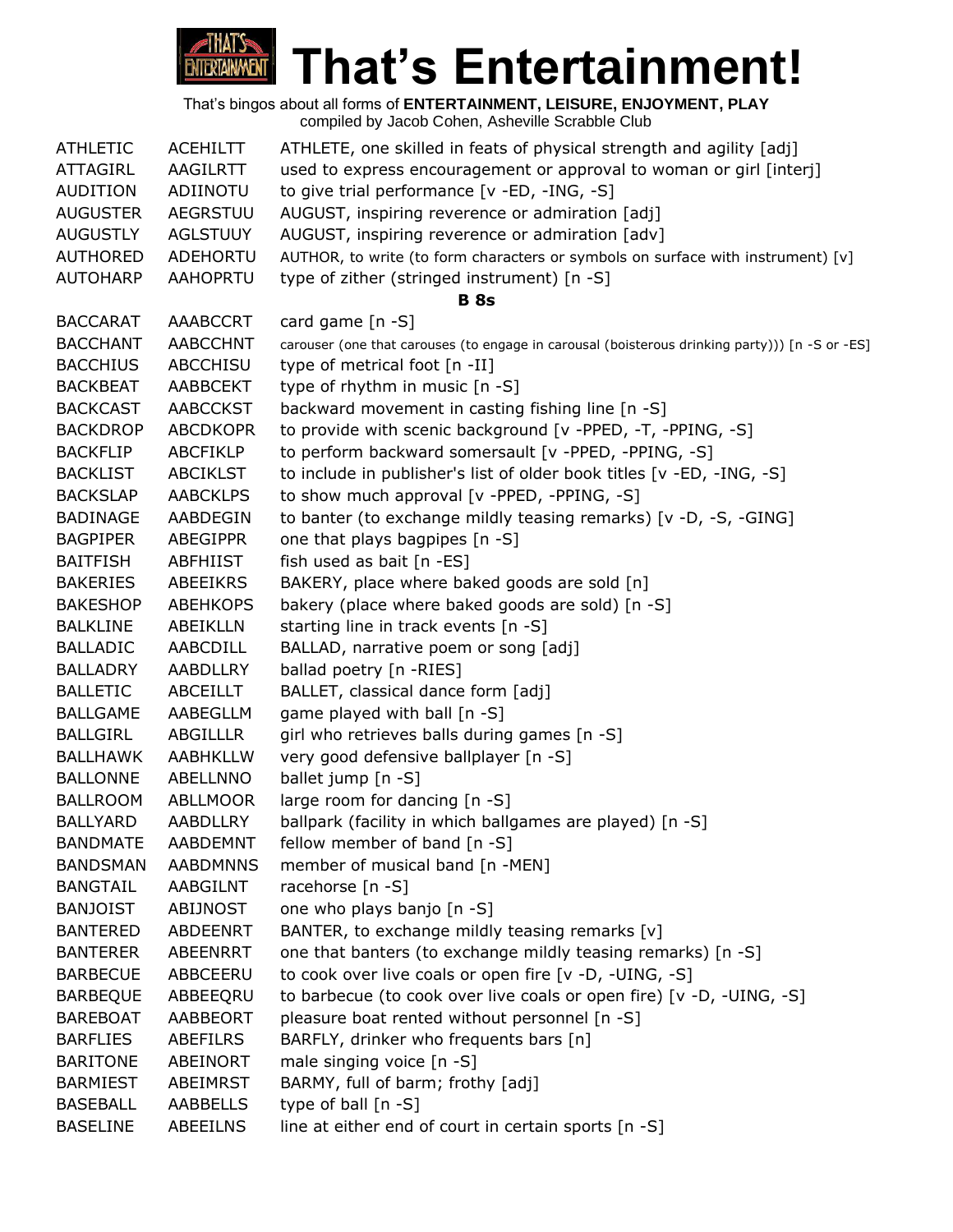### **That's Entertainment! ENTERTAINMENT**

| <b>BASEPATH</b> | AABEHPST        | baserunner's path between bases [n -S]                                                    |
|-----------------|-----------------|-------------------------------------------------------------------------------------------|
| <b>BASSNESS</b> | <b>ABENSSSS</b> | lowness in pitch [n -ES]                                                                  |
| <b>BATTERIE</b> | ABEEIRTT        | ballet movement [n -S]                                                                    |
| <b>BAYADEER</b> | AABDEERY        | bayadere (dancing girl) [n -S]                                                            |
| <b>BAYADERE</b> | AABDEERY        | dancing girl $[n -S]$                                                                     |
| <b>BEACHBOY</b> | ABBCEHOY        | male beach attendant [n -S]                                                               |
| <b>BEAGLING</b> | ABEGGILN        | activity of hunting with beagles [n -S] / BEAGLE, to hunt with beagles (small hounds) [v] |
| <b>BEANBALL</b> | AABBELLN        | baseball thrown at head [n -S]                                                            |
| <b>BEATDOWN</b> | <b>ABDENOTW</b> | crushing defeat [n -S]                                                                    |
| <b>BEATIFIC</b> | <b>ABCEFIIT</b> | blissful (very happy) [adj]                                                               |
| <b>BELAUDED</b> | ABDDEELU        | BELAUD, to praise (to express approval or admiration of) $[v]$                            |
| <b>BEMOCKED</b> | <b>BCDEEKMO</b> | BEMOCK, to mock (to ridicule (to make fun of)) [v]                                        |
| <b>BENCHING</b> | <b>BCEGHINN</b> | BENCH, to take player out of game (team competition) [v]                                  |
| BERIMBAU        | ABBEIMRU        | Brazilian musical instrument [n -S]                                                       |
| <b>BERIMING</b> | <b>BEGIIMNR</b> | BERIME, to berhyme (to compose in rhyme) [v]                                              |
| <b>BEZAZZES</b> | ABEESZZZ        | BEZAZZ, pizazz (quality of being exciting or attractive) [n]                              |
| <b>BIATHLON</b> | ABHILNOT        | athletic contest [n -S]                                                                   |
| <b>BICYCLER</b> | <b>BCCEILRY</b> | one that bicycles (to ride bicycle (two-wheeled vehicle)) [n -S]                          |
| <b>BIENNALE</b> | ABEEILNN        | biennial show [n -S]                                                                      |
| <b>BILLIARD</b> | ABDIILLR        | carom shot in billiards (table game) [n -S]                                               |
| <b>BINGEING</b> | <b>BEGGIINN</b> | act of indulging in something to excess [n -S]                                            |
| <b>BIRDLIME</b> | <b>BDEIILMR</b> | to trap small birds [v -D, -MING, -S]                                                     |
| <b>BIRDSHOT</b> | <b>BDHIORST</b> | small shot for shooting birds [n BIRDSHOT]                                                |
| <b>BISTROIC</b> | <b>BCIIORST</b> | BISTRO, small tavern (place where liquor is sold to be drunk on premises) [adj]           |
| <b>BLAZONRY</b> | ABLNORYZ        | great display [n -RIES]                                                                   |
| <b>BLISSFUL</b> | <b>BFILLSSU</b> | very happy [adj]                                                                          |
| <b>BLISSING</b> | <b>BGIILNSS</b> | BLISS, to experience or produce ecstasy [v]                                               |
| <b>BLITHELY</b> | <b>BEHILLTY</b> | BLITHE, merry (cheerful (full of spirits)) [adv]                                          |
| <b>BLITHEST</b> | <b>BEHILSTT</b> | BLITHE, merry (cheerful (full of spirits)) [adj]                                          |
| <b>BLOODING</b> | <b>BDGILNOO</b> | fox hunting ceremony [n -S]                                                               |
| <b>BLOOPIER</b> | <b>BEILOOPR</b> | BLOOPY, being hit that is short fly ball [adj]                                            |
| <b>BLOOPING</b> | <b>BGILNOOP</b> | BLOOP, to hit short fly ball [v]                                                          |
| <b>BLUEBEAT</b> | ABBEELTU        | ska (popular music of Jamaica) [n -S]                                                     |
| <b>BLUEBIRD</b> | <b>BBDEILRU</b> | songbird (bird that utters musical call) [n -S]                                           |
| <b>BLUELINE</b> | <b>BEEILLNU</b> | line that divides hockey rink [n -S]                                                      |
| <b>BLUESIER</b> | <b>BEEILRSU</b> | BLUESY, resembling blues (musical form) [adj]                                             |
| <b>BLUESMAN</b> | ABELMNSU        | one who plays blues [n -MEN]                                                              |
| <b>BLUETICK</b> | <b>BCEIKLTU</b> | hunting dog [n -S]                                                                        |
| <b>BOBOLINK</b> | <b>BBIKLNOO</b> | songbird (bird that utters musical call) [n -S]                                           |
| <b>BOBSKATE</b> | ABBEKOST        | child's skate having two parallel blades [n -S]                                           |
| <b>BOBWHITE</b> | <b>BBEHIOTW</b> | game bird $[n - S]$                                                                       |
| <b>BODYSURF</b> | <b>BDFORSUY</b> | to ride wave without surfboard [v -ED, -ING, -S]                                          |
| <b>BOGEYING</b> | <b>BEGGINOY</b> | BOGEY, to shoot in one stroke over par in golf [v]                                        |
| <b>BOMBARDE</b> | ABBDEMOR        | medieval shawm (woodwind) [n -S]                                                          |
| <b>BONGOIST</b> | <b>BGINOOST</b> | bongo player [n -S]                                                                       |
| <b>BONHOMIE</b> | <b>BEHIMNOO</b> | friendliness [n -S]                                                                       |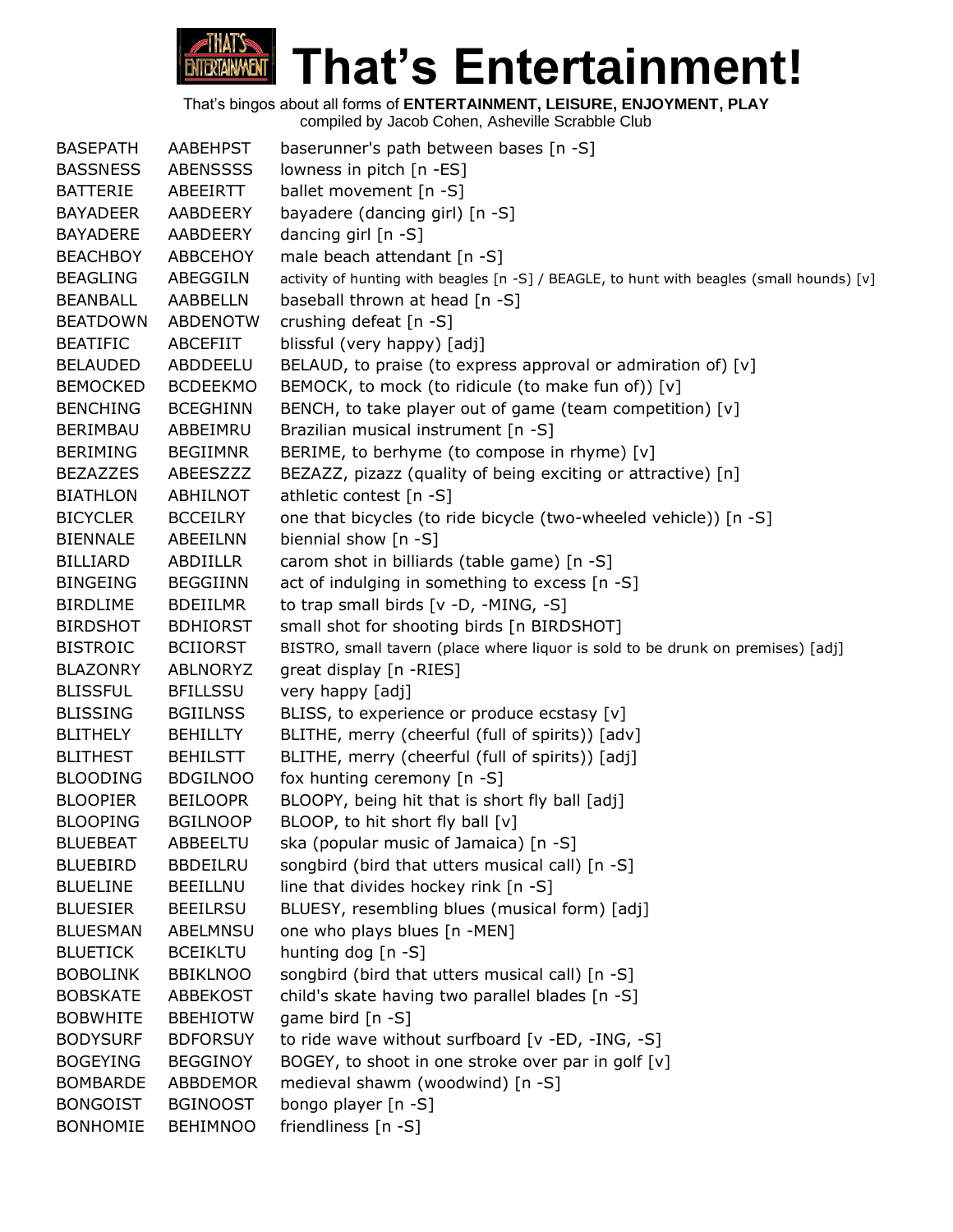

| <b>BONSPELL</b> | <b>BELLNOPS</b> | bonspiel (curling match or tournament) [n -S]                                    |
|-----------------|-----------------|----------------------------------------------------------------------------------|
| <b>BONSPIEL</b> | <b>BEILNOPS</b> | curling match or tournament [n -S]                                               |
| <b>BOOGALOO</b> | ABGLOOOO        | to dance to rock music [v -ED, -ING, -S]                                         |
| <b>BOOGEYED</b> | <b>BDEEGOOY</b> | BOOGEY, to boogie (to dance to rock music) [v]                                   |
| <b>BOOGYING</b> | <b>BGGINOOY</b> | BOOGY, to boogie (to dance to rock music) [v]                                    |
| <b>BOOKCASE</b> | <b>ABCEKOOS</b> | case which holds books (literary volumes) [n -S]                                 |
| <b>BOOKLICE</b> | <b>BCEIKLOO</b> | wingless insects that damage books [n BOOKLICE]                                  |
| <b>BOOKLORE</b> | <b>BEKLOOOR</b> | book learning [n -S]                                                             |
| <b>BOOKMARK</b> | <b>ABKKMOOR</b> | to create shortcut to previously viewed website [v -ED, -ING, -S]                |
| <b>BOOKRACK</b> | <b>ABCKKOOR</b> | support for open book [n -S]                                                     |
| <b>BOOKREST</b> | <b>BEKOORST</b> | bookrack (support for open book) [n -S]                                          |
| <b>BOOKSHOP</b> | <b>BHKOOOPS</b> | store where books are sold [n -S]                                                |
| <b>BOOKWORM</b> | <b>BKMOOORW</b> | avid book reader [n -S]                                                          |
| <b>BOOZIEST</b> | <b>BEIOOSTZ</b> | BOOZY, drunken (drunk (intoxicated)) [adj]                                       |
| <b>BOPPIEST</b> | <b>BEIOPPST</b> | BOPPY, suggestive of bebop [adj]                                                 |
| <b>BORDELLO</b> | <b>BDELLOOR</b> | brothel (house of prostitution) [n -S]                                           |
| <b>BORESOME</b> | <b>BEEMOORS</b> | tedious (causing weariness (quality of being weary (tired))) [adj]               |
| <b>BORINGLY</b> | <b>BGILNORY</b> | tediously (in tedious (causing weariness (quality of being weary)) manner) [adv] |
| <b>BOUSOUKI</b> | <b>BIKOOSUU</b> | bouzouki (stringed musical instrument) [n -S]                                    |
| <b>BOUZOUKI</b> | <b>BIKOOUUZ</b> | stringed musical instrument [n -, -S]                                            |
| <b>BRUNCHED</b> | <b>BCDEHNRU</b> | BRUNCH, to eat late morning meal [v]                                             |
| <b>BRUNCHER</b> | <b>BCEHNRRU</b> | one that brunches (to eat late morning meal) [n -S]                              |
| <b>BRUNCHES</b> | <b>BCEHNRSU</b> | BRUNCH, to eat late morning meal [v]                                             |
| <b>BUCKSHOT</b> | <b>BCHKOSTU</b> | large lead shot [n -S]                                                           |
| <b>BUCKSKIN</b> | <b>BCIKKNSU</b> | skin of male deer [n -S]                                                         |
| <b>BUCKTAIL</b> | ABCIKLTU        | fishing lure [n -S]                                                              |
| <b>BULLRING</b> | <b>BGILLNRU</b> | bullfight arena [n -S]                                                           |
| <b>BULLSEYE</b> | <b>BEELLSUY</b> | center of target [n -S]                                                          |
| <b>BULLSHOT</b> | <b>BHLLOSTU</b> | drink made of vodka and bouillon [n -S]                                          |
| <b>BUNCOMBE</b> | <b>BBCEMNOU</b> | nonsense [n -S]                                                                  |
| <b>BUNFIGHT</b> | <b>BFGHINTU</b> | crowded boisterous party [n -S]                                                  |
| <b>BUZZBAIT</b> | ABBITUZZ        | vibrating fishing lure [n -S]                                                    |
|                 |                 | C <sub>8s</sub>                                                                  |
| <b>CACHUCHA</b> | AACCCHHU        | Spanish dance [n -S]                                                             |
| <b>CADDYING</b> | <b>ACDDGINY</b> | CADDIE, to serve as golfer's assistant [v] / CADDY, to caddie [v]                |
| <b>CAESURAL</b> | <b>AACELRSU</b> | CAESURA, pause in line of verse [adj]                                            |
| CAESURIC        | <b>ACCEIRSU</b> | CAESURA, pause in line of verse [adj]                                            |
| CALLIOPE        | <b>ACEILLOP</b> | keyboard musical instrument [n -S]                                               |
| <b>CAMPFIRE</b> | <b>ACEFIMPR</b> | outdoor fire [n -S]                                                              |
| <b>CAMPIEST</b> | <b>ACEIMPST</b> | CAMPY, comically exaggerated [adj]                                               |
| <b>CAMPOREE</b> | <b>ACEEMOPR</b> | gathering of Boy Scouts [n -S]                                                   |
| <b>CAMPSITE</b> | <b>ACEIMPST</b> | area suitable for camping [n -S]                                                 |
| CANARIES        | <b>AACEINRS</b> | CANARY, songbird (bird that utters musical call) [n]                             |
| CANFIELD        | <b>ACDEFILN</b> | card game [n -S]                                                                 |
| CANNABIC        | AABCCINN        | pertaining to cannabis (hemp (tall herb)) [adj]                                  |
| <b>CANNABIN</b> | AABCINNN        | resin extracted from cannabis [n -S]                                             |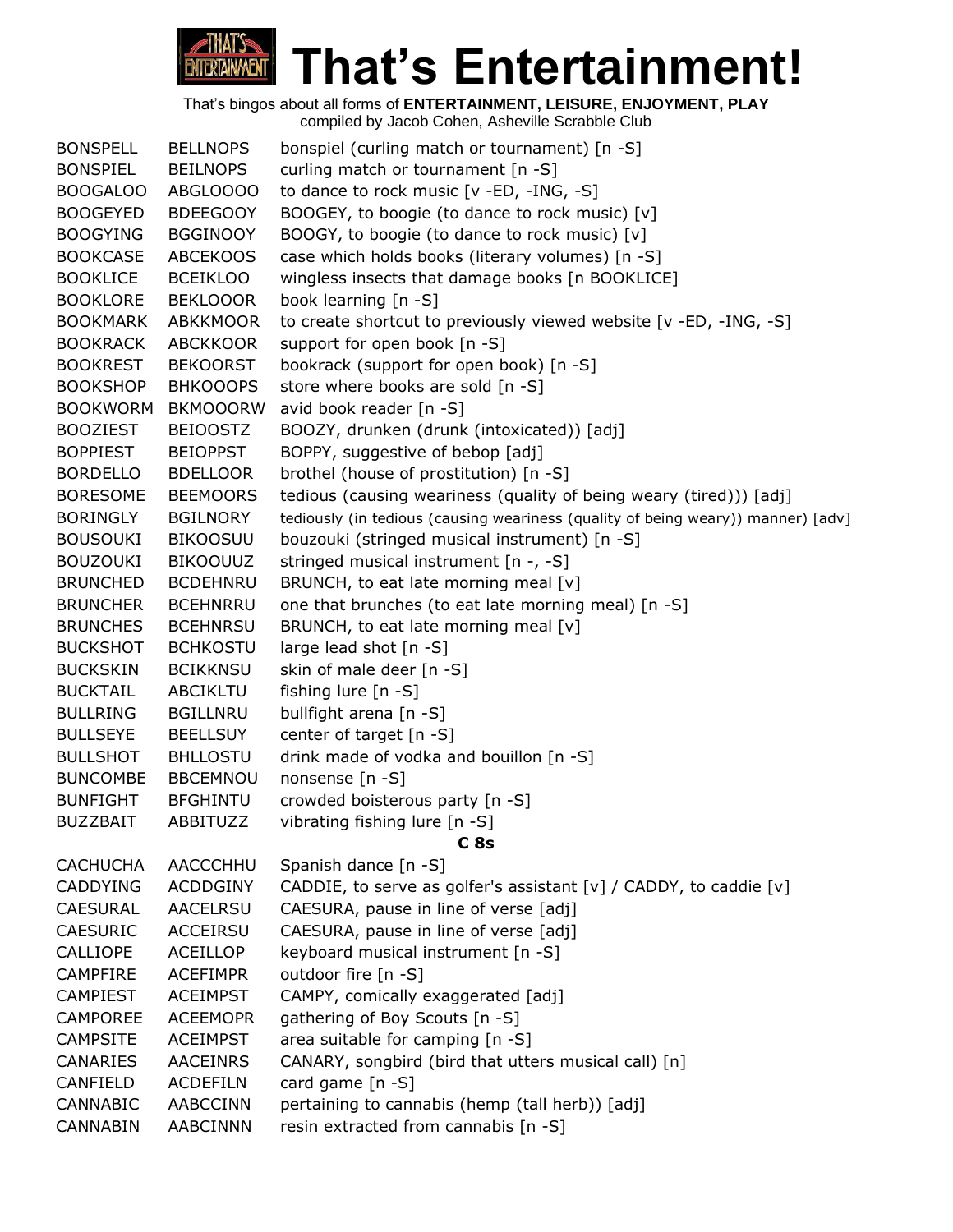# **That's Entertainment! ENTERTAINMENT**

That's bingos about all forms of **ENTERTAINMENT, LEISURE, ENJOYMENT, PLAY**

| <b>CANNABIS</b> | <b>AABCINNS</b> | hemp (tall herb) [n -ES]                                                      |
|-----------------|-----------------|-------------------------------------------------------------------------------|
| CANOEING        | ACEGINNO        | action or sport of paddling canoe [n -S] / CANOE, to paddle canoe [v]         |
| CANOEIST        | <b>ACEINOST</b> | one who canoes [n -S]                                                         |
| CANOEMAN        | <b>AACEMNNO</b> | canoeist (one who canoes) [n -MEN]                                            |
| <b>CANOROUS</b> | <b>ACNOORSU</b> | melodic (pertaining to melody (agreeable succession of musical sounds)) [adj] |
| <b>CANTUSES</b> | <b>ACENSSTU</b> | CANTUS, style of church music [n]                                             |
| <b>CAPERING</b> | <b>ACEGINPR</b> | CAPER, to frolic (to play and run about merrily) [v]                          |
| CAPOEIRA        | AACEIOPR        | Brazilian dance [n -S]                                                        |
| CARACOLE        | <b>AACCELOR</b> | to perform half-turn on horse [v -D, -LING, -S]                               |
| <b>CARDCASE</b> | <b>AACCDERS</b> | case for holding cards [n -S]                                                 |
| CARILLON        | <b>ACILLNOR</b> | to play set of bells $[v - ED, -ING, -S]$                                     |
| CARNIVAL        | AACILNRV        | traveling amusement show [n -S]                                               |
| <b>CAROLING</b> | <b>ACGILNOR</b> | act of singing joyously [n -S] / CAROL, to sing joyously [v]                  |
| CAROLLED        | <b>ACDELLOR</b> | CAROL, to sing joyously [v]                                                   |
| <b>CAROLLER</b> | <b>ACELLORR</b> | caroler (one that carols (to sing joyously)) [n -S]                           |
| CAROUSAL        | AACLORSU        | boisterous drinking party [n -S]                                              |
| <b>CAROUSEL</b> | <b>ACELORSU</b> | amusement park ride [n -S]                                                    |
| <b>CARSPIEL</b> | <b>ACEILPRS</b> | curling match in which curlers compete for car [n -S]                         |
| <b>CARTOONY</b> | <b>ACNOORTY</b> | resembling cartoons [adj]                                                     |
| <b>CASTANET</b> | <b>AACENSTT</b> | rhythm instrument [n -S]                                                      |
| <b>CASTLING</b> | ACGILNST        | CASTLE, to make certain move in chess [v]                                     |
| <b>CATHOUSE</b> | <b>ACEHOSTU</b> | brothel (house of prostitution) [n -S]                                        |
| <b>CAVORTED</b> | <b>ACDEORTV</b> | CAVORT, to frolic [v]                                                         |
| <b>CAVORTER</b> | <b>ACEORRTV</b> | one that cavorts [n -S]                                                       |
| <b>CESTUSES</b> | <b>CEESSSTU</b> | CESTUS, hand covering for ancient Roman boxers [n]                            |
| <b>CHACONNE</b> | <b>ACCEHNNO</b> | ancient dance [n -S]                                                          |
| <b>CHANGEUP</b> | ACEGHNPU        | slow pitch thrown like fastball [n -S]                                        |
| <b>CHANTING</b> | <b>ACGHINNT</b> | CHANT, to sing (to utter with musical inflections of voice) [v]               |
| <b>CHAPBOOK</b> | <b>ABCHKOOP</b> | small book of popular tales [n -S]                                            |
| <b>CHARGING</b> | <b>ACGGHINR</b> | illegal play in hockey [n -S]                                                 |
| CHARISMA        | <b>AACHIMRS</b> | special magnetic appeal [n -S, -TA]                                           |
| <b>CHARMING</b> | <b>ACGHIMNR</b> | pleasing [adj -ER, -EST] / CHARM, to attract irresistibly [v]                 |
| <b>CHAUNTED</b> | <b>ACDEHNTU</b> | CHAUNT, to chant (to sing (to utter with musical inflections of voice)) $[v]$ |
| <b>CHAUNTER</b> | <b>ACEHNRTU</b> | one that chaunts (to chant (to sing)) [n -S]                                  |
| <b>CHEERFUL</b> | <b>CEEFHLRU</b> | full of spirits [adj -LLER, -LLEST]                                           |
| <b>CHEERIER</b> | <b>CEEEHIRR</b> | CHEERY, cheerful (full of spirits) [adj]                                      |
| <b>CHEERILY</b> | <b>CEEHILRY</b> | in cheery (cheerful (full of spirits)) manner [adv]                           |
| <b>CHEERING</b> | <b>CEEGHINR</b> | CHEER, to applaud with shouts of approval [v]                                 |
| <b>CHEERLED</b> | <b>CDEEEHLR</b> | CHEERLEAD, to call for and direct organized cheering, as at football game [v] |
| <b>CHEFFING</b> | <b>CEFFGHIN</b> | CHEF, to work as chef (chief cook) [v]                                        |
| <b>CHESSMAN</b> | <b>ACEHMNSS</b> | one of pieces used in chess (board game for two players) [n -MEN]             |
| <b>CHESTIER</b> | <b>CEEHIRST</b> | CHESTY, proud (having or displaying pride) [adj]                              |
| <b>CHESTILY</b> | <b>CEHILSTY</b> | CHESTY, proud (having or displaying pride) [adv]                              |
| <b>CHEVALET</b> | <b>ACEEHLTV</b> | part of stringed instrument [n -S]                                            |
| <b>CHICHIER</b> | <b>CCEHHIIR</b> | CHICHI, showily stylish [adj]                                                 |
| <b>CHIRKEST</b> | <b>CEHIKRST</b> | CHIRK, cheerful (full of spirits) [adj]                                       |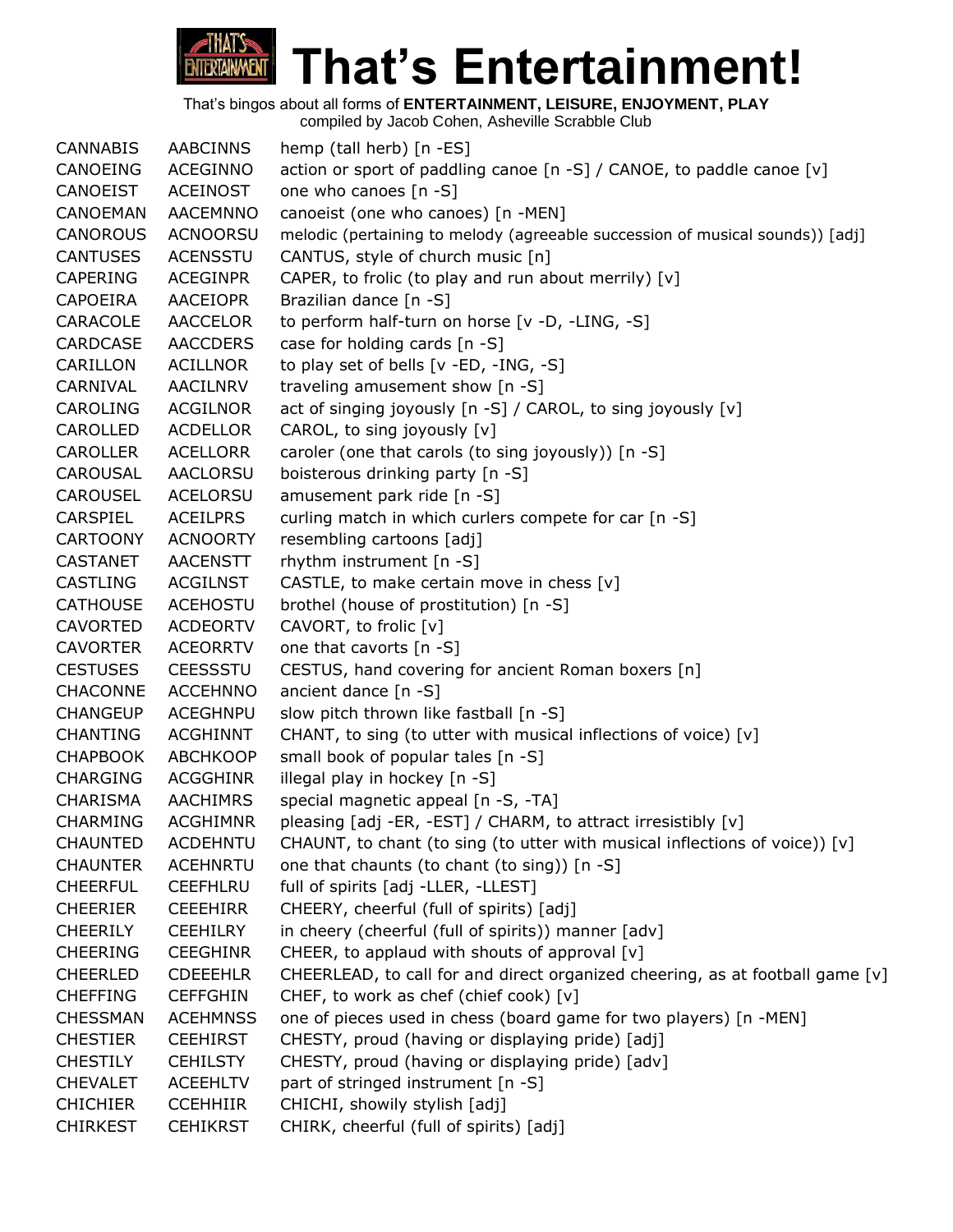

CHIRPIER CEHIIPRR CHIRPY, cheerful (full of spirits) [adj] CHIRPILY CHIILPRY CHIRPY, cheerful (full of spirits) [adv] CHIVALRY ACHILRVY knightly behavior and skill [n -RIES] CHIVAREE ACEEHIRV to perform mock serenade [v -D, -ING, -S] CHOIRBOY BCHIOORY boy who sings in choir (body of church singers) [n -S] CHOIRING CGHIINOR CHOIR, to sing in unison [v] CHOLIAMB ABCHILMO type of poetic meter [n -S] CHORDING CDGHINOR act of playing chord [n -S] / CHORD, to play chord (combination of three or more musical tones) [v] CHORIAMB ABCHIMOR type of metrical foot [n -I, -S] CHORTLER CEHLORRT one that chortles (to chuckle with glee) [n -S] CHRISTIE CEHIIRST christy (skiing turn) [n -S] CHUCKLER CCEHKLRU one that chuckles (to laugh quietly) [n -S] CHUGALUG ACGGHLUU to drink without pause [v -GGED, -GGING, -S] CIMBALOM ABCILMMO Hungarian dulcimer [n -S] CIRCUSES CCEIRSSU CIRCUS, public entertainment [n] CLAMBAKE AABCEKLM beach picnic [n -S] CLAMMING ACGILMMN CLAM, to dig for clams (bivalve mollusks) [v] CLAQUEUR ACELQRUU member of claque (group of hired applauders) [n -S] CLARINET ACEILNRT woodwind instrument [n -S] CLERIHEW CEEHILRW humorous poem [n -S] CLIMAXED ACDEILMX CLIMAX, to reach high or dramatic point [v] CLIMAXES ACEILMSX CLIMAX, to reach high or dramatic point [v] CLIMBING BCGIILMN sport or activity of ascending mountains [n -S] CLINCHED CCDEHILN CLINCH, to settle matter decisively [v] CLOGGING CGGGILNO act of dancing while wearing shoes with thick CLOWNERY CELNORWY clownish behavior [n -RIES] CLOWNING CGILNNOW CLOWN, to act like clown (humorous performer) [v] CLOWNISH CHILNOSW resembling or befitting clown [adj] CLUBABLE ABBCELLU sociable [adj] CLUBFACE ABCEEFLU striking surface of clubhead (part of golf club that strikes ball) [n -S] CLUBHEAD ABCDEHLU part of golf club that strikes ball [n -S] CLUBLAND ABCDLLNU area having many nightclubs [n -S] COHOLDER CDEHLOOR athlete who holds record with another [n -S] COLISEUM CEILMOSU large structure for public entertainment [n -S] COLOPHON CHLNOOOP inscription placed at end of book [n -S] COLORMAN ACLMNOOR sportscaster who provides commentary during game [n -MEN] COMBINED BCDEIMNO skiing competition combining two events [n -S] COMEDIAN ACDEIMNO humorous entertainer [n -S] COMEDIES CDEEIMOS COMEDY, humorous play, movie, or other work [n] COMEDIST CDEIMOST writer of comedies [n -S] COMPINGS CGIMNOPS COMPING, playing of jazz accompaniment [n] COMPOSER CEMOOPRS one that writes music [n -S] CONCERTO CCENOORT musical composition [n -TI, , -S] CONCOURS CCNOORSU public competition [n CONCOURS] CONGAING ACGGINNO CONGA, to perform conga (Latin-American dance) [v] CONGRATS ACGNORST congratulations [n]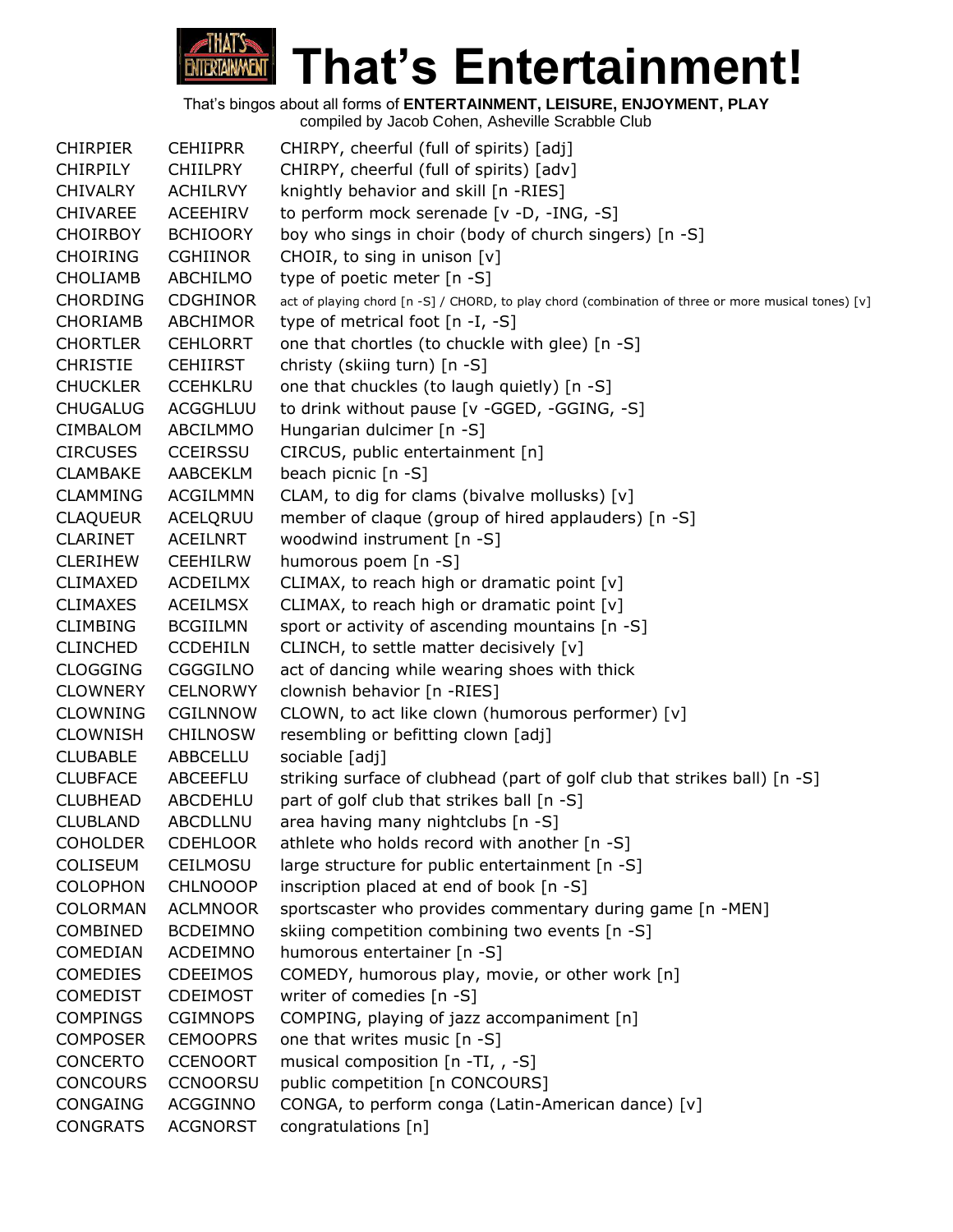# **That's Entertainment! ENTERTAINMENT**

That's bingos about all forms of **ENTERTAINMENT, LEISURE, ENJOYMENT, PLAY**

| <b>CONJUNTO</b> | <b>CJNNOOTU</b> | style of dance music along Mexican border [n -S]                                                     |
|-----------------|-----------------|------------------------------------------------------------------------------------------------------|
| CONQUIAN        | ACINNOQU        | card game [n -S]                                                                                     |
| CONTINUO        | CINNOOTU        | type of instrumental part [n -S]                                                                     |
| <b>COOKBOOK</b> | BCKKOOOO        | book of recipes [n -S]                                                                               |
| <b>COOKSHOP</b> | <b>CHKOOOPS</b> | shop that sells cooked food [n -S]                                                                   |
| <b>COOLDOWN</b> | <b>CDLNOOOW</b> | gradual return of physiological functions to normal levels after strenuous exercise [n -S]           |
| <b>COPYABLE</b> | ABCELOPY        | COPY, to imitate (to behave in same way as) [adj]                                                    |
| <b>COQUETRY</b> | <b>CEOQRTUY</b> | flirtatious behavior [n -RIES]                                                                       |
| <b>COQUETTE</b> | <b>CEEOQTTU</b> | coquet (to flirt) [v -D, -TTING, -S]                                                                 |
| <b>CORNETTO</b> | <b>CENOORTT</b> | musical wind instrument [n -TTI, -S]                                                                 |
| CORRIVAL        | ACILORRV        | rival or opponent [n -S]                                                                             |
| <b>CORYBANT</b> | <b>ABCNORTY</b> | reveler (one that revels (to engage in revelry)) [n -S or -ES]                                       |
| <b>CORYPHEE</b> | <b>CEEHOPRY</b> | ballet dancer [n -S]                                                                                 |
| <b>COSCRIPT</b> | <b>CCIOPRST</b> | to collaborate in preparing script for [v -ED, -ING, -S]                                             |
| COTILLON        | <b>CILLNOOT</b> | ballroom dance [n -S]                                                                                |
| <b>COULISSE</b> | <b>CEILOSSU</b> | side scene of theatre stage [n -S]                                                                   |
| <b>COURANTE</b> | <b>ACENORTU</b> | old, lively dance [n -S]                                                                             |
| <b>COURANTO</b> | <b>ACNOORTU</b> | courante (old, lively dance) [n -S or -ES]                                                           |
| <b>COURSING</b> | CGINORSU        | pursuit of game by hounds [n -S] / COURSE, to cause hounds to chase game [v]                         |
| <b>COWINNER</b> | <b>CEINNORW</b> | one of two or more winners [n -S]                                                                    |
| <b>CRAGSMAN</b> | <b>AACGMNRS</b> | one who climbs crags (large jagged rock) [n -MEN]                                                    |
| <b>CRAMBOES</b> | <b>ABCEMORS</b> | CRAMBO, word game [n]                                                                                |
| <b>CRANKEST</b> | <b>ACEKNRST</b> | CRANK, lively [adj]                                                                                  |
| <b>CRAPPING</b> | <b>ACGINPPR</b> | CRAP, to throw 2, 3, or 12 in dice game $[v]$                                                        |
| <b>CREVALLE</b> | <b>ACEELLRV</b> | food and game fish [n -S]                                                                            |
| CRIBBAGE        | ABBCEGIR        | card game [n -S]                                                                                     |
| <b>CROUSELY</b> | <b>CELORSUY</b> | CROUSE, lively [adv]                                                                                 |
| <b>CRUMHORN</b> | <b>CHMNORRU</b> | double-reed woodwind instrument [n -S]                                                               |
| <b>CUTSCENE</b> | <b>CCEENSTU</b> | type of scene in computer games [n -S]                                                               |
| <b>CYCLECAR</b> | <b>ACCEKLRY</b> | type of motor vehicle [n -S]                                                                         |
| <b>CYCLEWAY</b> | <b>ACCELWYY</b> | bikeway (route for bikes) [n -S]                                                                     |
| <b>CYMBALER</b> | <b>ABCELMRY</b> | one that plays cymbals [n -S]                                                                        |
| <b>CYMBALOM</b> | <b>ABCLMMOY</b> | cimbalom (Hungarian dulcimer) [n -S]                                                                 |
| <b>CYNOSURE</b> | <b>CENORSUY</b> | center of attraction [n -S]                                                                          |
|                 |                 | <b>D</b> 8s                                                                                          |
| <b>DABBLING</b> | ABBDGILN        | DABBLE, to involve oneself in superficial interest                                                   |
| <b>DACTYLIC</b> | <b>ACCDILTY</b> | verse consisting of dactyls [n -S]                                                                   |
| <b>DAFFIEST</b> | <b>ADEFFIST</b> | DAFFY, silly (showing lack of good sense) [adj]                                                      |
| <b>DAINTIES</b> | ADEIINST        | DAINTY, something delicious [n]                                                                      |
| <b>DALLYING</b> | <b>ADGILLNY</b> | DALLY, to waste time [v]                                                                             |
| <b>DANCIEST</b> | <b>ACDEINST</b> | DANCEY, suitable for dancing [adj]                                                                   |
| <b>DANSEUSE</b> | ADEENSSU        | female ballet dancer [n -S]                                                                          |
| DARINGLY        | ADGILNRY        | in brave (showing courage (quality that enables one to face danger fearlessly; spirit)) manner [adv] |
| <b>DAWDLING</b> | ADDGILNW        | DAWDLE, to waste time [v]                                                                            |
| DAYDREAM        | AADDEMRY        | to fantasize $[-ED$ or $-T$ , $-ING$ , $-S]$                                                         |
| <b>DEACONED</b> | ACDDEENO        | DEACON, to read hymn aloud [v]                                                                       |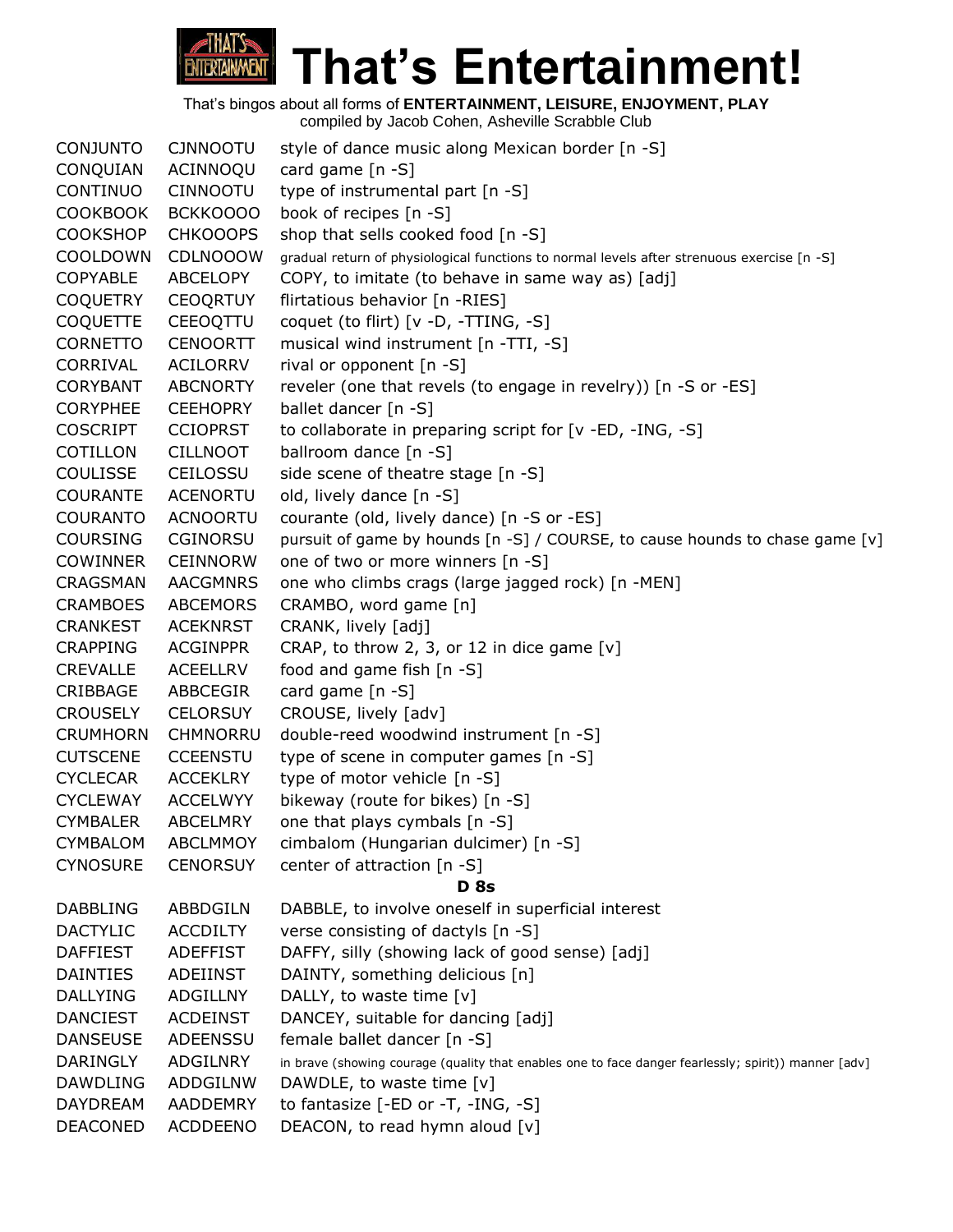

| <b>DEADLIFT</b>  | ADDEFILT         | to execute type of lift in weight lifting [v -ED, -ING, -S]                      |
|------------------|------------------|----------------------------------------------------------------------------------|
| <b>DECAMPED</b>  | <b>ACDDEEMP</b>  | DECAMP, to depart from camping ground [v]                                        |
| <b>DECISION</b>  | <b>CDEIINOS</b>  | to win victory over boxing opponent on points [v -ED, -ING, -S]                  |
| <b>DEEJAYED</b>  | <b>ADDEEEJY</b>  | DEEJAY, to work as disc jockey [v]                                               |
| <b>DEFEATER</b>  | ADEEEFRT         | one that defeats (to win victory over) [n -S]                                    |
| <b>DEGUSTED</b>  | <b>DDEEGSTU</b>  | DEGUST, to taste with pleasure [v]                                               |
| <b>DEJEUNER</b>  | DEEEJNRU         | late breakfast [n -S]                                                            |
| <b>DELICACY</b>  | <b>ACCDEILY</b>  | choice food [n -CIES]                                                            |
| <b>DELICATE</b>  | <b>ACDEEILT</b>  | delicacy (choice food) [n -S]                                                    |
| <b>DENTELLE</b>  | <b>DEEELLNT</b>  | lacy style of book-cover decoration [n -S]                                       |
| <b>DESTRIER</b>  | <b>DEEIRRST</b>  | warhorse (musical or dramatic work that has been performed to excess) [n -S]     |
| <b>DETUNING</b>  | <b>DEGINNTU</b>  | DETUNE, to adjust (instrument) so that it is no longer in tune [v]               |
| <b>DEVOURED</b>  | <b>DDEEORUV</b>  | DEVOUR, to eat up voraciously [v]                                                |
| <b>DEVOURER</b>  | <b>DEEORRUV</b>  | one that devours (to eat up voraciously) [n -S]                                  |
| <b>DIATONIC</b>  | <b>ACDIINOT</b>  | pertaining to type of musical scale [adj]                                        |
| <b>DICTATOR</b>  | <b>ACDIORTT</b>  | one that dictates (to read aloud for recording) [n -S]                           |
| <b>DIORAMIC</b>  | ACDIIMOR         | DIORAMA, three-dimensional exhibit [adj]                                         |
| <b>DIPODIES</b>  | <b>DDEIIOPS</b>  | DIPODY, dimeter (verse of two metrical feet) [n]                                 |
| <b>DIRECTOR</b>  | <b>CDEIORRT</b>  | one that directs (to control or conduct affairs of) [n -S]                       |
| <b>DISCOING</b>  | <b>CDGIINOS</b>  | DISCO, to dance at discotheque [v]                                               |
| <b>DISCUSES</b>  | CDEISSSU         | DISCUS, disk hurled in athletic competition [n]                                  |
| <b>DISQUIET</b>  | DEIIQSTU         | to deprive of quiet, rest, or peace [v -ED, -ING, -S]                            |
| <b>DITSIEST</b>  | <b>DEIISSTT</b>  | DITSY, silly, eccentric [adj]                                                    |
| <b>DITZIEST</b>  | <b>DEIISTTZ</b>  | DITZY, ditsy (silly, eccentric) [adj]                                            |
| <b>DOCUSOAP</b>  | <b>ACDOOPSU</b>  | television serious about activities of real people [n -S]                        |
| <b>DOGGEREL</b>  | <b>DEEGGLOR</b>  | trivial, awkwardly written verse [n -S]                                          |
| <b>DOLOROSO</b>  | <b>DLOOOORS</b>  | having mournful musical quality [adj]                                            |
| <b>DOPESTER</b>  | <b>DEEOPRST</b>  | one who predicts outcomes of contests [n -S]                                     |
| <b>DOUBLURE</b>  | <b>BDELORUU</b>  | lining of book cover [n -S]                                                      |
| <b>DOWNBEAT</b>  | <b>ABDENOTW</b>  | first beat of musical measure [n -S]                                             |
| <b>DOWNPLAY</b>  | <b>ADLNOPWY</b>  | to de-emphasize [v -ED, -ING, -S]                                                |
| <b>DOXOLOGY</b>  | DGLOOOXY         | hymn or verse of praise to God [n -GIES]                                         |
| <b>DRABBING</b>  | ABBDGINR         | DRAB, to consort with prostitutes [v]                                            |
| <b>DRAMATIC</b>  | <b>AACDIMRT</b>  | pertaining to drama (composition written for theatrical performance) [adj]       |
| <b>DRAMSHOP</b>  | <b>ADHMOPRS</b>  | barroom (room where liquor is sold) [n -S]                                       |
| <b>DRINKING</b>  | <b>DGIIKNNR</b>  | habit of drinking alcoholic beverages [n -S]                                     |
| <b>DROLLERY</b>  | <b>DELLORRY</b>  | something droll [n -RIES]                                                        |
| <b>DROLLEST</b>  | <b>DELLORST</b>  | DROLL, comical (funny (causing laughter or amusement)) [adj]                     |
| <b>DROLLING</b>  | <b>DGILLNOR</b>  | DROLL, to jest (to joke (to say something amusing)) [v]                          |
| <b>DROLLNESS</b> | <b>DELLNORSS</b> | quality of being droll (comical (funny (causing laughter or amusement))) [n -ES] |
| <b>DROPKICK</b>  | <b>CDIKKOPR</b>  | type of kick in football [n -S]                                                  |
| <b>DROPSHOT</b>  | <b>DHOOPRST</b>  | type of shot in tennis [n -S]                                                    |
| <b>DRUMBEAT</b>  | ABDEMRTU         | sound of drum [n -S]                                                             |
| <b>DRUMHEAD</b>  | ADDEHMRU         | material that is stretched over end of drum [n -S]                               |
| <b>DRUMLIKE</b>  | DEIKLMRU         | resembling head of drum [adj]                                                    |
| <b>DRUMMING</b>  | DGIMMNRU         | act of beating drum [n -S] / DRUM, to beat drum (percussion instrument) [v]      |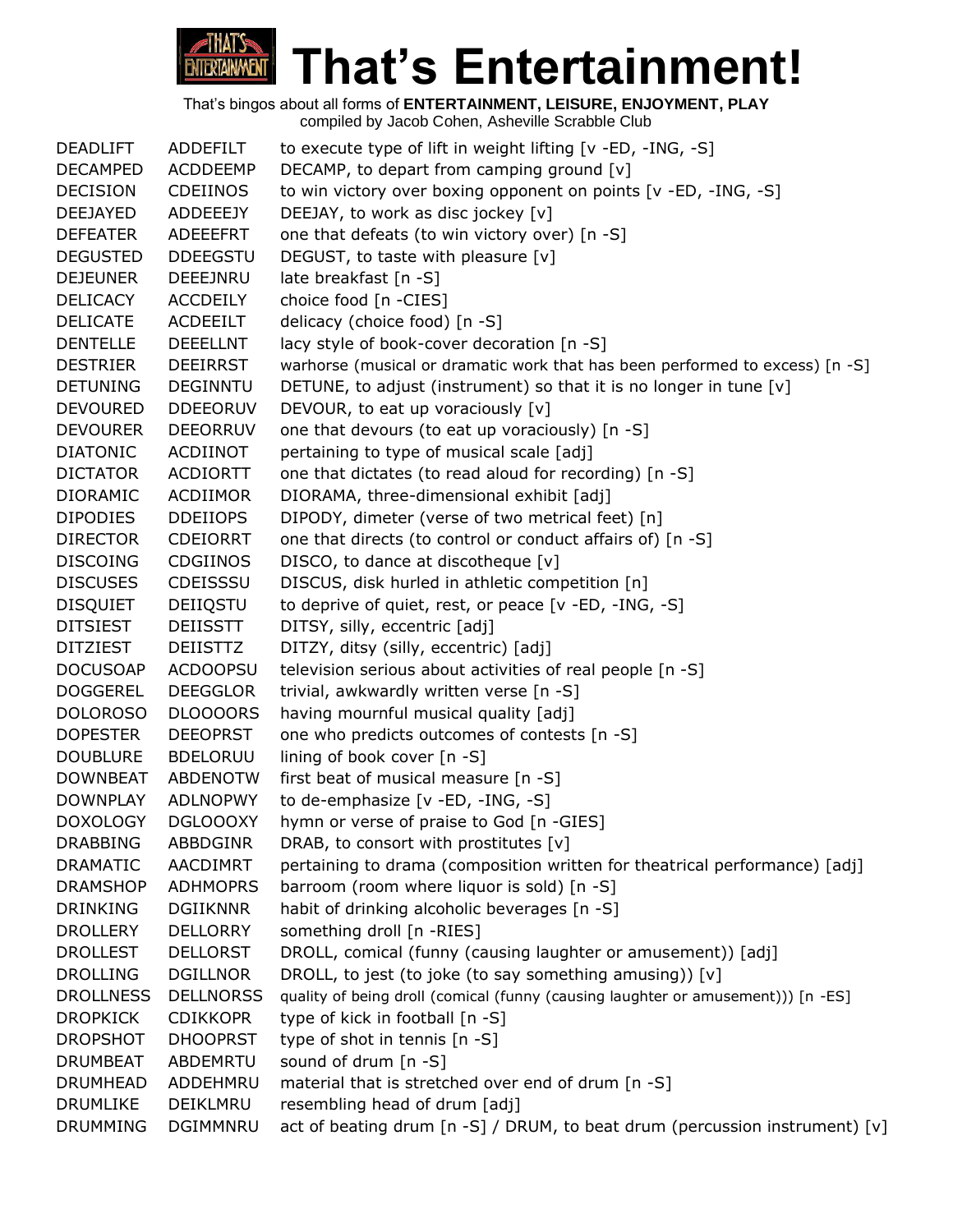### **That's Entertainment!** ENTERTAINMENT

That's bingos about all forms of **ENTERTAINMENT, LEISURE, ENJOYMENT, PLAY**

| <b>DRUMMING</b> | <b>DGIMMNRU</b> | act of beating drum [n -S] / DRUM, to beat drum (percussion instrument) [v]                    |
|-----------------|-----------------|------------------------------------------------------------------------------------------------|
| <b>DRUMROLL</b> | <b>DLLMORRU</b> | roll played on drum [n -S]                                                                     |
| <b>DRUNKISH</b> | <b>DHIKNRSU</b> | somewhat drunk [adj]                                                                           |
| <b>DUATHLON</b> | <b>ADHLNOTU</b> | long-distance race involving running and bicycling [n -S]                                      |
| <b>DUELLING</b> | DEGILLNU        | dueling (contest between two persons with deadly weapons) [n -S] / DUEL, to fight formally [v] |
| <b>DUETTING</b> | <b>DEGINTTU</b> | DUET, to perform duet (musical composition for two) [v]                                        |
| <b>DUETTIST</b> | DEISTTTU        | participant in duet (musical composition for two) [n -S]                                       |
| <b>DULCETLY</b> | <b>CDELLTUY</b> | melodiously [adv]                                                                              |
| <b>DULCIANA</b> | AACDILNU        | soft-toned organ stop [n -S]                                                                   |
| <b>DULCIMER</b> | CDEILMRU        | stringed instrument [n -S]                                                                     |
| <b>DUMBBELL</b> | <b>BBDELLMU</b> | weight lifted for muscular exercise [n -S]                                                     |
| <b>DUMBSHOW</b> | <b>BDHMOSUW</b> | presentation in which communication is solely by signs and gestures [n -S]                     |
| <b>DUMFOUND</b> | <b>DDFMNOUU</b> | to astonish (to fill with sudden wonder or surprise) [v -ED, -ING, -S]                         |
| <b>DYSLEXIA</b> | <b>ADEILSXY</b> | impairment of ability to read [n -S]                                                           |
|                 |                 | E <sub>8s</sub>                                                                                |
| <b>EAGEREST</b> | <b>AEEEGRST</b> | EAGER, impatiently longing [adj]                                                               |
| <b>EFFUSION</b> | EFFINOSU        | outpouring of emotion [n -S]                                                                   |
| <b>ELKHOUND</b> | <b>DEHKLNOU</b> | hunting dog $[n - S]$                                                                          |
| <b>EMCEEING</b> | <b>CEEEGIMN</b> | EMCEE, to serve as master of ceremonies [v]                                                    |
| <b>ENCAMPED</b> | <b>ACDEEMNP</b> | ENCAMP, to set up camp $[v]$                                                                   |
| <b>ENCORING</b> | <b>CEGINNOR</b> | ENCORE, to call for reappearance of performer [v]                                              |
| <b>ENDPAPER</b> | <b>ADEENPPR</b> | sheet of paper used in bookbinding [n -S]                                                      |
| <b>ENJAMBED</b> | ABDEEJMN        | ENJAMB, to continue sentence from one line of poem to next [v]                                 |
|                 |                 |                                                                                                |
| <b>ENJOYING</b> | <b>EGIJNNOY</b> | ENJOY, to receive pleasure from $[v]$                                                          |
| <b>ENOPHILE</b> | <b>EEHILNOP</b> | oenophile (lover or connoisseur of wine) [n -S]                                                |
| <b>ENRAVISH</b> | <b>AEHINRSV</b> | to delight greatly [v -ED, -ING, -ES]                                                          |
| <b>ENTHRALL</b> | <b>AEHLLNRT</b> | to charm (to attract irresistibly) [v -ED, -ING, -S]                                           |
| <b>ENTICING</b> | <b>CEGIINNT</b> | ENTICE, to allure (to attract with something desirable) [v]                                    |
| <b>ENTRANCE</b> | <b>ACEENNRT</b> | to fill with delight or wonder [v -D, -CING, -S]                                               |
| <b>EPICALLY</b> | <b>ACEILLPY</b> | EPIC, long narrative poem [adv]                                                                |
| <b>EPICLIKE</b> | <b>CEEIIKLP</b> | resembling epic (long narrative poem) [adj]                                                    |
| <b>EPITASIS</b> | <b>AEIIPSST</b> | main part of classical drama [n -SES]                                                          |
| <b>EPOPOEIA</b> | <b>AEEIOOPP</b> | epopee (epic poem) [n -S]                                                                      |
| <b>EQUIVOKE</b> | EEIKOQUV        | play on words [n -S]                                                                           |
| <b>EROTICAL</b> | <b>ACEILORT</b> | EROTIC, amatory poem [adj]                                                                     |
| <b>ESCAPADE</b> | <b>AACDEEPS</b> | reckless adventure [n -S]                                                                      |
| <b>ESCAPISM</b> | <b>ACEIMPSS</b> | avoidance of reality by diversion of mind [n -S]                                               |
| <b>ESCAPIST</b> | <b>ACEIPSST</b> | one given to escapism [n -S]                                                                   |
| <b>ESPIEGLE</b> | <b>EEEGILPS</b> | playful (frolicsome) [adj]                                                                     |
| <b>EUCHRING</b> | CEGHINRU        | EUCHRE, to prevent from winning three tricks in euchre (card game) $[v]$                       |
| <b>EUPHONIC</b> | <b>CEHINOPU</b> | EUPHONY, pleasant sound [adj]                                                                  |
| <b>EUPHORIA</b> | AEHIOPRU        | feeling of well-being [n -S]                                                                   |
| <b>EUPHORIC</b> | CEHIOPRU        | EUPHORIA, feeling of well-being [adj]                                                          |
| <b>EUSTRESS</b> | <b>EERSSSTU</b> | beneficial stress [n -ES]                                                                      |
| <b>EVENTING</b> | <b>EEGINNTV</b> | equestrian competition [n -S]                                                                  |
| <b>EXCITANT</b> | <b>ACEINTTX</b> | stimulant [n -S]                                                                               |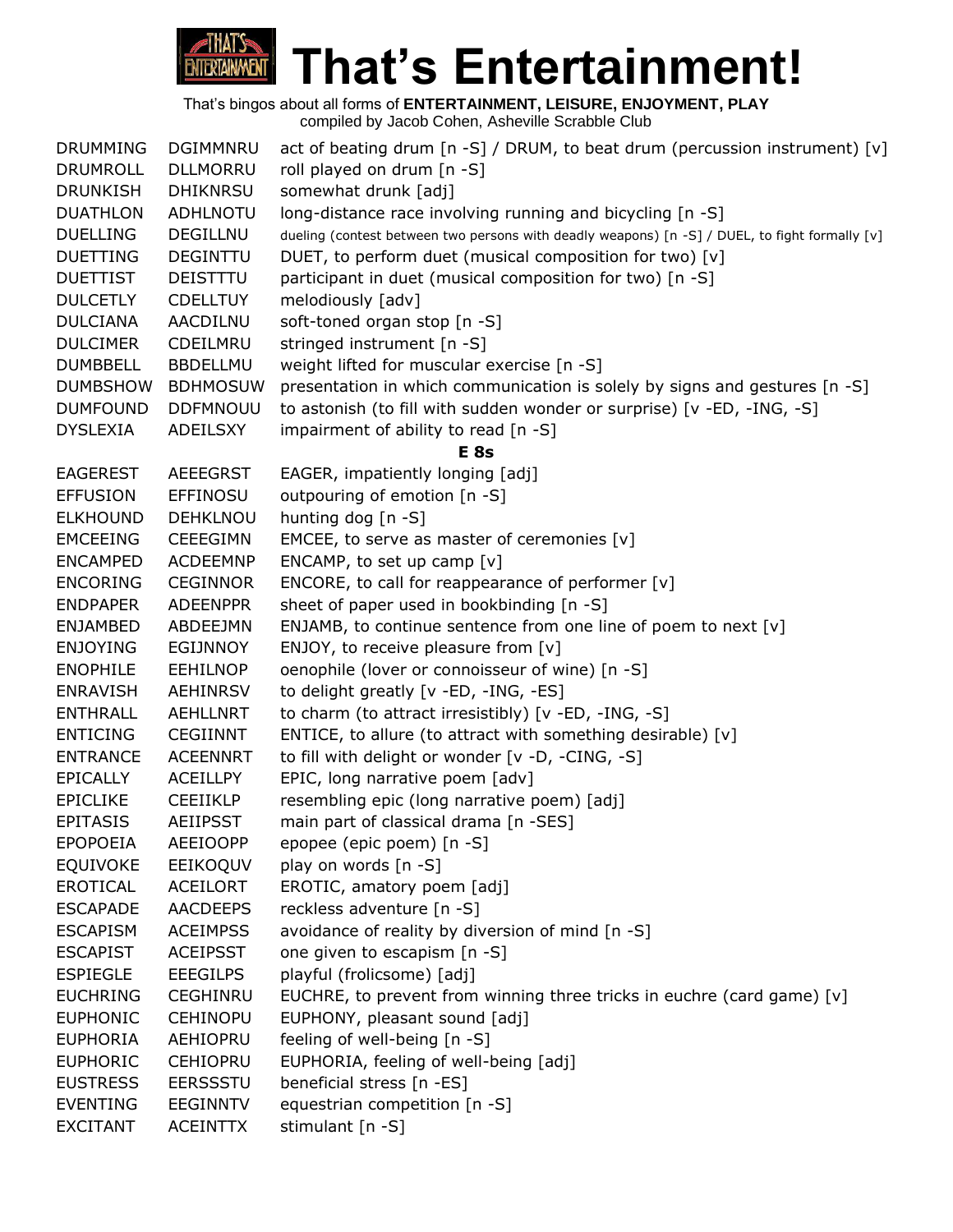

| <b>EXCITING</b> | <b>CEGIINTX</b> | EXCITE, to arouse emotions of $[v]$                                                                 |
|-----------------|-----------------|-----------------------------------------------------------------------------------------------------|
| <b>EXONUMIA</b> | AEIMNOUX        | collectible items other than coins or paper money [n]                                               |
| <b>EXPLICIT</b> | <b>CEIILPTX</b> | statement formerly used at close of book [n -S]                                                     |
| <b>EXULTANT</b> | <b>AELNTTUX</b> | exulting [adj]                                                                                      |
| <b>EXULTING</b> | <b>EGILNTUX</b> | EXULT, to rejoice greatly $[v]$                                                                     |
|                 |                 | <b>F</b> 8s                                                                                         |
| <b>FABULATE</b> | AABEFLTU        | to compose fables (fictitious tales) [v -D, -TING, -S]                                              |
| <b>FABULIST</b> | ABFILSTU        | liar (one that speaks falsely) [n -S]                                                               |
| <b>FACETELY</b> | <b>ACEEFLTY</b> | FACETE, witty (humorously clever) [adv]                                                             |
| <b>FADDIEST</b> | <b>ADDEFIST</b> | FADDY, faddish (inclined to take up fads (practice or interest that enjoys brief popularity)) [adj] |
| <b>FADEAWAY</b> | AAADEFWY        | type of pitch in baseball [n -S]                                                                    |
| <b>FAIRGOER</b> | <b>AEFGIORR</b> | one who attends fair [n -S]                                                                         |
| <b>FALCONER</b> | <b>ACEFLNOR</b> | one that hunts with hawks [n -S]                                                                    |
| <b>FALCONRY</b> | <b>ACFLNORY</b> | sport of hunting with falcons [n -RIES]                                                             |
| <b>FALLAWAY</b> | <b>AAAFLLWY</b> | shot in basketball [n -S]                                                                           |
| <b>FANDANGO</b> | <b>AADFGNNO</b> | lively Spanish dance [n -S or -ES]                                                                  |
| <b>FANTASIA</b> | <b>AAAFINST</b> | free-form musical composition [n -S]                                                                |
| <b>FANTASIE</b> | <b>AAEFINST</b> | fantasia (free-form musical composition) [n -S]                                                     |
| <b>FARCICAL</b> | <b>AACCFILR</b> | absurd (ridiculously incongruous or unreasonable) [adj]                                             |
| <b>FASTBALL</b> | <b>AABFLLST</b> | type of pitch in baseball [n -S]                                                                    |
| <b>FEASTFUL</b> | <b>AEFFLSTU</b> | festive (of or befitting festival) [adj]                                                            |
| <b>FEASTING</b> | <b>AEFGINST</b> | FEAST, to eat sumptuously [v]                                                                       |
| <b>FEATLIER</b> | <b>AEEFILRT</b> | FEATLY, graceful (having beauty of form or movement) [adj]                                          |
| <b>FELICITY</b> | <b>CEFIILTY</b> | happiness (quality of being happy (marked by joy)) [n -TIES]                                        |
| <b>FESTALLY</b> | <b>AEFLLSTY</b> | FESTAL, festive (of or befitting festival) [adv]                                                    |
| <b>FESTIVAL</b> | <b>AEFILSTV</b> | day or time of celebration [n -S]                                                                   |
| <b>FIDDLING</b> | <b>DDFGIILN</b> | action of playing violin [n -S] / FIDDLE, to play violin [v]                                        |
| <b>FIELDING</b> | <b>DEFGIILN</b> | FIELD, to play as fielder [v]                                                                       |
| <b>FIGURANT</b> | AFGINRTU        | ballet dancer who dances only in groups [n -S]                                                      |
| <b>FILMFEST</b> | <b>EFFILMST</b> | festival at which many films are shown [n -S]                                                       |
| <b>FILMGOER</b> | <b>EFGILMOR</b> | one that goes to see motion pictures [n -S]                                                         |
| <b>FILMLAND</b> | <b>ADFILLMN</b> | filmdom (motion picture industry) [n -S]                                                            |
| <b>FINALIST</b> | <b>AFIILNST</b> | contestant who reaches last part of competition [n -S]                                              |
| <b>FIREWORK</b> | <b>EFIKORRW</b> | device for producing striking display of light or loud noise [n -S]                                 |
| <b>FISHABLE</b> | <b>ABEFHILS</b> | suitable for fishing [adj]                                                                          |
| <b>FISHBOAT</b> | <b>ABFHIOST</b> | watercraft used for fishing [n -S]                                                                  |
| <b>FISHHOOK</b> | <b>FHHIKOOS</b> | barbed hook for catching fish [n -S]                                                                |
| <b>FISHLINE</b> | <b>EFHIILNS</b> | line used in fishing [n -S]                                                                         |
| <b>FISHPOLE</b> | <b>EFHILOPS</b> | fishing rod [n -S]                                                                                  |
| <b>FIVEPINS</b> | <b>EFIINPSV</b> | bowling game [n]                                                                                    |
| <b>FLAMENCO</b> | <b>ACEFLMNO</b> | strongly rhythmic style of dancing [n -S]                                                           |
| <b>FLASHIER</b> | <b>AEFHILRS</b> | FLASHY, gaudy (tastelessly showy) [adj]                                                             |
| <b>FLASHILY</b> | <b>AFHILLSY</b> | FLASHY, gaudy (tastelessly showy) [adv]                                                             |
| <b>FLAUTIST</b> | AFILSTTU        | flutist (one who plays flute) [n -S]                                                                |
| <b>FLIPBOOK</b> | <b>BFIKLOOP</b> | book of series of images that when flipped give illusion of movement [n -S]                         |
| <b>FLIPFLOP</b> | <b>FFILLOPP</b> | to perform backward somersault [v -PPED, -PPING, -S]                                                |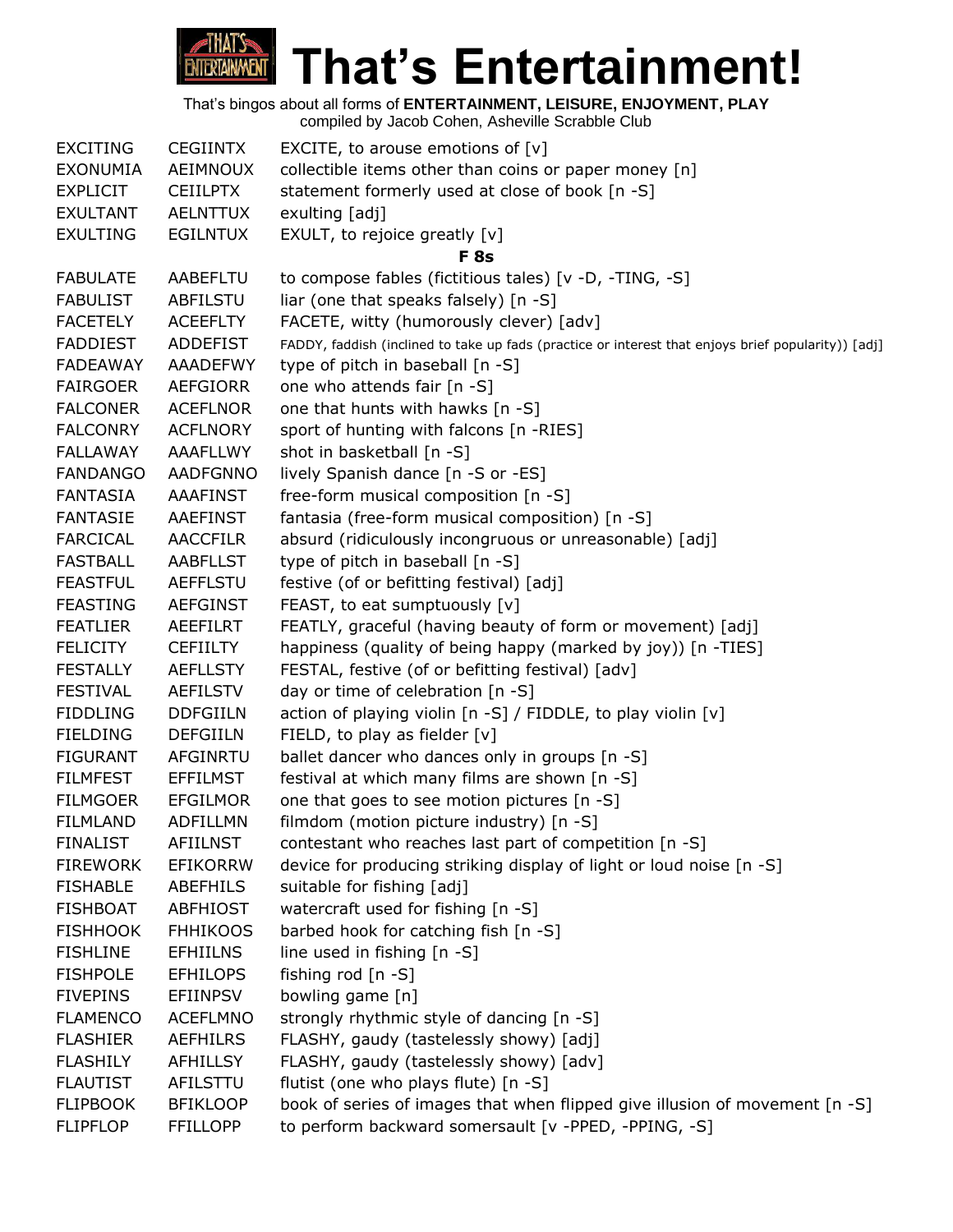

| <b>FOILSMAN</b> | <b>AFILMNOS</b> | fencer (one that fences (to practice art of fencing)) [n -MEN]    |
|-----------------|-----------------|-------------------------------------------------------------------|
| <b>FOLDBOAT</b> | <b>ABDFLOOT</b> | faltboat (collapsible boat resembling kayak) [n -S]               |
| <b>FOLKIEST</b> | <b>EFIKLOST</b> | FOLKIE, being in style of folk music [adj] / FOLKY, folkie [adj]  |
| <b>FOLKSONG</b> | <b>FGKLNOOS</b> | song of folk music of area [n -S]                                 |
| <b>FOOSBALL</b> | <b>ABFLLOOS</b> | table game resembling soccer [n -S]                               |
| <b>FOOTBALL</b> | ABFLLOOT        | type of ball $[n - S]$                                            |
| <b>FOOTPACE</b> | <b>ACEFOOPT</b> | walking pace [n -S]                                               |
| <b>FOOTRACE</b> | <b>ACEFOORT</b> | race run on foot [n -S]                                           |
| <b>FOOTWORK</b> | <b>FKOOORTW</b> | use of feet [n -S]                                                |
| <b>FORCEOUT</b> | <b>CEFOORTU</b> | play by which runner in baseball is put out [n -S]                |
| <b>FOREHAND</b> | <b>ADEFHNOR</b> | type of tennis stroke [n -S]                                      |
| <b>FORESHOW</b> | <b>EFHOORSW</b> | to show in advance $[v - ED, -N, -ING, -S]$                       |
| <b>FORKBALL</b> | ABFKLLOR        | breaking pitch in baseball [n -S]                                 |
| <b>FORZANDO</b> | <b>ADFNOORZ</b> | sforzato (playing of tone or chord with sudden force) [n -DI, -S] |
| <b>FOXHOUND</b> | <b>DFHNOOUX</b> | hunting dog [n -S]                                                |
| <b>FREAKOUT</b> | <b>AEFKORTU</b> | event marked by wild excitement [n -S]                            |
| <b>FREERIDE</b> | <b>DEEEFIRR</b> | type of snowboard $[n - S]$                                       |
| <b>FRENZIED</b> | <b>DEEFINRZ</b> | FRENZY, to make frantic (wildly excited) [v]                      |
| <b>FRENZIES</b> | <b>EEFINRSZ</b> | FRENZY, to make frantic (wildly excited) [v]                      |
| <b>FRISKIER</b> | <b>EFIIKRRS</b> | FRISKY, lively and playful [adj]                                  |
| <b>FRISKILY</b> | <b>FIIKLRSY</b> | FRISKY, lively and playful [adv]                                  |
| <b>FRISKING</b> | <b>FGIIKNRS</b> | FRISK, to move or leap about playfully [v]                        |
| <b>FRIVOLED</b> | <b>DEFILORV</b> | FRIVOL, to behave playfully [v]                                   |
| <b>FRIVOLER</b> | EFILORRV        | one that frivols (to behave playfully) [n -S]                     |
| <b>FROGGING</b> | <b>FGGGINOR</b> | FROG, to hunt frogs (web-footed, tailless amphibians) [v]         |
| <b>FROLICKY</b> | <b>CFIKLORY</b> | FROLIC, to play and run about merrily [adj]                       |
| <b>FRONTMAN</b> | <b>AFMNNORT</b> | most prominent member of group of musicians [n -MEN]              |
| <b>FROWSTED</b> | <b>DEFORSTW</b> | FROWST, to lounge in stuffy room [v]                              |
| <b>FRUGGING</b> | FGGGINRU        | FRUG, to perform type of vigorous dance [v]                       |
| <b>FULLBACK</b> | <b>ABCFKLLU</b> | offensive back in football [n -S]                                 |
| <b>FUNHOUSE</b> | <b>EFHNOSUU</b> | amusement park attraction [n -S]                                  |
| <b>FUNKSTER</b> | <b>EFKNRSTU</b> | fan or performer of earthy, bluesy music [n -S]                   |
| <b>FUNNIEST</b> | <b>EFINNSTU</b> | FUNNY, causing laughter or amusement [adj]                        |
| <b>FUNNYMAN</b> | <b>AFMNNNUY</b> | comedian (humorous entertainer) [n -MEN]                          |
|                 |                 | G 8s                                                              |
| <b>GAIETIES</b> | <b>AEEGIIST</b> | GAIETY, festive activity [n]                                      |
| <b>GAINLIER</b> | <b>AEGIILNR</b> | GAINLY, graceful (having beauty of form or movement) [adj]        |
| <b>GALLIARD</b> | <b>AADGILLR</b> | lively dance $[n - S]$                                            |
| <b>GALOPADE</b> | <b>AADEGLOP</b> | lively round dance [n -S]                                         |
| <b>GALOPING</b> | AGGILNOP        | GALOP, to dance galop (lively round dance) [v]                    |
| <b>GAMBLING</b> | ABGGILMN        | GAMBLE, to play game of chance for money or valuables [v]         |
| <b>GAMBOLED</b> | <b>ABDEGLMO</b> | GAMBOL, to leap about playfully [v]                               |
| <b>GAMEBOOK</b> | <b>ABEGKMOO</b> | book of strategies used by sports team [n -S]                     |
| <b>GAMEFISH</b> | <b>AEFGHIMS</b> | fish caught for sport [n -ES]                                     |
| <b>GAMEFOWL</b> | <b>AEFGLMOW</b> | gamecock (rooster trained for fighting) [n -S]                    |
| <b>GAMELIKE</b> | AEEGIKLM        | similar to game (contest governed by set of rules) [adj]          |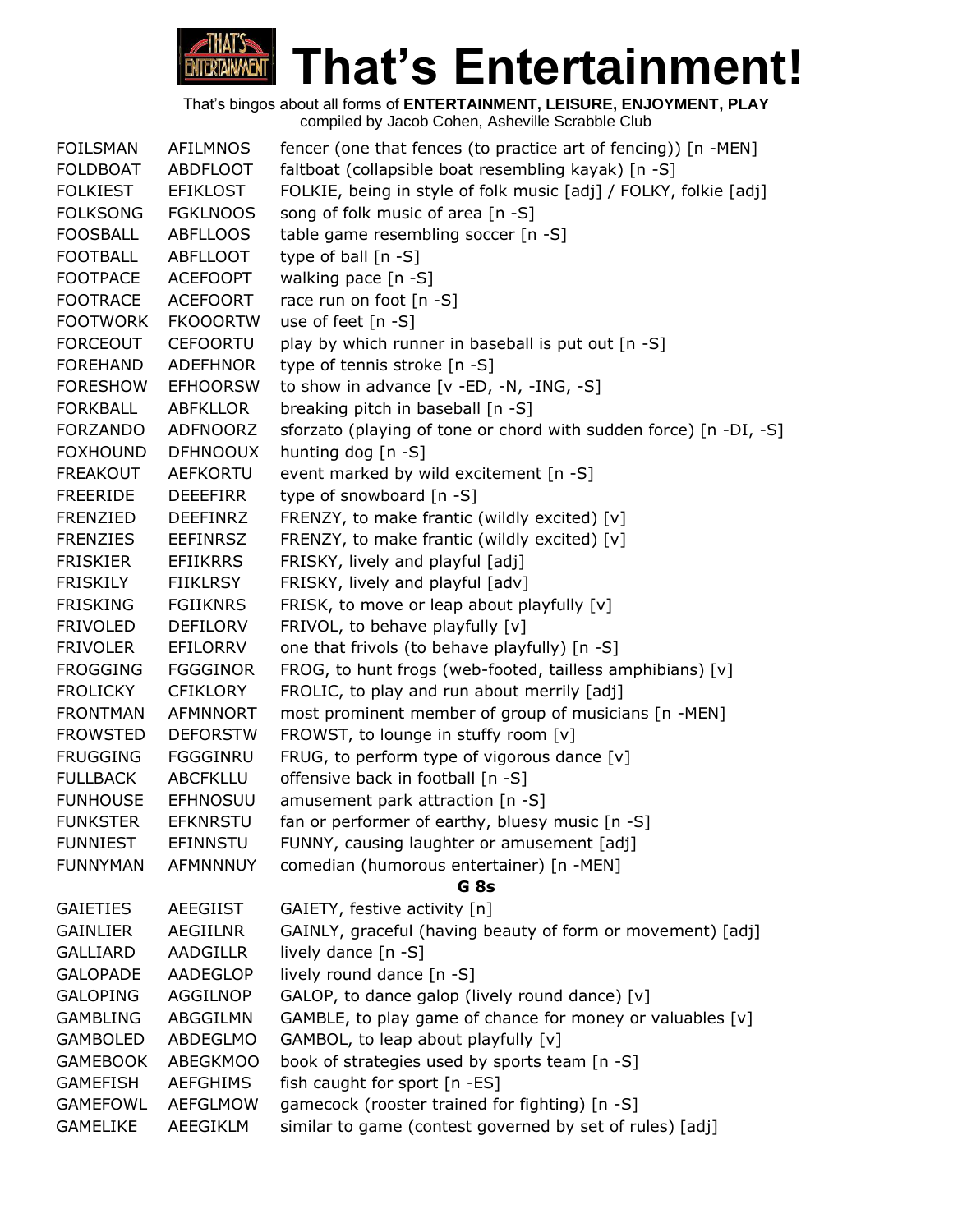

| <b>GAMEPLAY</b><br>AAEGLMPY<br>way computer or video game is played [n -S]<br>one who plays games [n -MEN]<br><b>GAMESMAN</b><br>AAEGMMNS<br><b>GAMESOME</b><br><b>AEEGMMOS</b><br>playful (frolicsome) [adj]<br><b>GAMESTER</b><br><b>AEEGMRST</b><br>gambler (one that gambles (to play game of chance for money or valuables)) [n -S]<br>GAMIFIED<br>ADEFGIIM<br>GAMIFY, to turn into game [v]<br><b>GAMIFIES</b><br><b>AEFGIIMS</b><br>GAMIFY, to turn into game [v]<br>GARDEN, to cultivate plot of ground [v]<br><b>GARDENED</b><br>ADDEEGNR<br><b>ADEEGNRR</b><br>one that gardens (to cultivate plot of ground) [n -S]<br><b>GARDENER</b><br><b>GARISHLY</b><br><b>AGHILRSY</b><br>GARISH, gaudy (tastelessly showy) [adv]<br><b>GATEFOLD</b><br><b>ADEFGLOT</b><br>folded insert in book or magazine [n -S]<br>GAUDY, tastelessly showy [adj]<br><b>GAUDIEST</b><br>ADEGISTU<br>GAYETY, gaiety (festive activity) [n]<br><b>GAYETIES</b><br>AEEGISTY<br><b>GEOCACHE</b><br><b>ACCEEGHO</b><br>to search for hidden items by using Global Positioning System device as part of game [v -D, -HING, -S] / [n -R]<br>pertaining to or consisting of gestures (expressive bodily motions) [adj]<br><b>GESTURAL</b><br><b>AEGLRSTU</b><br>one that gestures (to express by bodily motion) [n -S]<br><b>GESTURER</b><br><b>EEGRRSTU</b><br><b>GIBINGLY</b><br><b>BGGIILNY</b><br>GIBE, to jeer (to mock (to ridicule (to make fun of))) [adv]<br>GIGGLY, tending to giggle [adj]<br><b>GIGGLIER</b><br><b>EGGGIILR</b><br>GIGGLE, to laugh in silly manner [v]<br><b>GIGGLING</b><br><b>GGGGIILN</b> |
|--------------------------------------------------------------------------------------------------------------------------------------------------------------------------------------------------------------------------------------------------------------------------------------------------------------------------------------------------------------------------------------------------------------------------------------------------------------------------------------------------------------------------------------------------------------------------------------------------------------------------------------------------------------------------------------------------------------------------------------------------------------------------------------------------------------------------------------------------------------------------------------------------------------------------------------------------------------------------------------------------------------------------------------------------------------------------------------------------------------------------------------------------------------------------------------------------------------------------------------------------------------------------------------------------------------------------------------------------------------------------------------------------------------------------------------------------------------------------------------------------------------------------------------------------------------------------------------------------------|
|                                                                                                                                                                                                                                                                                                                                                                                                                                                                                                                                                                                                                                                                                                                                                                                                                                                                                                                                                                                                                                                                                                                                                                                                                                                                                                                                                                                                                                                                                                                                                                                                        |
|                                                                                                                                                                                                                                                                                                                                                                                                                                                                                                                                                                                                                                                                                                                                                                                                                                                                                                                                                                                                                                                                                                                                                                                                                                                                                                                                                                                                                                                                                                                                                                                                        |
|                                                                                                                                                                                                                                                                                                                                                                                                                                                                                                                                                                                                                                                                                                                                                                                                                                                                                                                                                                                                                                                                                                                                                                                                                                                                                                                                                                                                                                                                                                                                                                                                        |
|                                                                                                                                                                                                                                                                                                                                                                                                                                                                                                                                                                                                                                                                                                                                                                                                                                                                                                                                                                                                                                                                                                                                                                                                                                                                                                                                                                                                                                                                                                                                                                                                        |
|                                                                                                                                                                                                                                                                                                                                                                                                                                                                                                                                                                                                                                                                                                                                                                                                                                                                                                                                                                                                                                                                                                                                                                                                                                                                                                                                                                                                                                                                                                                                                                                                        |
|                                                                                                                                                                                                                                                                                                                                                                                                                                                                                                                                                                                                                                                                                                                                                                                                                                                                                                                                                                                                                                                                                                                                                                                                                                                                                                                                                                                                                                                                                                                                                                                                        |
|                                                                                                                                                                                                                                                                                                                                                                                                                                                                                                                                                                                                                                                                                                                                                                                                                                                                                                                                                                                                                                                                                                                                                                                                                                                                                                                                                                                                                                                                                                                                                                                                        |
|                                                                                                                                                                                                                                                                                                                                                                                                                                                                                                                                                                                                                                                                                                                                                                                                                                                                                                                                                                                                                                                                                                                                                                                                                                                                                                                                                                                                                                                                                                                                                                                                        |
|                                                                                                                                                                                                                                                                                                                                                                                                                                                                                                                                                                                                                                                                                                                                                                                                                                                                                                                                                                                                                                                                                                                                                                                                                                                                                                                                                                                                                                                                                                                                                                                                        |
|                                                                                                                                                                                                                                                                                                                                                                                                                                                                                                                                                                                                                                                                                                                                                                                                                                                                                                                                                                                                                                                                                                                                                                                                                                                                                                                                                                                                                                                                                                                                                                                                        |
|                                                                                                                                                                                                                                                                                                                                                                                                                                                                                                                                                                                                                                                                                                                                                                                                                                                                                                                                                                                                                                                                                                                                                                                                                                                                                                                                                                                                                                                                                                                                                                                                        |
|                                                                                                                                                                                                                                                                                                                                                                                                                                                                                                                                                                                                                                                                                                                                                                                                                                                                                                                                                                                                                                                                                                                                                                                                                                                                                                                                                                                                                                                                                                                                                                                                        |
|                                                                                                                                                                                                                                                                                                                                                                                                                                                                                                                                                                                                                                                                                                                                                                                                                                                                                                                                                                                                                                                                                                                                                                                                                                                                                                                                                                                                                                                                                                                                                                                                        |
|                                                                                                                                                                                                                                                                                                                                                                                                                                                                                                                                                                                                                                                                                                                                                                                                                                                                                                                                                                                                                                                                                                                                                                                                                                                                                                                                                                                                                                                                                                                                                                                                        |
|                                                                                                                                                                                                                                                                                                                                                                                                                                                                                                                                                                                                                                                                                                                                                                                                                                                                                                                                                                                                                                                                                                                                                                                                                                                                                                                                                                                                                                                                                                                                                                                                        |
|                                                                                                                                                                                                                                                                                                                                                                                                                                                                                                                                                                                                                                                                                                                                                                                                                                                                                                                                                                                                                                                                                                                                                                                                                                                                                                                                                                                                                                                                                                                                                                                                        |
|                                                                                                                                                                                                                                                                                                                                                                                                                                                                                                                                                                                                                                                                                                                                                                                                                                                                                                                                                                                                                                                                                                                                                                                                                                                                                                                                                                                                                                                                                                                                                                                                        |
|                                                                                                                                                                                                                                                                                                                                                                                                                                                                                                                                                                                                                                                                                                                                                                                                                                                                                                                                                                                                                                                                                                                                                                                                                                                                                                                                                                                                                                                                                                                                                                                                        |
| <b>GIMMICKY</b><br><b>CGIIKMMY</b><br>having or being like gimmick (novel or tricky feature) [adj]                                                                                                                                                                                                                                                                                                                                                                                                                                                                                                                                                                                                                                                                                                                                                                                                                                                                                                                                                                                                                                                                                                                                                                                                                                                                                                                                                                                                                                                                                                     |
| GLAD, feeling pleasure [adj]<br><b>GLADDEST</b><br><b>ADDEGLST</b>                                                                                                                                                                                                                                                                                                                                                                                                                                                                                                                                                                                                                                                                                                                                                                                                                                                                                                                                                                                                                                                                                                                                                                                                                                                                                                                                                                                                                                                                                                                                     |
| <b>GLADDING</b><br>ADDGGILN<br>GLAD, to gladden (to make glad) [v]                                                                                                                                                                                                                                                                                                                                                                                                                                                                                                                                                                                                                                                                                                                                                                                                                                                                                                                                                                                                                                                                                                                                                                                                                                                                                                                                                                                                                                                                                                                                     |
| <b>GLADLIER</b><br><b>ADEGILLR</b><br>GLADLY, in glad manner [adv]                                                                                                                                                                                                                                                                                                                                                                                                                                                                                                                                                                                                                                                                                                                                                                                                                                                                                                                                                                                                                                                                                                                                                                                                                                                                                                                                                                                                                                                                                                                                     |
| state of being glad (feeling pleasure) [n -ES]<br><b>GLADNESS</b><br><b>ADEGLNSS</b>                                                                                                                                                                                                                                                                                                                                                                                                                                                                                                                                                                                                                                                                                                                                                                                                                                                                                                                                                                                                                                                                                                                                                                                                                                                                                                                                                                                                                                                                                                                   |
| <b>GLADSOME</b><br><b>ADEGLMOS</b><br>glad (feeling pleasure) [adj -R, -ST]                                                                                                                                                                                                                                                                                                                                                                                                                                                                                                                                                                                                                                                                                                                                                                                                                                                                                                                                                                                                                                                                                                                                                                                                                                                                                                                                                                                                                                                                                                                            |
| GLAM, to make oneself look alluringly attractive [v]<br><b>GLAMMING</b><br>AGGILMMN                                                                                                                                                                                                                                                                                                                                                                                                                                                                                                                                                                                                                                                                                                                                                                                                                                                                                                                                                                                                                                                                                                                                                                                                                                                                                                                                                                                                                                                                                                                    |
| type of paper (used for envelopes in stamp collecting hobby) [n -S]<br><b>GLASSINE</b><br><b>AEGILNSS</b>                                                                                                                                                                                                                                                                                                                                                                                                                                                                                                                                                                                                                                                                                                                                                                                                                                                                                                                                                                                                                                                                                                                                                                                                                                                                                                                                                                                                                                                                                              |
| <b>GLEEKING</b><br><b>EEGGIKLN</b><br>GLEEK, to gibe (to jeer (to mock (to ridicule))) [v]                                                                                                                                                                                                                                                                                                                                                                                                                                                                                                                                                                                                                                                                                                                                                                                                                                                                                                                                                                                                                                                                                                                                                                                                                                                                                                                                                                                                                                                                                                             |
| gleeful (merry (cheerful (full of spirits))) [adj]<br><b>GLEESOME</b><br><b>EEEGLMOS</b>                                                                                                                                                                                                                                                                                                                                                                                                                                                                                                                                                                                                                                                                                                                                                                                                                                                                                                                                                                                                                                                                                                                                                                                                                                                                                                                                                                                                                                                                                                               |
| <b>ADEGILSS</b><br>to perform gliding dance step [v -D, -DING, -S]<br><b>GLISSADE</b>                                                                                                                                                                                                                                                                                                                                                                                                                                                                                                                                                                                                                                                                                                                                                                                                                                                                                                                                                                                                                                                                                                                                                                                                                                                                                                                                                                                                                                                                                                                  |
| GLITZY, showy (making great or brilliant display) [adj]<br><b>GLITZIER</b><br><b>EGIILRTZ</b>                                                                                                                                                                                                                                                                                                                                                                                                                                                                                                                                                                                                                                                                                                                                                                                                                                                                                                                                                                                                                                                                                                                                                                                                                                                                                                                                                                                                                                                                                                          |
| GLITZY, showy (making great or brilliant display) [adv]<br><b>GLITZILY</b><br><b>GIILLTYZ</b>                                                                                                                                                                                                                                                                                                                                                                                                                                                                                                                                                                                                                                                                                                                                                                                                                                                                                                                                                                                                                                                                                                                                                                                                                                                                                                                                                                                                                                                                                                          |
| <b>GLORYING</b><br><b>GGILNORY</b><br>GLORY, to rejoice proudly [v]                                                                                                                                                                                                                                                                                                                                                                                                                                                                                                                                                                                                                                                                                                                                                                                                                                                                                                                                                                                                                                                                                                                                                                                                                                                                                                                                                                                                                                                                                                                                    |
| <b>GLUTTING</b><br>GGILNTTU<br>GLUT, to feed or fill to excess [v]                                                                                                                                                                                                                                                                                                                                                                                                                                                                                                                                                                                                                                                                                                                                                                                                                                                                                                                                                                                                                                                                                                                                                                                                                                                                                                                                                                                                                                                                                                                                     |
| excessive eating [n -NIES]<br><b>GLUTTONY</b><br><b>GLNOTTUY</b>                                                                                                                                                                                                                                                                                                                                                                                                                                                                                                                                                                                                                                                                                                                                                                                                                                                                                                                                                                                                                                                                                                                                                                                                                                                                                                                                                                                                                                                                                                                                       |
| type of verse line [n -S]<br><b>GLYCONIC</b><br><b>CCGILNOY</b>                                                                                                                                                                                                                                                                                                                                                                                                                                                                                                                                                                                                                                                                                                                                                                                                                                                                                                                                                                                                                                                                                                                                                                                                                                                                                                                                                                                                                                                                                                                                        |
| <b>GOALBALL</b><br><b>AABGLLLO</b><br>ball thrown at goal to score [n -S]                                                                                                                                                                                                                                                                                                                                                                                                                                                                                                                                                                                                                                                                                                                                                                                                                                                                                                                                                                                                                                                                                                                                                                                                                                                                                                                                                                                                                                                                                                                              |
| <b>GOALLESS</b><br><b>AEGLLOSS</b><br>having no goal [adj]                                                                                                                                                                                                                                                                                                                                                                                                                                                                                                                                                                                                                                                                                                                                                                                                                                                                                                                                                                                                                                                                                                                                                                                                                                                                                                                                                                                                                                                                                                                                             |
| <b>GOALPOST</b><br><b>AGLOOPST</b><br>post that marks boundary of scoring area in some games [n -S]                                                                                                                                                                                                                                                                                                                                                                                                                                                                                                                                                                                                                                                                                                                                                                                                                                                                                                                                                                                                                                                                                                                                                                                                                                                                                                                                                                                                                                                                                                    |
| <b>AADGLORW</b><br>toward goal (point-scoring area) [adv]<br><b>GOALWARD</b>                                                                                                                                                                                                                                                                                                                                                                                                                                                                                                                                                                                                                                                                                                                                                                                                                                                                                                                                                                                                                                                                                                                                                                                                                                                                                                                                                                                                                                                                                                                           |
| <b>GOODLIER</b><br><b>DEGILOOR</b><br>GOODLY, of pleasing appearance [adj]                                                                                                                                                                                                                                                                                                                                                                                                                                                                                                                                                                                                                                                                                                                                                                                                                                                                                                                                                                                                                                                                                                                                                                                                                                                                                                                                                                                                                                                                                                                             |
| GOOFY, silly (showing lack of good sense) [adj]<br><b>GOOFIEST</b><br><b>EFGIOOST</b>                                                                                                                                                                                                                                                                                                                                                                                                                                                                                                                                                                                                                                                                                                                                                                                                                                                                                                                                                                                                                                                                                                                                                                                                                                                                                                                                                                                                                                                                                                                  |
| GOOGLY, type of bowled ball in cricket [n]<br><b>GOOGLIES</b><br><b>EGGILOOS</b>                                                                                                                                                                                                                                                                                                                                                                                                                                                                                                                                                                                                                                                                                                                                                                                                                                                                                                                                                                                                                                                                                                                                                                                                                                                                                                                                                                                                                                                                                                                       |
| <b>GORGEDLY</b><br><b>DEGGLORY</b><br>GORGE, to stuff with food [adv]                                                                                                                                                                                                                                                                                                                                                                                                                                                                                                                                                                                                                                                                                                                                                                                                                                                                                                                                                                                                                                                                                                                                                                                                                                                                                                                                                                                                                                                                                                                                  |
| <b>GOSPELLY</b><br><b>EGLLOPSY</b><br>having characteristics of gospel music [adj]                                                                                                                                                                                                                                                                                                                                                                                                                                                                                                                                                                                                                                                                                                                                                                                                                                                                                                                                                                                                                                                                                                                                                                                                                                                                                                                                                                                                                                                                                                                     |
| clown in Spanish comedy [n -S]<br><b>GRACIOSO</b><br><b>ACGIOORS</b>                                                                                                                                                                                                                                                                                                                                                                                                                                                                                                                                                                                                                                                                                                                                                                                                                                                                                                                                                                                                                                                                                                                                                                                                                                                                                                                                                                                                                                                                                                                                   |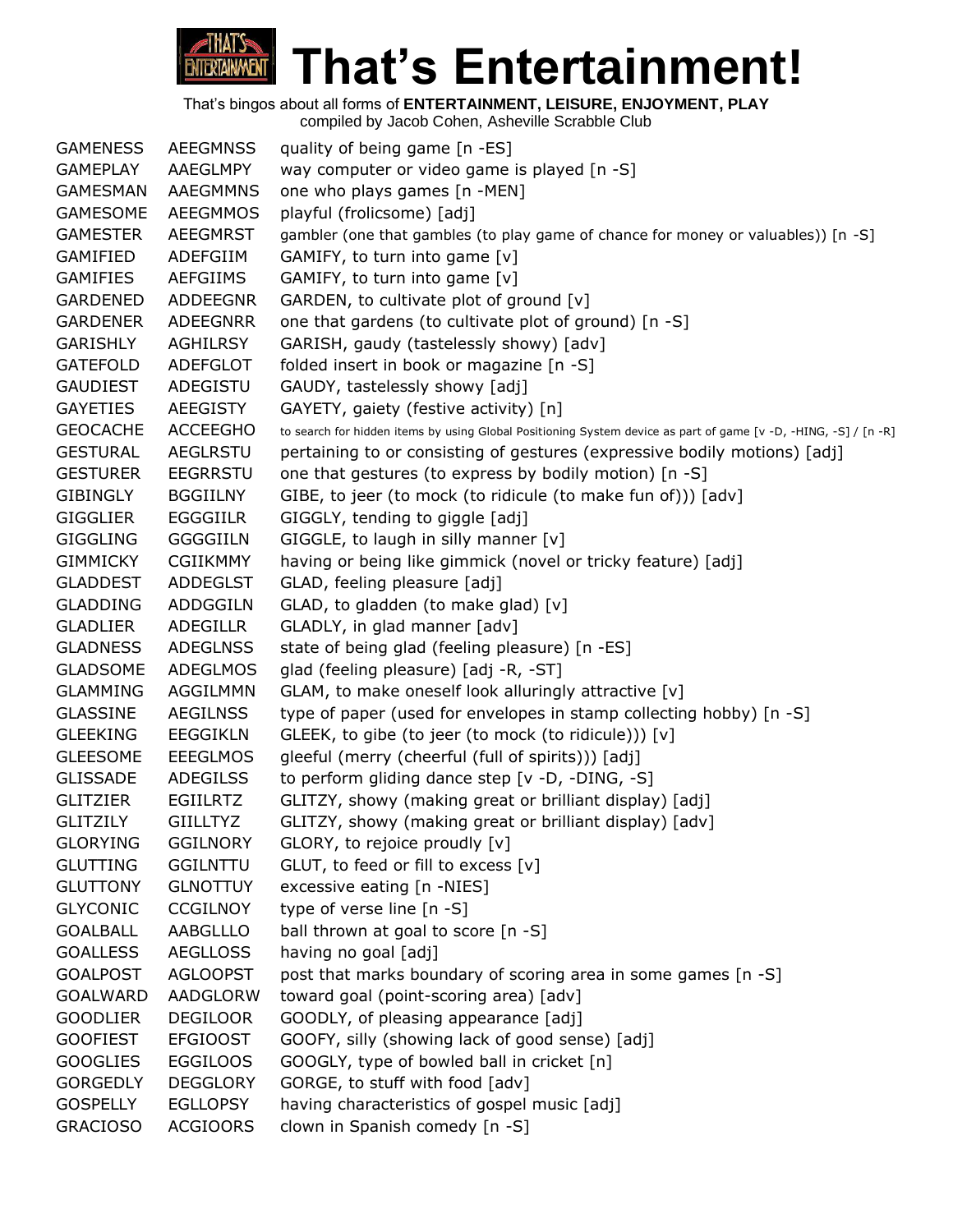

| <b>GRAZIOSO</b> | <b>AGIOORSZ</b> | graceful in style [adj]                              |
|-----------------|-----------------|------------------------------------------------------|
| <b>GRIMOIRE</b> | EGIIMORR        | book of magic spells [n -S]                          |
| <b>GRINCHES</b> | <b>CEGHINRS</b> | GRINCH, one who spoils fun of others [n]             |
| GRINNING        | <b>GGIINNNR</b> | GRIN, to smile broadly [v]                           |
| <b>GROGGERY</b> | <b>EGGGORRY</b> | barroom (room where liquor is sold) [n -RIES]        |
| <b>GROGSHOP</b> | <b>GGHOOPRS</b> | groggery (barroom (room where liquor is sold) [n -S] |
| <b>GROUNDER</b> | <b>DEGNORRU</b> | type of batted baseball [n -S]                       |
| <b>GUFFAWED</b> | <b>ADEFFGUW</b> | GUFFAW, to laugh loudly [v]                          |
| <b>GULOSITY</b> | <b>GILOSTUY</b> | gluttony (excessive eating) [n -TIES]                |
| <b>GUSTABLE</b> | ABEGLSTU        | savory food [n -S]                                   |
| <b>GUZZLING</b> | <b>GGILNUZZ</b> | GUZZLE, to drink rapidly [v]                         |
| GYMKHANA        | AAGHKMNY        | athletic meet [n -S]                                 |
| GYMNASIA        | AAGIMNSY        | gyms (room for athletic activities) [n]              |
|                 |                 | <b>H</b> 8s                                          |
| HABANERA        | AAABEHNR        | Cuban dance $[n - S]$                                |
| HAIRWING        | AGHIINRW        | fishing lure tied with hair [n -S]                   |
| <b>HALFBACK</b> | <b>AABCFHKL</b> | football player [n -S]                               |
| <b>HALFPIPE</b> | AEFHILPP        | U-shaped course used for skateboarding [n -S]        |
| <b>HALFTIME</b> | AEFHILMT        | intermission in football game [n -S]                 |
| HAMMIEST        | AEHIMMST        | HAMMY, overly theatrical [adj]                       |
| HANDBALL        | <b>AABDHLLN</b> | small rubber ball [n -S]                             |
| HANDBOOK        | <b>ABDHKNOO</b> | manual (small reference book) [n -S]                 |
| HANDLINE        | <b>ADEHILNN</b> | fishing line worked by hand [n -S]                   |
| <b>HAPPIEST</b> | <b>AEHIPPST</b> | HAPPY, marked by joy [adj]                           |
| <b>HARDBACK</b> | <b>AABCDHKR</b> | hardcover book [n -S]                                |
| HARDBALL        | AABDHLLR        | baseball (type of ball) [n -S]                       |
| HARLOTRY        | AHLORRTY        | prostitution [n -RIES]                               |
| <b>HAUTBOIS</b> | ABHIOSTU        | hautboy (oboe (woodwind instrument)) [n HAUTBOIS]    |
| <b>HEADLOCK</b> | <b>ACDEHKLO</b> | wrestling hold [n -S]                                |
| <b>HEARTIER</b> | AEEHIRRT        | HEARTY, very friendly [adj]                          |
| HEARTILY        | AEHILRTY        | HEARTY, very friendly [adv]                          |
| <b>HEARTING</b> | <b>AEGHINRT</b> | HEART, to hearten (to give courage to) [v]           |
| <b>HEAVENLY</b> | <b>AEEHLNVY</b> | full of beauty and peace [adj -LIER, -LIEST]         |
| <b>HEDONISM</b> | <b>DEHIMNOS</b> | pursuit of pleasure [n S]                            |
| <b>HEEHAWED</b> | <b>ADEEEHHW</b> | HEEHAW, to guffaw (to laugh loudly) [v]              |
| <b>HEMIOLIA</b> | AEHIILMO        | hemiola (rhythmic alteration in music) [n -S]        |
| <b>HEROICAL</b> | <b>ACEHILOR</b> | courageous; noble [adj]                              |
| <b>HETAERIC</b> | <b>ACEEHIRT</b> | HETAERA, concubine [adj]                             |
| <b>HEXAPODY</b> | <b>ADEHOPXY</b> | line of verse with six feet [n -DIES]                |
| <b>HIGHBROW</b> | <b>BGHHIORW</b> | person who has superior tastes [n -S]                |
| <b>HIGHLIFE</b> | <b>EFGHHIIL</b> | lifestyle of fashionable society [n -S]              |
| <b>HILARITY</b> | AHIILRTY        | noisy merriment [n -TIES]                            |
| <b>HITMAKER</b> | AEHIKMRT        | musician who produces best-selling records [n -S]    |
| <b>HITTABLE</b> | ABEHILTT        | capable of being hit [adj]                           |
| <b>HOBBYIST</b> | <b>BBHIOSTY</b> | one that pursues hobby (recreational pastime) [n -S] |
| <b>HOGMANAY</b> | <b>AAGHMNOY</b> | Scottish celebration [n -S]                          |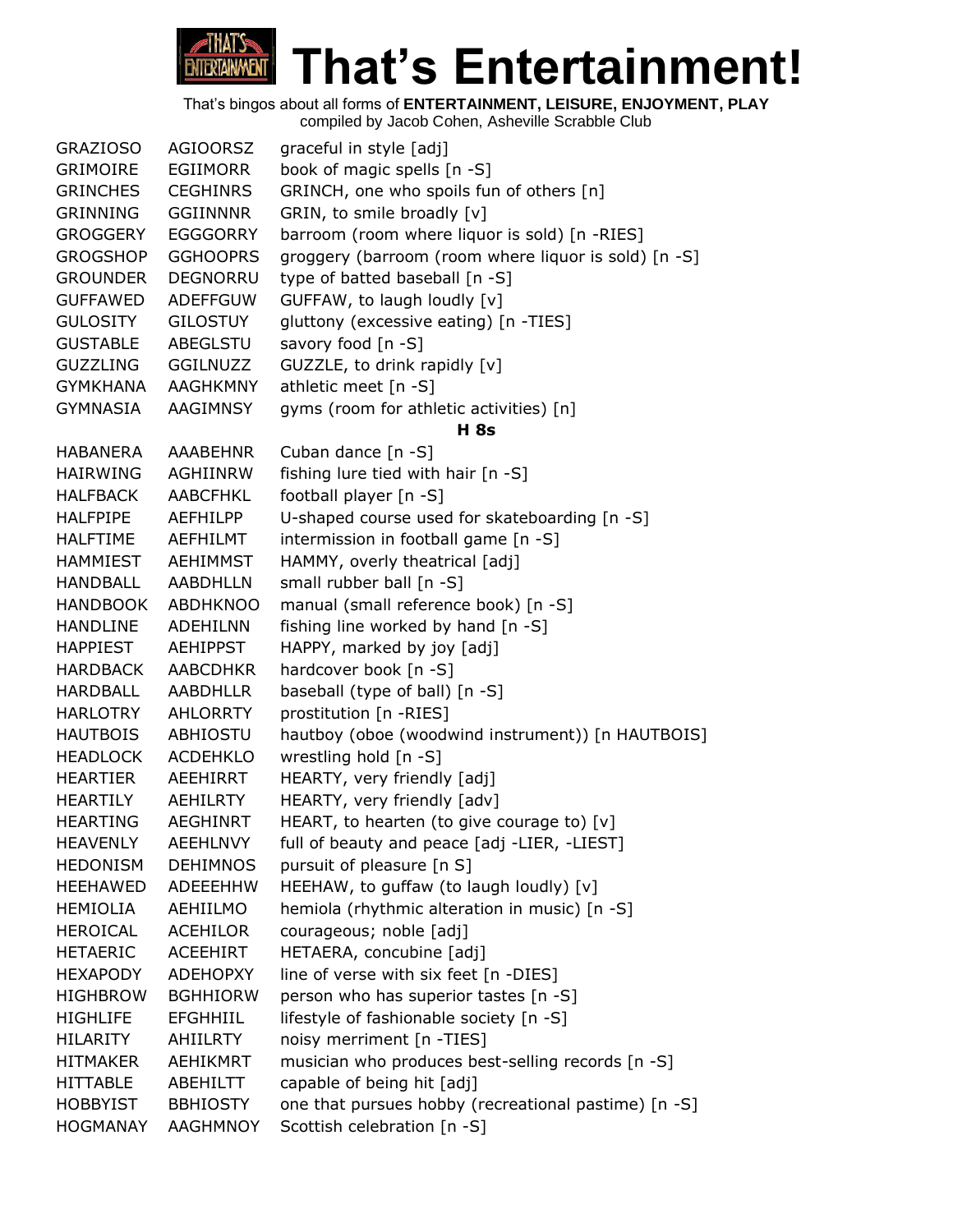

| <b>HOGMENAY</b> | <b>AEGHMNOY</b> | hogmanay (Scottish celebration) [n -S]                                                            |
|-----------------|-----------------|---------------------------------------------------------------------------------------------------|
| <b>HOMEBRED</b> | <b>BDEEHMOR</b> | native athlete [n -S]                                                                             |
| HOMERING        | <b>EGHIMNOR</b> | HOMER, to hit home run [v]                                                                        |
| <b>HOOPSTER</b> | <b>EHOOPRST</b> | basketball player [n -S]                                                                          |
| <b>HOORAHED</b> | <b>ADEHHOOR</b> | HOORAH, to hurrah (to cheer (to applaud with shouts of approval)) [v]                             |
| <b>HOORAYED</b> | <b>ADEHOORY</b> | HOORAY, to hurrah (to cheer (to applaud with shouts of approval)) [v]                             |
| <b>HORNBOOK</b> | <b>BHKNOOOR</b> | primer (book that covers basics of subject) [n -S]                                                |
| <b>HORNPIPE</b> | <b>EHINOPPR</b> | musical instrument [n -S]                                                                         |
| <b>HOSEYING</b> | <b>EGHINOSY</b> | HOSEY, to choose sides for children's game [v]                                                    |
| <b>HOTBLOOD</b> | <b>BDHLOOOT</b> | thoroughbred horse [n -S]                                                                         |
| <b>HOTLINER</b> | <b>EHILNORT</b> | person who runs radio phone-in show [n -S]                                                        |
| <b>HOUSIEST</b> | <b>EHIOSSTU</b> | HOUSEY, being in style of house music [adj]                                                       |
| <b>HUDDLING</b> | <b>DDGHILNU</b> | HUDDLE, to crowd together [v]                                                                     |
| <b>HUMORFUL</b> | <b>FHLMORUU</b> | humorous (funny; witty) [adj]                                                                     |
| <b>HUMORING</b> | GHIMNORU        | HUMOR, to indulge (to yield to desire of) [v]                                                     |
| <b>HUMORIST</b> | <b>HIMORSTU</b> | humorous writer or entertainer [n -S]                                                             |
| <b>HUMOROUS</b> | <b>HMOORSUU</b> | funny; witty [adj]                                                                                |
| <b>HUMOURED</b> | <b>DEHMORUU</b> | HUMOUR, to humor (to indulge (to yield to desire of)) [v]                                         |
| <b>HUNKIEST</b> | <b>EHIKNSTU</b> | HUNKY, muscular and attractive [adj]                                                              |
| <b>HUNTABLE</b> | ABEHLNTU        | HUNT, to pursue for food or sport [adj]                                                           |
| <b>HUNTEDLY</b> | <b>DEHLNTUY</b> | HUNT, to pursue for food or sport [adv]                                                           |
| <b>HUNTRESS</b> | <b>EHNRSSTU</b> | female hunter (one that hunts (to pursue for food or sport)) [n -ES]                              |
| <b>HUNTSMAN</b> | <b>AHMNNSTU</b> | hunter (one that hunts (to pursue for food or sport)) [n -MEN]                                    |
| <b>HURDLING</b> | DGHILNRU        | HURDLE, to jump over [v]                                                                          |
| <b>HURRAHED</b> | ADEHHRRU        | HURRAH, to cheer (to applaud with shouts of approval) [v]                                         |
| <b>HURRAYED</b> | ADEHRRUY        | HURRAY, to hurrah (to cheer (to applaud with shouts of approval)) [v]                             |
| <b>HUZZAHED</b> | ADEHHUZZ        | HUZZAH, to huzza (to cheer (to applaud with shouts of approval)) [v]                              |
| <b>HUZZAING</b> | AGHINUZZ        | HUZZA, to cheer (to applaud with shouts of approval) [v]                                          |
| <b>HYMENEAL</b> | <b>AEEHLMNY</b> | wedding song or poem [n -S]                                                                       |
| <b>HYMNBOOK</b> | <b>BHKMNOOY</b> | hymnal (book of hymns) [n -S]                                                                     |
|                 |                 | I 8s                                                                                              |
| <b>IAMBUSES</b> | ABEIMSSU        | IAMBUS, iamb (type of metrical foot) [n]                                                          |
| <b>ICEKHANA</b> | <b>AACEHIKN</b> | automotive event held on frozen lake [n -S]                                                       |
| <b>IMBIBING</b> | <b>BBGIIIMN</b> | IMBIBE, to drink (to swallow liquid) [v]                                                          |
| <b>IMITABLE</b> | ABEIILMT        | capable of being imitated [adj]                                                                   |
| <b>IMITATOR</b> | AIIMORTT        | one that imitates (to behave in same way as) [n -S]                                               |
| <b>INBOUNDS</b> | <b>BDINNOSU</b> | being within certain boundaries [adj] / INBOUND, to put basketball in play from out of bounds [v] |
| <b>INSPIRER</b> | <b>EIINPRRS</b> | one that inspires (to animate mind or emotions of) [n -S]                                         |
| <b>INTERCUT</b> | CEINRTTU        | to alternate camera shots [v INTERCUT, -ING, -S]                                                  |
| <b>INTHRALL</b> | AHILLNRT        | to enthrall (to charm (to attract irresistibly)) [v -LLED, -LLING, -S]                            |
| <b>INTIMIST</b> | <b>IIIMNSTT</b> | writer or artist who deals with deep personal experiences [n -S]                                  |
| <b>INTREPID</b> | <b>DEIINPRT</b> | fearless (unafraid (filled with apprehension)) [adj]                                              |
| INVITING        | <b>GIIINNTV</b> | INVITE, to request presence of [v]                                                                |
| <b>IRONSIDE</b> | <b>DEIINORS</b> | man of great strength [n -S]                                                                      |
|                 |                 | J <sub>8s</sub>                                                                                   |
| <b>JAMBOREE</b> | ABEEJMOR        | noisy celebration [n -S]                                                                          |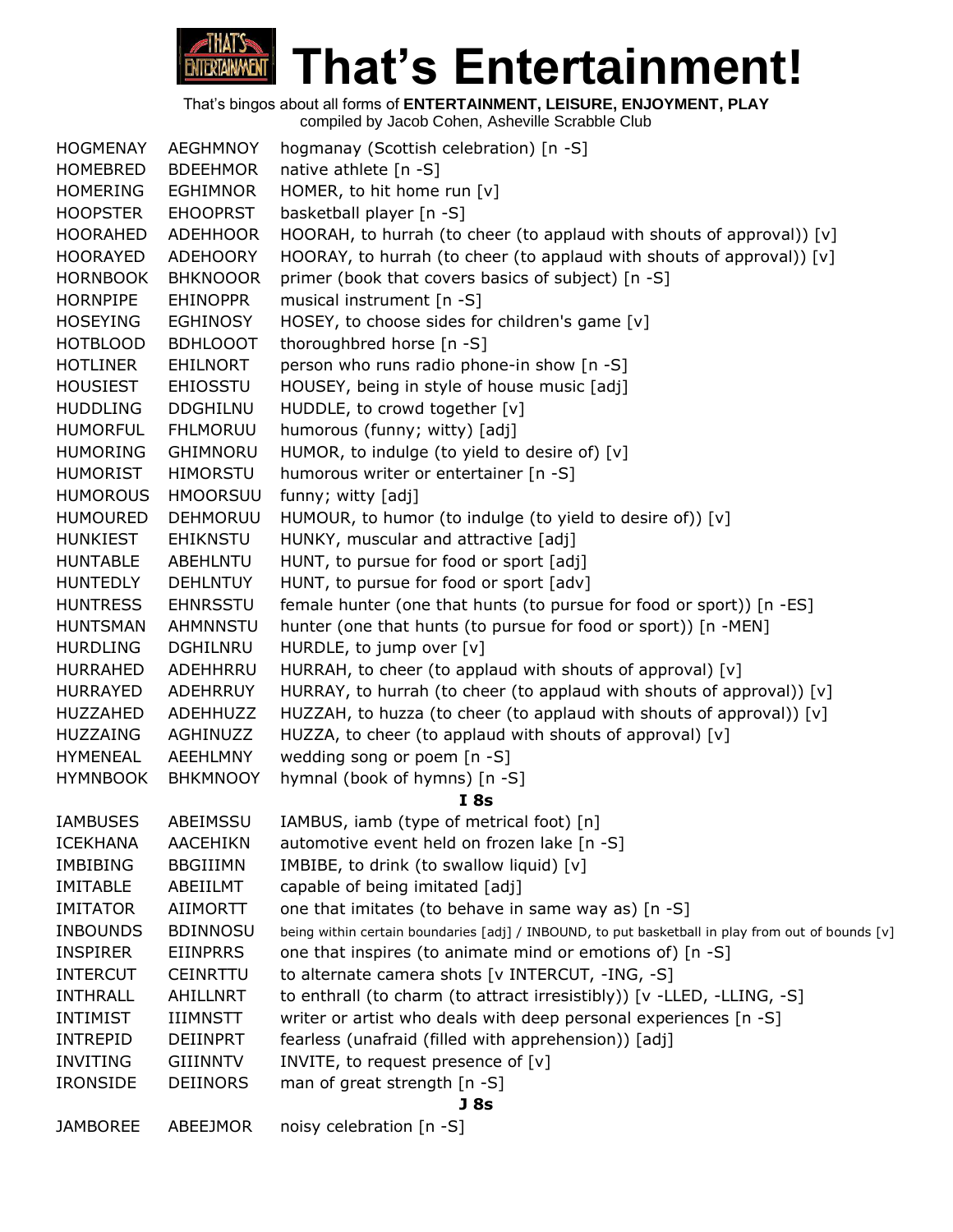

| <b>JANNEYED</b> | <b>ADEEJNNY</b> | JANNEY, to janny (to act as disguised merrymaker at Christmas) [v]                         |
|-----------------|-----------------|--------------------------------------------------------------------------------------------|
| <b>JANNYING</b> | <b>AGIJNNNY</b> | action of one that jannies [n -S] / JANNY, to act as disguised merrymaker at Christmas [v] |
| <b>JAPERIES</b> | <b>AEEIJPRS</b> | JAPERY, mockery (act of mocking (to ridicule)) [n]                                         |
| <b>JAPINGLY</b> | <b>AGIJLNPY</b> | in japing manner [adv]                                                                     |
| <b>JAUNTIER</b> | AEIJNRTU        | JAUNTY, having lively and self-confident manner [adj]                                      |
| <b>JAUNTILY</b> | <b>AIJLNTUY</b> | JAUNTY, having lively and self-confident manner [adv]                                      |
| <b>JAZZLIKE</b> | AEIJKLZZ        | resembling type of music [adj]                                                             |
| <b>JIBINGLY</b> | <b>BGIIJLNY</b> | JIBE, to gibe (to jeer (to mock (to ridicule))) [adv]                                      |
| <b>JIGGIEST</b> | <b>EGGIIJST</b> | JIGGY, pleasurably excited [adj]                                                           |
| <b>JIUJITSU</b> | <b>IIJJSTUU</b> | jujitsu (Japanese art of self-defense) [n -S]                                              |
| <b>JIUJUTSU</b> | <b>IJJSTUUU</b> | jujitsu (Japanese art of self-defense) [n -S]                                              |
| <b>JOCKETTE</b> | <b>CEEJKOTT</b> | woman who rides horses in races [n -S]                                                     |
| <b>JOCKIEST</b> | <b>CEIJKOST</b> | JOCKY, resembling athlete (one skilled in feats of physical strength and agility) [adj]    |
| <b>JOCOSELY</b> | <b>CEJLOOSY</b> | JOCOSE, humorous (funny; witty) [adv]                                                      |
| <b>JOCOSEST</b> | <b>CEJOOSST</b> | JOCOSE, humorous (funny; witty) [adj]                                                      |
| <b>JOCOSITY</b> | <b>CIJOOSTY</b> | state of being jocose (humorous (funny; witty)) [n -TIES]                                  |
| <b>JOCUNDER</b> | CDEJNORU        | JOCUND, cheerful (full of spirits) [adj]                                                   |
| <b>JOCUNDLY</b> | <b>CDJLNOUY</b> | JOCUND, cheerful (full of spirits) [adv]                                                   |
| <b>JOHNBOAT</b> | <b>ABHJNOOT</b> | narrow square-ended boat [n -S]                                                            |
| <b>JOKESTER</b> | <b>EEJKORST</b> | practical joker [n -S]                                                                     |
| <b>JOKINESS</b> | <b>EIJKNOSS</b> | state of being jokey (amusing) [n -ES]                                                     |
| <b>JOKINGLY</b> | <b>GIJKLNOY</b> | in joking manner [adv]                                                                     |
| <b>JOLLIEST</b> | <b>EIJLLOST</b> | JOLLY, cheerful (full of spirits) [adj]                                                    |
| <b>JOLLYING</b> | <b>GIJLLNOY</b> | JOLLY, to put in good humor for one's own purposes [v]                                     |
| <b>JONGLEUR</b> | <b>EGJLNORU</b> | minstrel (medieval musician) [n -S]                                                        |
| <b>JOVIALLY</b> | <b>AIJLLOVY</b> | JOVIAL, good-humored [adv]                                                                 |
| <b>JOYFULLY</b> | <b>FJLLOUYY</b> | JOYFUL, happy (marked by joy) [adv]                                                        |
| <b>JOYOUSLY</b> | <b>JLOOSUYY</b> | JOYOUS, joyful (happy (marked by joy)) [adv]                                               |
| <b>JOYRIDER</b> | <b>DEIJORRY</b> | one that joyrides (to take automobile ride for pleasure) [n -S]                            |
| <b>JUBILANT</b> | <b>ABIJLNTU</b> | exultant (exulting) [adj]                                                                  |
| <b>JUBILATE</b> | ABEIJLTU        | to exult (to rejoice greatly) [v -D, -TING, -S]                                            |
| <b>JUGGLING</b> | <b>GGGIJLNU</b> | jugglery (art of juggler) [n -S] / JUGGLE, to perform feats of manual dexterity [v]        |
| <b>JUMPABLE</b> | ABEJLMPU        | JUMP, to spring off ground [adj]                                                           |
| <b>JUMPROPE</b> | <b>EJMOPPRU</b> | rope used in children's games for jumping [n -S]                                           |
| <b>JUMPSHOT</b> | <b>HJMOPSTU</b> | type of shot in basketball [n -S]                                                          |
| <b>JUMPSIES</b> | <b>EIJMPSSU</b> | game involving jumping over taut rope [n]                                                  |
| <b>JUNGLIST</b> | <b>GIJLNSTU</b> | performer of style of fast dance music [n -S]                                              |
| <b>JUNKETED</b> | <b>DEEJKNTU</b> | JUNKET, to banquet (to feast (to eat sumptuously)) [v]                                     |
| <b>JUNKETER</b> | <b>EEJKNRTU</b> | one that junkets (to banquet (to feast)) [n -S]                                            |
|                 |                 | <b>K8s</b>                                                                                 |
| <b>KABOODLE</b> | <b>ABDEKLOO</b> | caboodle (collection) [n -S]                                                               |
| <b>KAYAKING</b> | AAGIKKNY        | act or skill of managing kayak [n -S] / KAYAK, to travel in kayak (Inuit canoe) [v]        |
| KAZACHKI        | AACHIKKZ        | KAZACHOK, Russian folk dance [n]                                                           |
| KAZACHOC        | AACCHKOZ        | kazachok (Russian folk dance) [n -S]                                                       |
| KAZACHOK        | AACHKKOZ        | Russian folk dance [n -HKI]                                                                |
| KAZATSKI        | AAIKKSTZ        | kazachok (Russian folk dance) [n -ES]                                                      |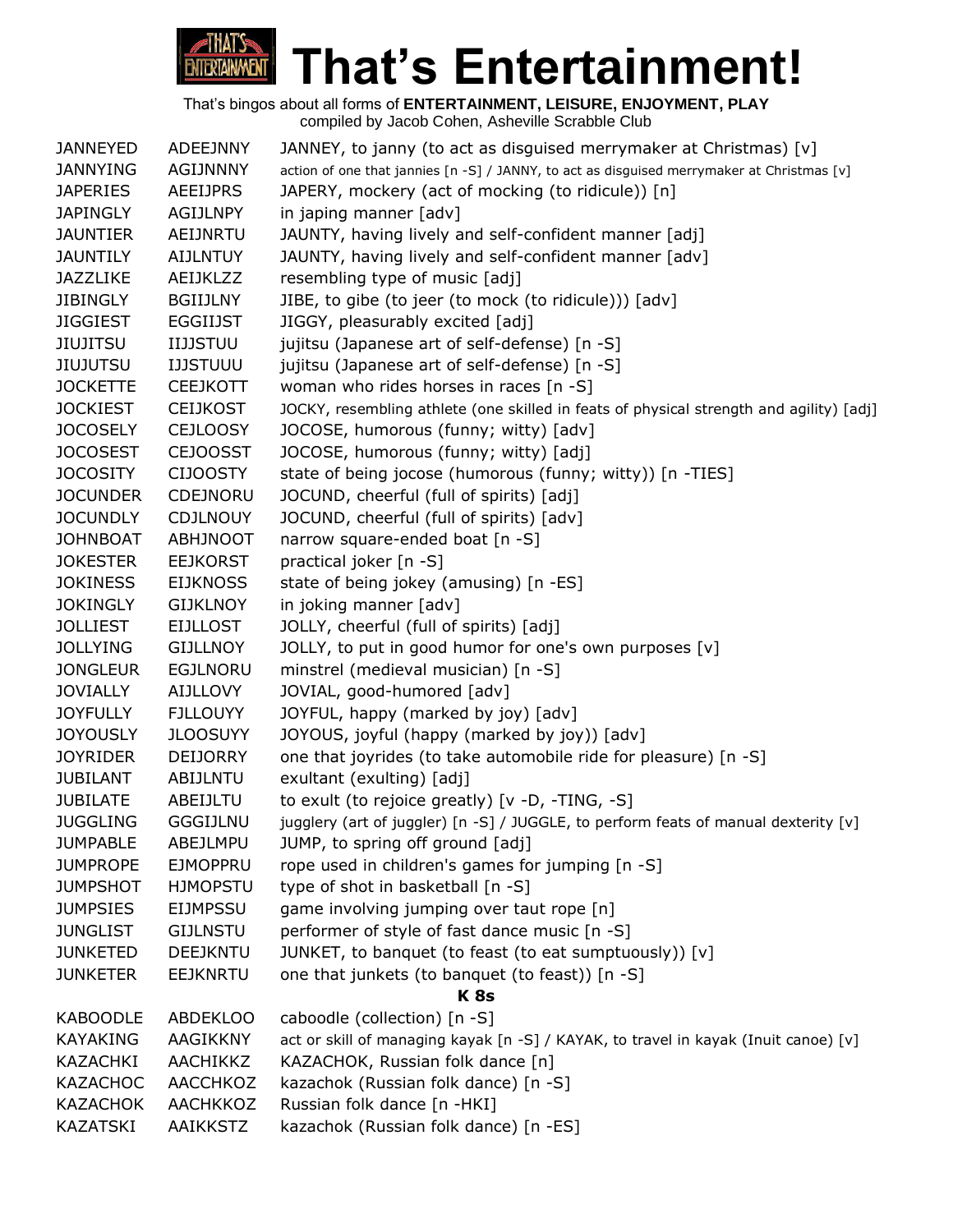

| <b>KAZATSKY</b> | <b>AAKKSTYZ</b> | kazachok (Russian folk dance) [n -KIES]                                                                                              |
|-----------------|-----------------|--------------------------------------------------------------------------------------------------------------------------------------|
| <b>KERMESSE</b> | <b>EEEKMRSS</b> | kermis (festival (day or time of celebration)) [n -ES]                                                                               |
| <b>KERMISES</b> | <b>EEIKMRSS</b> | KERMIS, festival (day or time of celebration) [n]                                                                                    |
| <b>KEYFRAME</b> | <b>AEEFKMRY</b> | single image in sequence of animation [n -S]                                                                                         |
| KICKBALL        | <b>ABCIKKLL</b> | baseball using inflated ball that is kicked [n -S]                                                                                   |
| <b>KICKIEST</b> | <b>CEIIKKST</b> | KICKY, exciting [adj]                                                                                                                |
| <b>KINGSIDE</b> | <b>DEGIIKNS</b> | part of chess board [n -S]                                                                                                           |
| <b>KITELIKE</b> | EEIIKKLT        | resembling kite (light, covered frame flown in wind) [adj]                                                                           |
| <b>KITSCHES</b> | <b>CEHIKSST</b> | KITSCH, garish art or literature [n]                                                                                                 |
| <b>KLATCHES</b> | <b>ACEHKLST</b> | KLATCH, social gathering [n]                                                                                                         |
| <b>KLONDIKE</b> | <b>DEIKKLNO</b> | card game $[n -S]$                                                                                                                   |
| <b>KNEESIES</b> | <b>EEEIKNSS</b> | pressing of one's knees against another person's knees [n KNEESIES]                                                                  |
| <b>KNUCKLER</b> | <b>CEKKLNRU</b> | type of baseball pitch [n -S]                                                                                                        |
| <b>KOOKIEST</b> | <b>EIKKOOST</b> | KOOKIE, kooky (eccentric) [adj] / KOOKY [adj]                                                                                        |
| <b>KRUMHORN</b> | <b>HKMNORRU</b> | crumhorn (double-reed woodwind instrument) [n -S]                                                                                    |
| <b>KVELLING</b> | <b>EGIKLLNV</b> | KVELL, to exclaim joyfully [v]                                                                                                       |
|                 |                 | L <sub>8s</sub>                                                                                                                      |
| LABRADOR        | <b>AABDLORR</b> | hunting dog [n -S]                                                                                                                   |
| LACROSSE        | <b>ACELORSS</b> | type of ball game [n -S]                                                                                                             |
| <b>LANCIERS</b> | <b>ACEILNRS</b> | French dance [n LANCIERS]                                                                                                            |
| <b>LANGLAUF</b> | AAFGLLNU        | cross-country ski run [n -S]                                                                                                         |
| LARGANDO        | <b>AADGLNOR</b> | becoming gradually slower -- used as musical direction [adj]                                                                         |
| LARKIEST        | <b>AEIKLRST</b> | LARKY, playful (frolicsome) [adj]                                                                                                    |
| LARKSOME        | <b>AEKLMORS</b> | playful (frolicsome) [adj]                                                                                                           |
| LAUDABLE        | AABDELLU        | worthy of praise [adj]                                                                                                               |
| LAUDABLY        | AABDLLUY        | LAUDABLE, worthy of praise [adv]                                                                                                     |
| LAUDATOR        | AADLORTU        | lauder (one that lauds (to praise)) [n -S]                                                                                           |
| <b>LAUGHING</b> | AGGHILNU        | laughter (act or sound of one that laughs) [n -S] / LAUGH, to express emotion, typically mirth, by series of inarticulate sounds [v] |
| <b>LAVEROCK</b> | <b>ACEKLORV</b> | songbird (bird that utters musical call) [n -S]                                                                                      |
| LAXATION        | <b>AAILNOTX</b> | act of relaxing (to make less tense or rigid) [n -S]                                                                                 |
| <b>LEAGUING</b> | AEGGILNU        | LEAGUE, to come together for common purpose [v]                                                                                      |
| <b>LEAPFROG</b> | <b>AEFGLOPR</b> | to jump over with legs wide apart [v -GGED, -GGING, -S]                                                                              |
| <b>LEAVENER</b> | AEEELNRV        | one that has tempering influence [n -S]                                                                                              |
| <b>LEEBOARD</b> | ABDEELOR        | board attached to sailing vessel to prevent leeway [n -S]                                                                            |
| LEGERITY        | EEGILRTY        | quickness of mind or body [n -TIES]                                                                                                  |
| <b>LEGGIERO</b> | <b>EEGGILOR</b> | in light or graceful manner -- used as musical direction [adv]                                                                       |
| <b>LENTANDO</b> | <b>ADELNNOT</b> | becoming slower -- used as musical direction [adv]                                                                                   |
| <b>LEVITIES</b> | <b>EEIILSTV</b> | LEVITY, conduct characterized by lack of seriousness [n]                                                                             |
| <b>LEWDNESS</b> | <b>DEELNSSW</b> | state of being lewd (obscene (indecent (not decent))) [n -ES]                                                                        |
| <b>LIBRETTO</b> | <b>BEILORTT</b> | text of opera $[n -TTI, -S]$                                                                                                         |
| <b>LIMBOING</b> | <b>BGIILMNO</b> | LIMBO, to perform West Indian dance [v]                                                                                              |
| <b>LIMERICK</b> | <b>CEIIKLMR</b> | humorous verse [n -S]                                                                                                                |
| LINDYING        | <b>DGIILNNY</b> | LINDY, to perform fast, lively dance [v]                                                                                             |
| <b>LINEMATE</b> | AEEILMNT        | hockey player on same line as another [n -S]                                                                                         |
| LINESMAN        | <b>AEILMNNS</b> | football official [n -MEN]                                                                                                           |
| LINKSMAN        | <b>AIKLMNNS</b> | golfer (one that golfs (to play golf (type of ball game))) [n -MEN]                                                                  |
|                 |                 |                                                                                                                                      |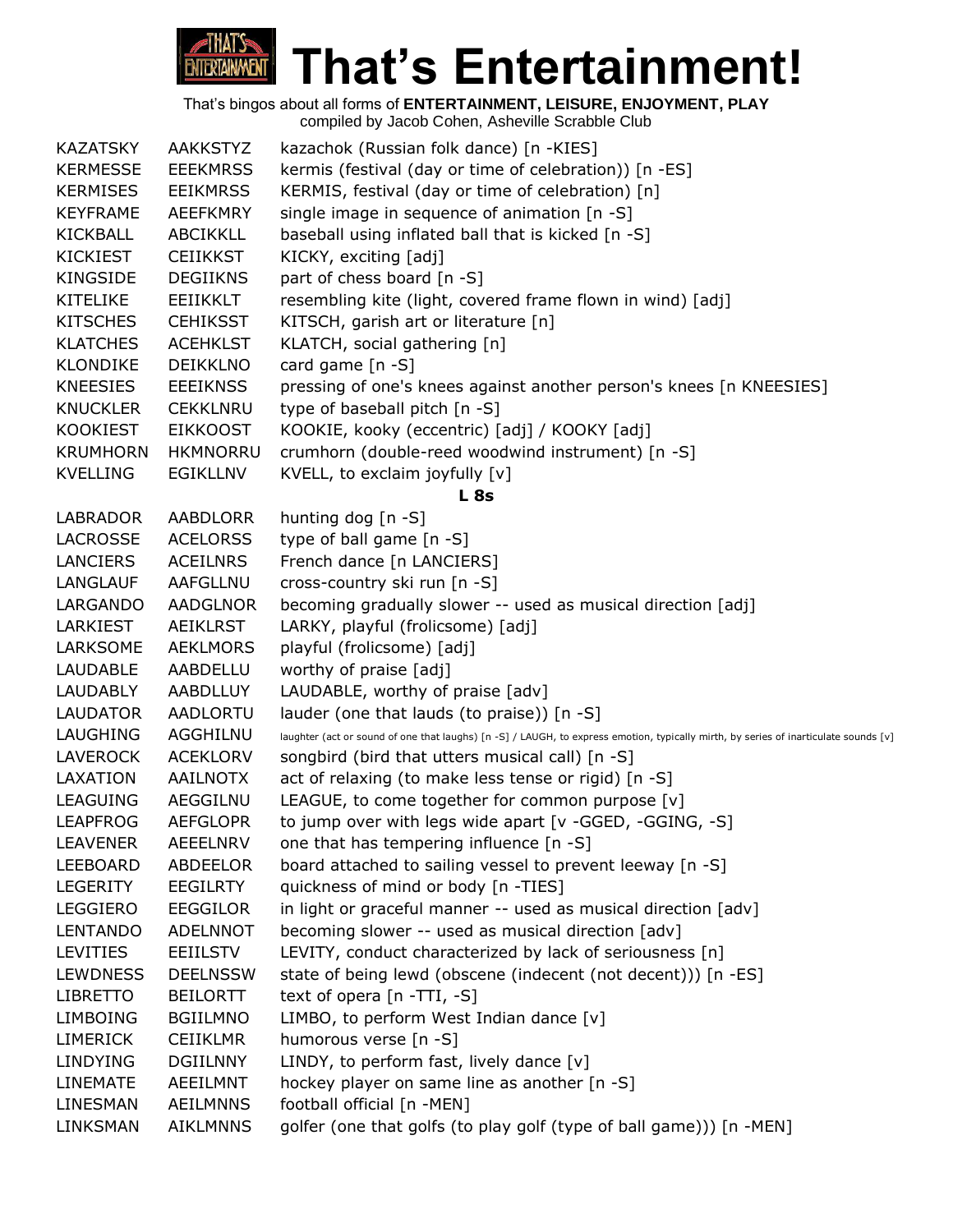

| <b>LIQUORED</b> | DEILOQRU        | LIQUOR, to intoxicate with liquor (alcoholic beverage) [v]                               |
|-----------------|-----------------|------------------------------------------------------------------------------------------|
| <b>LISSOMLY</b> | <b>ILLMOSSY</b> | LISSOM, lissome (lithe (bending easily)) [adv]                                           |
| <b>LITERACY</b> | <b>ACEILRTY</b> | ability to read and write [n -CIES]                                                      |
| LITERARY        | <b>AEILRRTY</b> | of, pertaining to, or having characteristics of books and writings [adj]                 |
| <b>LITERATE</b> | AEEILRTT        | one who can read and write [n -S]                                                        |
| <b>LIVELIER</b> | EEIILLRV        | LIVELY, full of energy [adj]                                                             |
| LIVELILY        | <b>EIILLLVY</b> | LIVELY, full of energy [adv]                                                             |
| <b>LOLLOPED</b> | <b>DELLLOOP</b> | LOLLOP, to loll (to lounge (to recline or lean in relaxed, lazy manner)) [v]             |
| <b>LONGEING</b> | <b>EGGILNNO</b> | LONGE, to guide horse by means of long rope [v]                                          |
| LONGJUMP        | <b>GJLMNOPU</b> | to jump for distance from running start $[v - ED, -ING, -S]$                             |
| <b>LONGLINE</b> | <b>EGILLNNO</b> | type of fishing line [n -S]                                                              |
| <b>LOONIEST</b> | <b>EILNOOST</b> | LOONEY, loony (crazy (insane (mentally unsound))) [adj] / LOONY [adj]                    |
| <b>LOSINGLY</b> | <b>GILLNOSY</b> | in manner characterized by defeat [adv]                                                  |
| <b>LOSSLESS</b> | <b>ELLOSSSS</b> | done or being without loss [adj]                                                         |
| <b>LOUNGIER</b> | EGILNORU        | LOUNGY, suitable for lounging [adj]                                                      |
| LOUNGING        | GGILNNOU        | LOUNGE, to recline or lean in relaxed, lazy manner [v]                                   |
| <b>LOVEFEST</b> | <b>EEFLOSTV</b> | gathering to promote good feeling [n -S]                                                 |
| <b>LOVELIER</b> | <b>EEILLORV</b> | LOVELY, beautiful [adj]                                                                  |
| <b>LOVELIES</b> | <b>EEILLOSV</b> | LOVELY, beautiful woman [n]                                                              |
| <b>LUNACIES</b> | <b>ACEILNSU</b> | LUNACY, insanity (state of being insane; something utterly foolish) [n]                  |
| <b>LUNCHEON</b> | <b>CEHLNNOU</b> | noonday meal [n -S]                                                                      |
| <b>LUNCHING</b> | <b>CGHILNNU</b> | LUNCH, to eat noonday meal [v]                                                           |
| LURINGLY        | <b>GILLNRUY</b> | in enticing manner [adv]                                                                 |
| <b>LUSCIOUS</b> | <b>CILOSSUU</b> | having very pleasing taste or smell [adj]                                                |
| <b>LUTANIST</b> | AILNSTTU        | one who plays lute [n -S]                                                                |
| <b>LUTENIST</b> | <b>EILNSTTU</b> | lutanist (one who plays lute) [n -S]                                                     |
| <b>LUXURIES</b> | <b>EILRSUUX</b> | LUXURY, free indulgence in that which affords pleasure or comfort [n]                    |
|                 |                 | <b>M</b> 8s                                                                              |
| <b>MACCABAW</b> | <b>AAABCCMW</b> | maccaboy (type of snuff) [n -S]                                                          |
| MACCABOY        | AABCCMOY        | type of snuff [n -S]                                                                     |
| <b>MACCOBOY</b> | <b>ABCCMOOY</b> | maccaboy (type of snuff) [n -S]                                                          |
| MADRIGAL        | AADGILMR        | short lyric poem [n -S]                                                                  |
| <b>MAESTOSO</b> | <b>AEMOOSST</b> | stately musical passage [n -S]                                                           |
| <b>MAGDALEN</b> | AADEGLMN        | reformed prostitute [n -S]                                                               |
| MAGICIAN        | AACGIIMN        | one skilled in magic [n -S]                                                              |
| <b>MALAPROP</b> | <b>AALMOPPR</b> | humorous misuse of word [n -S]                                                           |
| MAMBOING        | ABGIMMNO        | MAMBO, to perform ballroom dance [v]                                                     |
| <b>MANDOLIN</b> | ADILMNNO        | stringed musical instrument [n -S]                                                       |
| <b>MARATHON</b> | <b>AAHMNORT</b> | long-distance race [n -S]                                                                |
| MARIACHI        | AACHIIMR        | Mexican musical band [n -S]                                                              |
| <b>MARVELED</b> | ADEELMRV        | MARVEL, to be filled with wonder or astonishment [v]                                     |
| MARYJANE        | AAEJMNRY        | marijuana [n -S]                                                                         |
| <b>MASSCULT</b> | <b>ACLMSSTU</b> | culture as popularized by mass media [n -S]                                              |
| <b>MATCHING</b> | <b>ACGHIMNT</b> | MATCH, to set in competition or opposition [v]                                           |
| <b>MATINESS</b> | AEIMNSST        | friendliness (quality of being friendly (inclined to approve, help, or support)) [n -ES] |
| <b>MAZOURKA</b> | AAKMORUZ        | mazurka (Polish dance) [n -S]                                                            |
|                 |                 |                                                                                          |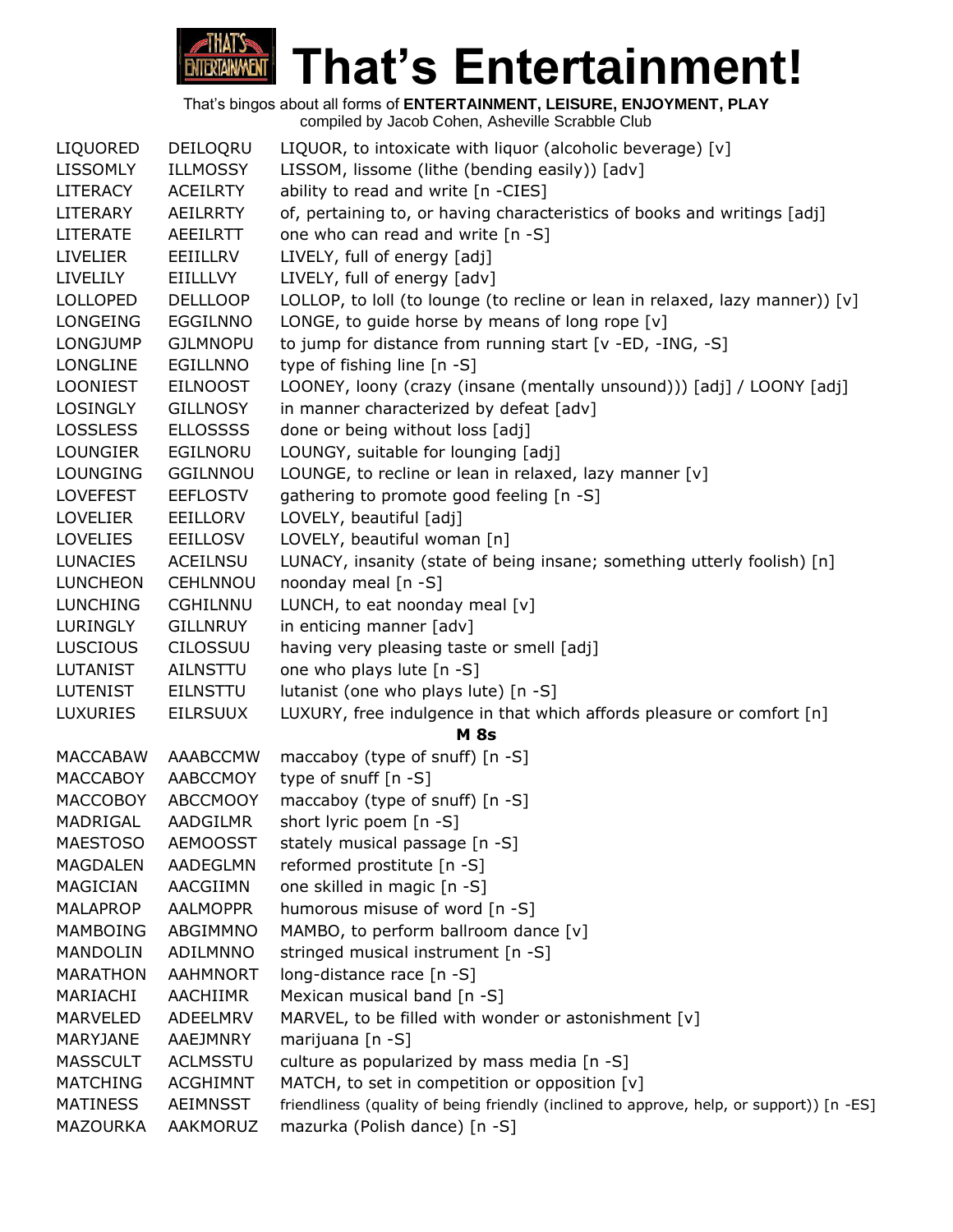

| MBAQANGA        | AAABGMNQ        | African dance music [n -S]                                                        |
|-----------------|-----------------|-----------------------------------------------------------------------------------|
| <b>MEALTIME</b> | AEEILMMT        | usual time for meal [n -S]                                                        |
| MEGAPLEX        | AEEGLMPX        | large building having many movie theaters [n -ES]                                 |
| <b>MEGASTAR</b> | <b>AAEGMRST</b> | extremely successful performer [n -S]                                             |
| <b>MELODIES</b> | <b>DEEILMOS</b> | MELODY, agreeable succession of musical sounds [n]                                |
| <b>MERENGUE</b> | EEEGMNRU        | ballroom dance [n -S]                                                             |
| <b>MERRIEST</b> | <b>EEIMRRST</b> | MERRY, cheerful (full of spirits) [adj]                                           |
| <b>MESMERIC</b> | <b>CEEIMMRS</b> | pertaining to hypnotism [adj]                                                     |
| <b>MICAWBER</b> | ABCEIMRW        | person who remains hopeful despite adversity [n -S]                               |
| MIDFIELD        | <b>DDEFIILM</b> | middle portion of playing field [n -S]                                            |
| MIMICKED        | CDEIIKMM        | MIMIC, to imitate closely [v]                                                     |
| MIMICKER        | <b>CEIIKMMR</b> | one that mimics (to imitate closely) [n -S]                                       |
| <b>MINDLESS</b> | <b>DEILMNSS</b> | lacking intelligence [adj]                                                        |
| MINICAMP        | <b>ACIIMMNP</b> | short training camp for football players [n -S]                                   |
| MINIGOLF        | <b>FGIILMNO</b> | game similar to golf played on small obstacle course [n -S]                       |
| <b>MINSTREL</b> | <b>EILMNRST</b> | medieval musician [n -S]                                                          |
| MINUETED        | DEEIMNTU        | MINUET, to dance minuet (slow, stately dance) [v]                                 |
| <b>MIRTHFUL</b> | <b>FHILMRTU</b> | MIRTH, spirited gaiety [adj]                                                      |
| <b>MISACTED</b> | <b>ACDEIMST</b> | MISACT, to act badly [v]                                                          |
| MISAIMED        | <b>ADEIIMMS</b> | MISAIM, to aim badly [v]                                                          |
| <b>MISCUING</b> | CGIIMNSU        | MISCUE, to make faulty stroke in billiards [v]                                    |
| MISFIELD        | <b>DEFIILMS</b> | to field badly [v -ED, -ING, -S]                                                  |
| <b>MISHUGAS</b> | AGHIMSSU        | crazy or foolish behavior [n -ES]                                                 |
| <b>MOCKABLE</b> | <b>ABCEKLMO</b> | MOCK, to ridicule (to make fun of) [adj]                                          |
| <b>MODERATO</b> | <b>ADEMOORT</b> | musical passage played at medium tempo [n -S]                                     |
| <b>MONKEYED</b> | <b>DEEKMNOY</b> | MONKEY, to mimic (to imitate closely) [v]                                         |
| MONODIES        | <b>DEIMNOOS</b> | MONODY, elegy performed by one person [n]                                         |
| MONODIST        | <b>DIMNOOST</b> | one who writes monodies (elegy performed by one person) [n -S]                    |
| <b>MONOPODY</b> | <b>DMNOOOPY</b> | measure consisting of single metrical foot [n -DIES]                              |
| <b>MOONCALF</b> | <b>ACFLMNOO</b> | foolish person [n -LVES]                                                          |
| <b>MOORFOWL</b> | <b>FLMOOORW</b> | game bird [n -S]                                                                  |
| <b>MORCEAUX</b> | <b>ACEMORUX</b> | MORCEAU, short literary or musical composition [n]                                |
| <b>MORRISES</b> | <b>EIMORRSS</b> | MORRIS, English folk dance [n]                                                    |
| <b>MOTORING</b> | <b>GIMNOORT</b> | recreation of traveling by automobile [n -S] / MOTOR, to travel by automobile [v] |
| MOVIEDOM        | <b>DEIMMOOV</b> | filmdom (motion-picture industry) [n -S]                                          |
| <b>MOVINGLY</b> | <b>GILMNOVY</b> | so as to affect emotions [adv]                                                    |
| MRIDANGA        | AADGIMNR        | drum of India [n -S]                                                              |
| <b>MUMMERED</b> | DEEMMMRU        | MUMMER, to participate in mumming (miming) [v]                                    |
| <b>MUNDUNGO</b> | <b>DGMNNOUU</b> | foul-smelling tobacco [n -S]                                                      |
| <b>MUSICALE</b> | ACEILMSU        | program of music performed at social gathering [n -S]                             |
| <b>MUSICIAN</b> | ACIIMNSU        | one who performs or composes music [n -S]                                         |
| <b>MUSICKED</b> | <b>CDEIKMSU</b> | MUSICK, to compose music for [v]                                                  |
|                 |                 | <b>N</b> 8s                                                                       |
| <b>NARGHILE</b> | <b>AEGHILNR</b> | hookah (water pipe) [n -S]                                                        |
| NARGILEH        | <b>AEGHILNR</b> | narghile (hookah (water pipe)) [n -S]                                             |
| <b>NATANTLY</b> | <b>AALNNTTY</b> | NATANT, floating or swimming [adv]                                                |
|                 |                 |                                                                                   |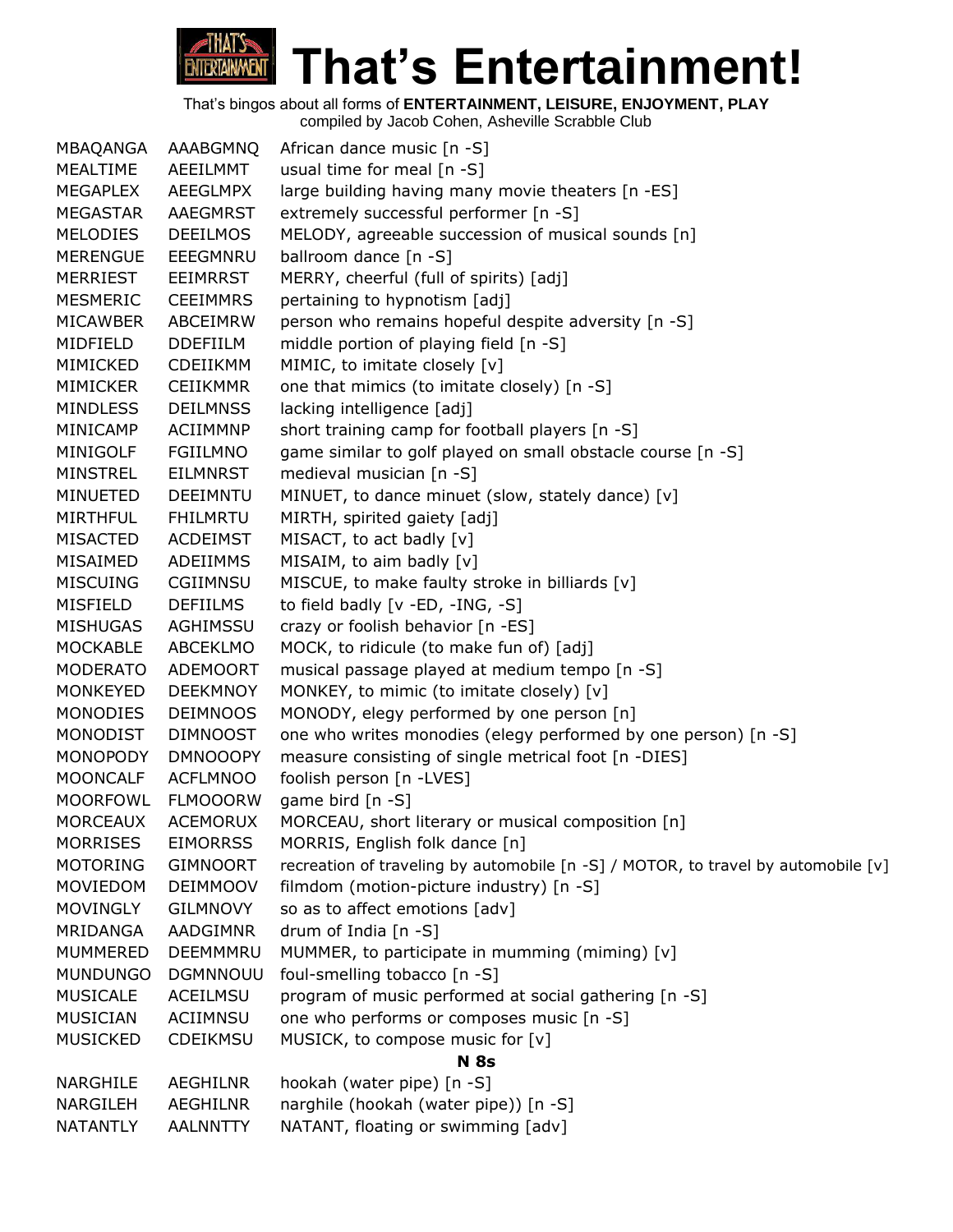

| <b>NATATION</b> | AAINNOTT        | act of swimming (to propel oneself in water by natural means) [n -S] |
|-----------------|-----------------|----------------------------------------------------------------------|
| <b>NATATORY</b> | <b>AANORTTY</b> | pertaining to swimming (act of one that swims) [adj]                 |
| <b>NAUTCHES</b> | <b>ACEHNSTU</b> | NAUTCH, dancing exhibition in India [n]                              |
| <b>NEOTERIC</b> | <b>CEEINORT</b> | modern author [n -S]                                                 |
| <b>NEUMATIC</b> | <b>ACEIMNTU</b> | NEUME, sign used in musical notation [adj]                           |
| <b>NOCTURNE</b> | <b>CENNORTU</b> | musical composition [n -S]                                           |
| <b>NONACTOR</b> | <b>ACNNOORT</b> | person who is not actor [n -S]                                       |
| <b>NONDANCE</b> | <b>ACDENNNO</b> | unrhythmic dance [n -S]                                              |
| NONIMAGE        | <b>AEGIMNNO</b> | one having no celebrity status [n -S]                                |
| <b>NONLYRIC</b> | <b>CILNNORY</b> | not lyrical (having form of song) [adj]                              |
| <b>NONMUSIC</b> | <b>CIMNNOSU</b> | inferior music [n -S]                                                |
| <b>NONNOVEL</b> | <b>ELNNNOOV</b> | literary work that is not novel [n -S]                               |
| <b>NONPRINT</b> | <b>INNNOPRT</b> | not involving printed material [adj]                                 |
| <b>NONRATED</b> | <b>ADENNORT</b> | not rated (to estimate value of) [adj]                               |
| NONRIVAL        | AILNNORV        | unimportant rival [n -S]                                             |
| <b>NONSKIER</b> | <b>EIKNNORS</b> | one that does not ski [n -S]                                         |
| <b>NONTITLE</b> | <b>EILNNOTT</b> | pertaining to athletic contest in which title is not at stake [adj]  |
| <b>NONTRUMP</b> | <b>MNNOPRTU</b> | not having trump [adj]                                               |
| <b>NONUSING</b> | <b>GINNNOSU</b> | not using (to put into service) [adj]                                |
| <b>NOODLING</b> | <b>DGILNNOO</b> | action of idly playing musical instrument [n -S] / NOODLE [v]        |
| <b>NOTEBOOK</b> | <b>BEKNOOOT</b> | book in which to write [n -S]                                        |
| <b>NOTTURNO</b> | <b>NNOORTTU</b> | nocturne (musical composition) [n -NI]                               |
| NUTTIEST        | EINSTTTU        | NUTTY, silly; crazy [adj]                                            |
|                 |                 | <b>O</b> 8s                                                          |
| <b>OBLIGATO</b> | ABGILOOT        | important musical part [n -TI, -S]                                   |
| <b>OFFSTAGE</b> | <b>AEFFGOST</b> | part of stage not visible to audience [n -S]                         |
| <b>OFFTRACK</b> | <b>ACFFKORT</b> | away from racetrack [adj]                                            |
| <b>OLLIEING</b> | EGIILLNO        | OLLIE, to perform maneuver in skateboarding or snowboarding [v]      |
| OLYMPIAD        | ADILMOPY        | celebration of Olympic Games [n -S]                                  |
| <b>OMADHAUN</b> | AADHMNOU        | foolish person [n -S]                                                |
| <b>ONSCREEN</b> | <b>CEENNORS</b> | shown on movie, television, or display screen [adj]                  |
| <b>ONSTREAM</b> | <b>AEMNORST</b> | in or into production [adv]                                          |
| <b>OOMPAHED</b> | <b>ADEHMOOP</b> | OOMPAH, to play repeated rhythmic bass accompaniment [v]             |
| <b>OPERATIC</b> | <b>ACEIOPRT</b> | technique of staging operas [n -S]                                   |
| <b>OPERETTA</b> | <b>AEEOPRTT</b> | light musical drama with spoken dialogue [n -S]                      |
| <b>OPUSCULA</b> | <b>ACLOPSUU</b> | opuscules (minor work) [n OPUSCULA]                                  |
| <b>OPUSCULE</b> | <b>CELOPSUU</b> | minor work [n -S]                                                    |
| <b>ORATORIO</b> | <b>AIOOORRT</b> | type of musical composition [n -S]                                   |
| <b>ORATRESS</b> | <b>AEORRSST</b> | oratrix (female orator) [n -ES]                                      |
| ORGANIST        | <b>AGINORST</b> | one who plays organ (keyboard musical instrument) [n -S]             |
| <b>ORGULOUS</b> | <b>GLOORSUU</b> | proud (having or displaying pride) [adj]                             |
| <b>OSCULATE</b> | <b>ACELOSTU</b> | to kiss (to touch with lips as sign of affection) [v -D, -TING, -S]  |
| <b>OSTINATO</b> | <b>AINOOSTT</b> | constantly recurring musical phrase [n -TI, -S]                      |
| <b>OUTACTED</b> | ACDEOTTU        | OUTACT, to surpass in acting [v]                                     |
| <b>OUTBLUFF</b> | <b>BFFLOTUU</b> | to surpass in bluffing [v -ED, -ING, -S]                             |
| <b>OUTBOXED</b> | <b>BDEOOTUX</b> | OUTBOX, to surpass in boxing [v]                                     |
|                 |                 |                                                                      |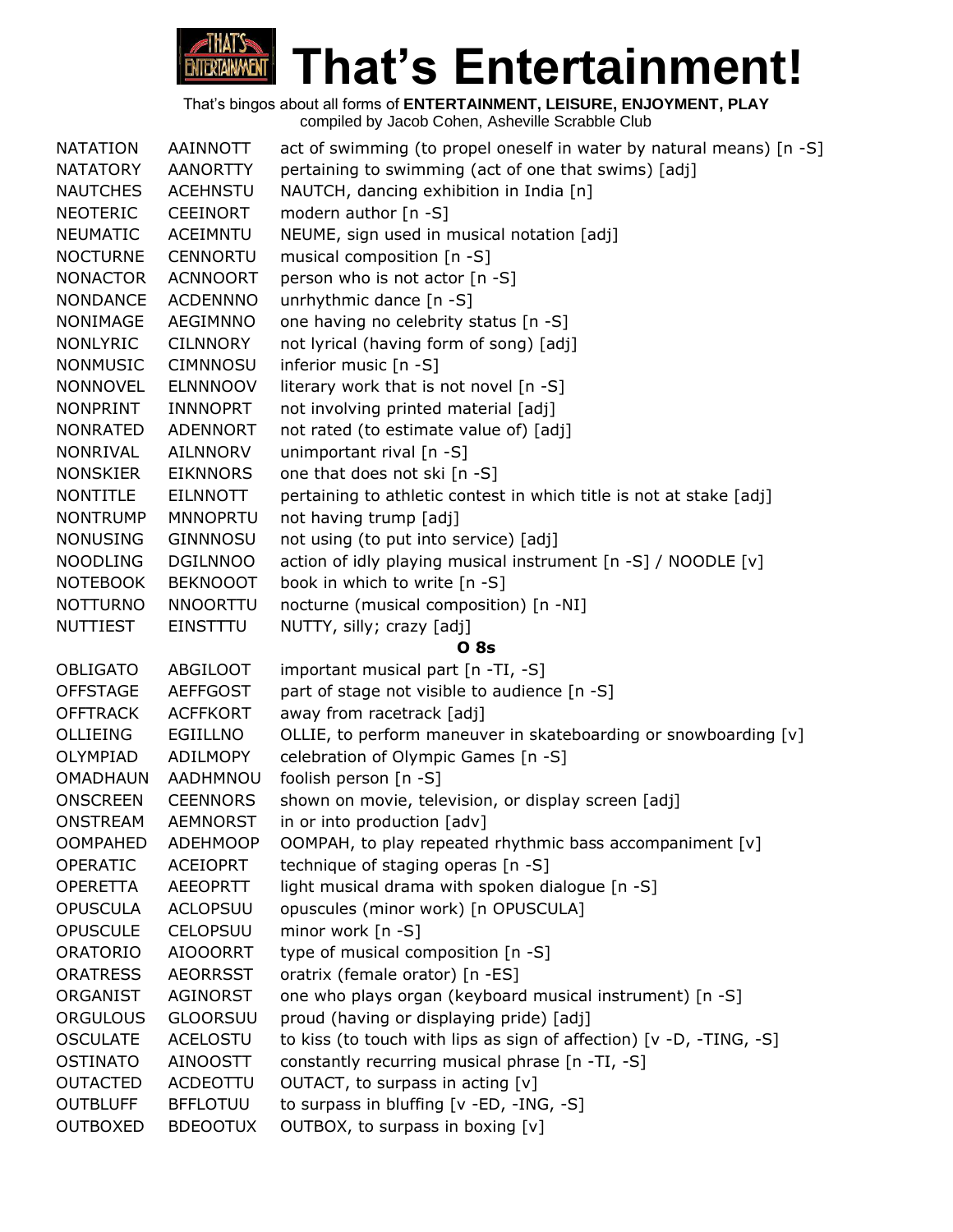

OUTBOXES BEOOSTUX OUTBOX, to surpass in boxing [v] OUTBRAVE ABEORTUV to surpass in courage [v -D, -VING, -S] OUTCAPER ACEOPRTU to surpass in capering [v -ED, -ING, -S] OUTCATCH ACCHOTTU to surpass in catching [v -AUGHT, -ING, -S] OUTCHARM ACHMORTU to surpass in charming [v -ED, -ING, -S] OUTCLASS ACLOSSTU to surpass so decisively as to appear of higher class [v -ED, -ING, -S OUTCLIMB BCILMOTU to surpass in climbing [v -ED, -LOMB, -ING, -S] OUTCOACH ACCHOOTU to surpass in coaching [v -ED, -ING, -ES] OUTCURVE CEORTUUV type of pitch in baseball [n -S] OUTDANCE ADGORTU to surpass in drag racing [v -D, -CING, -S] OUTDOING DGINOOTU OUTDO, to exceed in performance [v] OUTDRINK DIKNORTU to surpass in drinking [v -RANK, -RUNK, -ING, -S] OUTDRIVE DEIORTUV to drive golf ball farther than [v -ROVE, -N, -VING, -S] OUTFABLE ABEFLOTU to surpass in fabling [v -D, -LING, -S] OUTFEAST AEFOSTTU to surpass in feasting [v -ED, -ING, -S] OUTFENCE CEEFNOTU to surpass in fencing [v -D, -CING, -S] OUTFIELD DEFILOTU part of baseball field [n -S] OUTFOXED DEFOOTUX OUTFOX, to outwit (to get better of by superior cleverness)  $[v]$ OUTFOXES EFOOSTUX OUTFOX, to outwit (to get better of by superior cleverness) [v] OUTGUIDE DEGIOTUU to surpass in guiding [v -D, -DING, -S] OUTHOMER EHMOORTU to surpass in hitting home runs [v -ED, -ING, -S] OUTHUMOR HMOORTUU to surpass in humoring [v -ED, -ING, -S] OUTLAUGH AGHLOTUU to surpass in laughing [v -ED, -ING, -S] OUTMATCH ACHMOTTU to outdo (to exceed in performance) [v -ED, -ING, -ES] OUTPAINT AINOPTTU to surpass in painting [v -ED, -ING, -S] OUTPOINT INOOPTTU to score more points than [v -ED, -ING, -S] OUTPUNCH CHNOPTUU to surpass in punching [v -ED, -ING, -ES] OUTRIVAL AILORTUV to outdo in competition or rivalry [v -D, -ING, -S or LLED, -LLING, -S] OUTROWED DEOORTUW OUTROW, to surpass in rowing [v] OUTSAVOR AOORSTUV to surpass in distinctive taste or smell [v -ED, -ING, -S] OUTSCORE CEOORSTU to score more points than [v -D, -RING, -S] OUTSERVE EEORSTUV to surpass in serving [v -D, -VING, -S] OUTSHOOT HOOOSTTU to shoot better than [v -HOT, -ING, -S] OUTSKATE AEKOSTTU to surpass in skating [v -D, -TING, -S] OUTSMILE EILMOSTU to surpass in smiling [v -D, -LING, -S] OUTSPEED DEEOPSTU to go faster than [v OUTSPED, -ED, -ING, -S] OUTSTUNT NOSTTTUU to surpass in stunting [v -ED, -ING, -S] OUTSWING GINOSTUW to surpass in swinging [v -WUNG, -ING, -S] OUTTHANK AHKNOTTU to surpass in thanking [v -ED, -ING, -S] OUTTHROW HOORTTUW to throw farther or more accurately than [v -REW, -N, -ING, -S] OUTTRUMP MOPRTTUU to outplay (to excel or defeat in game) [v -ED, -ING, -S] OUTVYING GINOTUVY OUTVIE, to surpass in competition [v] OUTWRITE EIORTTUW to write better than [v OUTWRIT, -TTEN, ROTE, -TING, -S] OVERCALL ACELLORV to overbid (to bid higher than) [v -ED, -ING, -S] OVERFISH EFHIORSV to deplete supply of fish in area by fishing to excess [v -ED, -ING, -ES] OVERHUNT EHNORTUV to deplete supply of game in area by hunting to excess [v -ED, -ING, -S]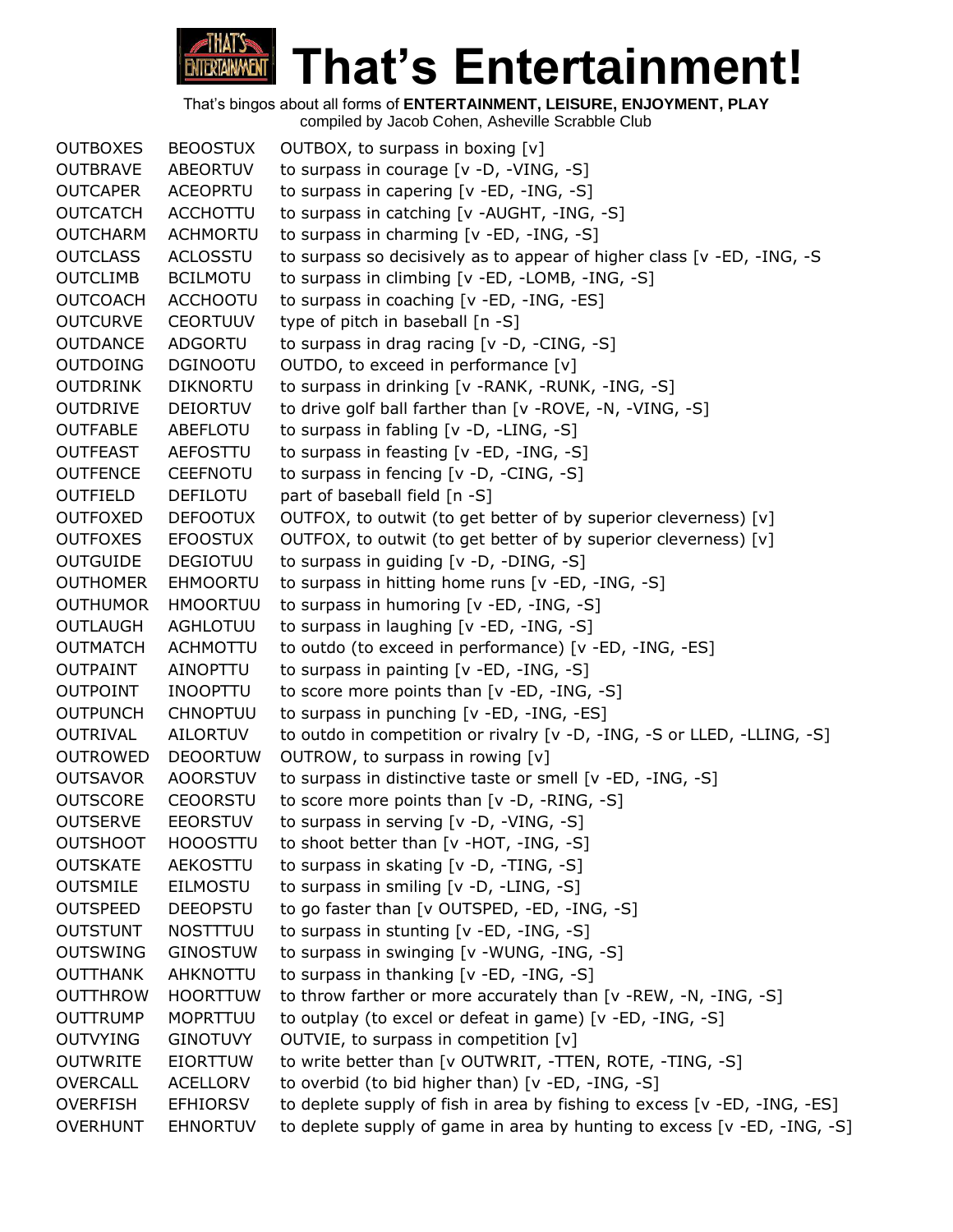

| <b>OVERHYPE</b> | <b>EEHOPRVY</b> | to hype to excess $[v -D, -PING, -S]$                                              |
|-----------------|-----------------|------------------------------------------------------------------------------------|
| <b>OVERLEAF</b> | AEEFLORV        | on other side of page [adv]                                                        |
| <b>OVERPLAY</b> | <b>AELOPRVY</b> | to exaggerate [v -ED, -ING, -S]                                                    |
| <b>OVERRUFF</b> | <b>EFFORRUV</b> | to trump with higher trump card than has already been played [v -ED, -ING, -S]     |
| <b>OVERSIDE</b> | <b>DEEIORSV</b> | other side of phonograph record [n -S]                                             |
| <b>OVERSPIN</b> | <b>EINOPRSV</b> | forward spin imparted to ball [n -S]                                               |
| <b>OVERTURE</b> | <b>EEORRTUV</b> | to propose (to put forward for consideration or acceptance) [v -D, -RING, -S]      |
|                 |                 | <b>P</b> 8s                                                                        |
| <b>PACHINKO</b> | <b>ACHIKNOP</b> | Japanese pinball game [n -S]                                                       |
| <b>PADDLING</b> | <b>ADDGILNP</b> | act of one who paddles [n -S] / PADDLE, to propel with broad-bladed implement [v]  |
| <b>PAGINATE</b> | AAEGINPT        | to number pages of $[v -D, -TING, -S]$                                             |
| <b>PALESTRA</b> | <b>AAELPRST</b> | school for athletics in ancient Greece [n -S or -E]                                |
| <b>PALLIEST</b> | <b>AEILLPST</b> | PALLY, marked by close friendship [adj]                                            |
| PALMBALL        | AABLLLMP        | baseball pitched from palm and thumb [n -S]                                        |
| <b>PAMPHLET</b> | <b>AEHLMPPT</b> | to distribute pamphlets (small informative leaflets or booklets) [v -ED, -ING, -S] |
| PANATELA        | <b>AAAELNPT</b> | long, slender cigar [n -S]                                                         |
| <b>PANETELA</b> | <b>AAEELNPT</b> | panatela (long, slender cigar) [n -S]                                              |
| PARAKITE        | AAEIKPRT        | parachute kite for towing person through air by motorboat [n -S]                   |
| PARASAIL        | <b>AAAILPRS</b> | to soar while harnessed to parachute towed by car or boat [v -ED, -ING, -S]        |
| <b>PARCHESI</b> | <b>ACEHIPRS</b> | pachisi (board game of India) [n -S]                                               |
| <b>PARCHISI</b> | <b>ACHIIPRS</b> | pachisi (board game of India) [n -S]                                               |
| <b>PARERGON</b> | <b>AEGNOPRR</b> | composition derived from larger work [n -GA]                                       |
| <b>PARKETTE</b> | <b>AEEKPRTT</b> | small public park [n -S]                                                           |
| <b>PARKLAND</b> | <b>AADKLNPR</b> | grassland region with isolated or grouped trees [n -S]                             |
| <b>PARKLIKE</b> | <b>AEIKKLPR</b> | resembling outdoor recreational area [adj]                                         |
| PARLAYED        | AADELPRY        | PARLAY, to bet original wager and its winnings on subsequent event [v]             |
| PARODIED        | <b>ADDEIOPR</b> | PARODY, to imitate serious literary work for comic effect [v]                      |
| <b>PARODIES</b> | <b>ADEIOPRS</b> | PARODY, to imitate serious literary work for comic effect [v]                      |
| <b>PARODIST</b> | <b>ADIOPRST</b> | one who parodies [n -S]                                                            |
| <b>PARROTED</b> | <b>ADEOPRRT</b> | PARROT, to repeat or imitate without thought or understanding [v]                  |
| <b>PARROTER</b> | <b>AEOPRRRT</b> | one that parrots (to repeat or imitate without thought or understanding) [n -S]    |
| <b>PARTERRE</b> | <b>AEEPRRRT</b> | section of theater $[n - S]$                                                       |
| <b>PARTIEST</b> | <b>AEIPRSTT</b> | PARTY, boisterous [adj]                                                            |
| <b>PARTYING</b> | <b>AGINPRTY</b> | participation in party [n -S] / PARTY, to attend social gathering [v]              |
| <b>PASSUSES</b> | <b>AEPSSSSU</b> | PASSUS, section of story or poem [n]                                               |
| PASTICCI        | <b>ACCIIPST</b> | pastiches (artistic work made of fragments from various sources) [n PASTICCI]      |
| <b>PATHOSES</b> | <b>AEHOPSST</b> | PATHOS, quality that arouses feelings of pity or compassion [n]                    |
| <b>PAVILLON</b> | <b>AILLNOPV</b> | bell of wind instrument [n -S]                                                     |
| PAZAZZES        | AAEPSZZZ        | PAZAZZ, pizazz (quality of being exciting or attractive) [n]                       |
| <b>PEACOCKY</b> | <b>ACCEKOPY</b> | flamboyant, showy [adj -KIER, -KIEST]                                              |
| <b>PEARTEST</b> | <b>AEEPRSTT</b> | PEART, lively (full of energy) [adj]                                               |
| <b>PEDALIER</b> | <b>ADEEILPR</b> | pedal keyboard of organ [n -S]                                                     |
| <b>PEEKABOO</b> | <b>ABEEKOOP</b> | children's game [n -S]                                                             |
| <b>PEEPHOLE</b> | <b>EEEHLOPP</b> | small opening through which one may look [n -S]                                    |
| <b>PEEPSHOW</b> | <b>EEHOPPSW</b> | exhibition viewed through small opening [n -S]                                     |
| <b>PEGBOXES</b> | <b>BEEGOPSX</b> | PEGBOX, part of stringed instrument [n]                                            |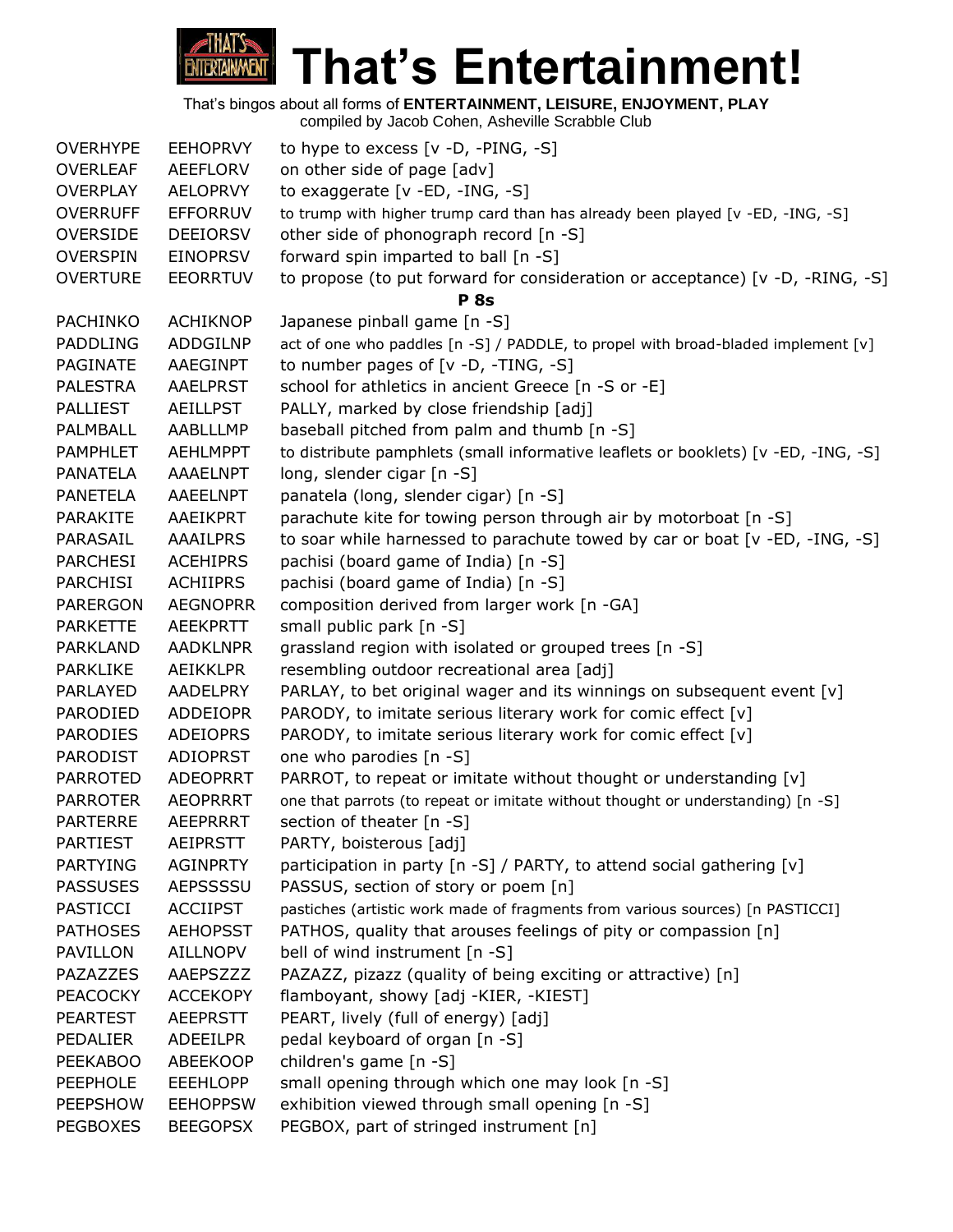

| PENSIONE<br><b>EEINNOPS</b><br>boarding house [n -S, -NI]                                                                           |  |
|-------------------------------------------------------------------------------------------------------------------------------------|--|
|                                                                                                                                     |  |
| pinochle (card game) [n -S]<br><b>PENUCHLE</b><br><b>CEEHLNPU</b>                                                                   |  |
| <b>PENUCKLE</b><br>pinochle (card game) [n -S]<br><b>CEEKLNPU</b>                                                                   |  |
| medium-sized cigar [n -S]<br><b>PERFECTO</b><br><b>CEEFOPRT</b>                                                                     |  |
| selection from book [n -PAE, -S]<br><b>PERICOPE</b><br><b>CEEIOPPR</b>                                                              |  |
| <b>PERIQUES</b><br>EEIPQRSU<br>PERIQUE, dark tobacco [n]                                                                            |  |
| <b>PERKIEST</b><br><b>EEIKPRST</b><br>PERKY, jaunty (having lively and self-confident manner) [adj]                                 |  |
| <b>PERUSING</b><br><b>EGINPRSU</b><br>PERUSE, to read (to look at so as to take in meaning of, as something written or printed) [v] |  |
| PETANQUE<br>AEENPQTU<br>French form of lawn bowling [n -S]                                                                          |  |
| PHILOMEL<br><b>EHILLMOP</b><br>songbird (bird that utters musical call) [n -S]                                                      |  |
| PHONEY, to phony (to alter so as to make appear genuine) [v]<br><b>PHONEYED</b><br><b>DEEHNOPY</b>                                  |  |
| <b>PHONIEST</b><br><b>EHINOPST</b><br>PHONEY, phony (not genuine or real) [adj] / PHONY [adj]                                       |  |
| <b>GHINNOPY</b><br>PHONY, to alter so as to make appear genuine [v]<br><b>PHONYING</b>                                              |  |
| manner or style of verbal expression [n -S] / PHRASE, to express in words [v]<br>PHRASING<br><b>AGHINPRS</b>                        |  |
| PICNICKY<br><b>CCIIKNPY</b><br>pertaining to picnic (outdoor excursion with food) [adj]                                             |  |
| <b>PIGSTICK</b><br><b>CGIIKPST</b><br>to hunt for wild boar [v -ED, -ING, -S]                                                       |  |
| PILLOW, to rest on pillow (cushion for head) [v]<br>PILLOWED<br><b>DEILLOPW</b>                                                     |  |
| card game [n -S]<br>PINOCHLE<br><b>CEHILNOP</b>                                                                                     |  |
| <b>PIPELESS</b><br><b>EEILPPSS</b><br>having no pipe [adj]                                                                          |  |
| stem of tobacco pipe [n -S]<br>PIPESTEM<br><b>EEIMPPST</b>                                                                          |  |
| PITCHOUT<br><b>CHIOPTTU</b><br>type of pitch in baseball [n -S]                                                                     |  |
| PIVOTMAN<br><b>AIMNOPTV</b><br>center on basketball team [n -MEN]                                                                   |  |
| PIXIE, pixy (playfully mischievous fairy or elf) [adj]<br>PIXIEISH<br><b>EHIIIPSX</b>                                               |  |
| <b>PIXINESS</b><br>state of being playfully mischievous [n -ES]<br><b>EIINPSSX</b>                                                  |  |
| PIZAZZES<br>AEIPSZZZ<br>PIZAZZ, quality of being exciting or attractive [n]                                                         |  |
| PIZZAZES<br>AEIPSZZZ<br>PIZZAZ, pizazz (quality of being exciting or attractive) [n]                                                |  |
| PIZZAZZY<br>AIPYZZZZ<br>pizazzy (having pizazz (quality of being exciting or attractive)) [adj]                                     |  |
| PLAYABLE<br>AABELLPY<br>PLAY, to engage in amusement or sport [adj]                                                                 |  |
| <b>AABCKLPY</b><br><b>PLAYBACK</b><br>act of replaying newly made recording [n -S]                                                  |  |
| program for theatrical performance [n -S]<br>PLAYBILL<br>ABILLLPY                                                                   |  |
| <b>ABKLOOPY</b><br>book containing one or more literary works for stage [n -S]<br><b>PLAYBOOK</b>                                   |  |
| scheduled date for showing theatrical production [n -S]<br><b>PLAYDATE</b><br><b>AADELPTY</b>                                       |  |
| playoff (series of games played to determine championship) [n -S]<br><b>PLAYDOWN</b><br><b>ADLNOPWY</b>                             |  |
| woman devoted to pleasurable activities [n -S]<br>PLAYGIRL<br><b>AGILLPRY</b>                                                       |  |
| one who attends theater [n -S]<br><b>PLAYGOER</b><br><b>AEGLOPRY</b>                                                                |  |
| PLAYLAND<br>AADLLNPY<br>recreational area [n -S]                                                                                    |  |
| <b>PLAYLESS</b><br><b>AELLPSSY</b><br>lacking playfulness (quality of being playful (frolicsome)) [adj]                             |  |
| <b>AEIKLLPY</b><br>resembling theatrical performance [adj]<br>PLAYLIKE                                                              |  |
| to place on list of songs to be played [v -ED, -ING, -S]<br><b>PLAYLIST</b><br><b>AILLPSTY</b>                                      |  |
| companion in play $[n - S]$<br><b>PLAYMATE</b><br><b>AAELMPTY</b>                                                                   |  |
| recreation room [n -S]<br><b>PLAYROOM</b><br><b>ALMOOPRY</b>                                                                        |  |
| <b>PLAYSUIT</b><br><b>AILPSTUY</b><br>sports outfit for women and children [n -S]                                                   |  |
| PLAYTIME<br>time for play or amusement [n -S]<br><b>AEILMPTY</b>                                                                    |  |
| clothing worn for leisure activities [n PLAYWEAR]<br><b>PLAYWEAR</b><br>AAELPRWY                                                    |  |
| pleasing [adj -ER, -EST]<br>PLEASANT<br><b>AAELNPST</b>                                                                             |  |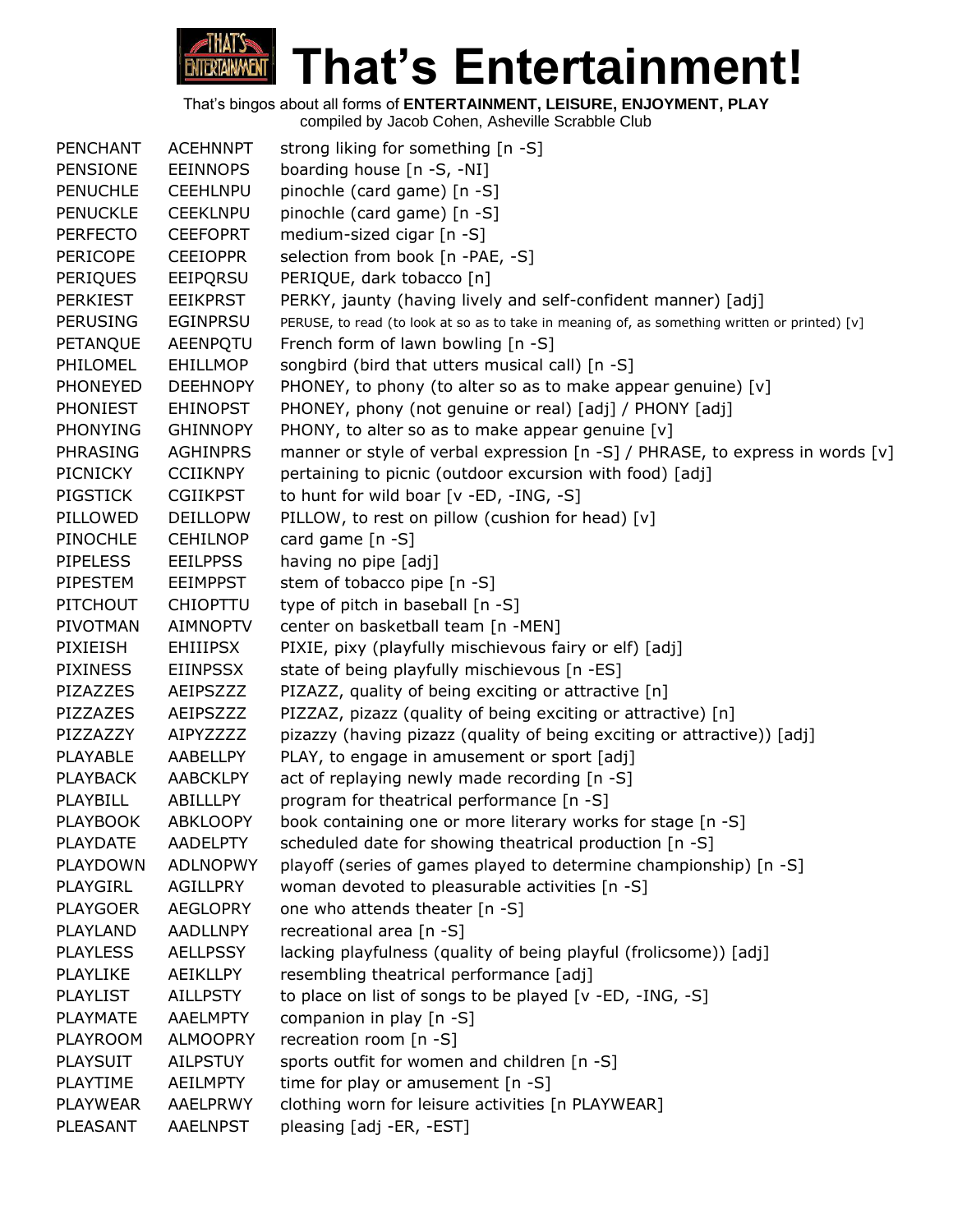

| <b>PLEASING</b> | <b>AEGILNPS</b> | PLEASE, to give enjoyment or satisfaction to $[v]$                                         |
|-----------------|-----------------|--------------------------------------------------------------------------------------------|
| <b>PLEASURE</b> | AEELPRSU        | to please (to give enjoyment or satisfaction to) [v -D, -RING, -S]                         |
| <b>PLECTRON</b> | <b>CELNOPRT</b> | plectrum (implement used to pluck strings of stringed instrument) [n -RA, -S]              |
| <b>PLECTRUM</b> | <b>CELMPRTU</b> | implement used to pluck strings of stringed instrument [n -RA, -S]                         |
| PLINKING        | <b>GIIKLNNP</b> | PLINK, to shoot at random targets [v]                                                      |
| <b>PLOTLESS</b> | <b>ELLOPSST</b> | planless (having no plan) [adj]                                                            |
| <b>PLOTLINE</b> | <b>EILLNOPT</b> | main story of book [n -S]                                                                  |
| <b>PLOTTIER</b> | <b>EILOPRTT</b> | PLOTTY, full of intrigue, as novel [adj]                                                   |
| <b>PLUCKIER</b> | <b>CEIKLPRU</b> | PLUCKY, brave and spirited [adj]                                                           |
| <b>PLUCKILY</b> | <b>CIKLLPUY</b> | PLUCKY, brave and spirited [adv]                                                           |
| <b>POACHING</b> | <b>ACGHINOP</b> | POACH, to trespass for purpose of taking game or fish [v]                                  |
| <b>POETICAL</b> | <b>ACEILOPT</b> | poetic (pertaining to poetry (literary work in metrical form)) [adj]                       |
| <b>POETISER</b> | <b>EEIOPRST</b> | poetizer (one that poetizes (to write poetry)) [n -S]                                      |
| <b>POETIZER</b> | <b>EEIOPRTZ</b> | one that poetizes (to write poetry) [n -S]                                                 |
| <b>POETLESS</b> | <b>EELOPSST</b> | lacking poet (one who writes poems (composition in verse)) [adj]                           |
| <b>POETLIKE</b> | <b>EEIKLOPT</b> | resembling poet (one who writes poems (composition in verse)) [adj]                        |
| <b>POETRIES</b> | <b>EEIOPRST</b> | POETRY, literary work in metrical form [n]                                                 |
| <b>POINTMAN</b> | <b>AIMNNOPT</b> | certain player in hockey [n -MEN]                                                          |
| <b>POLICIER</b> | <b>CEIILOPR</b> | film featuring police investigating crimes [n -S]                                          |
| <b>POLKAING</b> | <b>AGIKLNOP</b> | POLKA, to perform lively dance [v]                                                         |
| <b>POOLHALL</b> | <b>AHLLLOOP</b> | poolroom (establishment for playing of billiards) [n -S]                                   |
| <b>POOLROOM</b> | LMOOOOPR        | establishment for playing of billiards [n -S]                                              |
| <b>POOLSIDE</b> | <b>DEILOOPS</b> | area surrounding swimming pool [n -S]                                                      |
| <b>POPPIEST</b> | <b>EIOPPPST</b> | POPPY, having characteristics of pop music [adj]                                           |
| <b>PORTOLAN</b> | <b>ALNOOPRT</b> | book of sailing directions [n -S]                                                          |
| <b>POSTGAME</b> | <b>AEGMOPST</b> | following game [adj]                                                                       |
| <b>POSTIQUE</b> | <b>EIOPQSTU</b> | postiche (imitation (act of imitating (imitate))) [n -S]                                   |
| <b>POSTLUDE</b> | <b>DELOPSTU</b> | closing musical piece [n -S]                                                               |
| <b>POSTPUNK</b> | <b>KNOPPSTU</b> | pertaining to music coming after punk rock [adj]                                           |
| <b>POSTRACE</b> | <b>ACEOPRST</b> | following race [adj]                                                                       |
| <b>POSTSHOW</b> | <b>HOOPSSTW</b> | following show [adj]                                                                       |
| <b>POSTSYNC</b> | <b>CNOPSSTY</b> | to add sound to film after scene has been photographed [v -ED, -ING, -S]                   |
| <b>POTHOLER</b> | <b>EHLOOPRT</b> | one who explores deep underground holes or caves [n -S]                                    |
| <b>POTLACHE</b> | <b>ACEHLOPT</b> | potlach (ceremonial feast) [n -S]                                                          |
| <b>POTLATCH</b> | <b>ACHLOPTT</b> | to hold ceremonial feast for [v -ED, -ING, -ES]                                            |
| <b>POTTERED</b> | <b>DEEOPRTT</b> | POTTER, to putter (to occupy oneself in leisurely or ineffective manner) $[v]$             |
| <b>POTTERER</b> | <b>EEOPRRTT</b> | one that potters (to putter (to occupy oneself in leisurely or ineffective manner)) [n -S] |
| <b>PRACTICE</b> | <b>ACCEIPRT</b> | to perform often so as to acquire skill [v -D, -CING, -S]                                  |
| <b>PRACTISE</b> | <b>ACEIPRST</b> | to practice (to perform often so as to acquire skill) [v -D, -SING, -S]                    |
| <b>PRAISING</b> | <b>AGIINPRS</b> | PRAISE, to express approval or admiration of [v]                                           |
| PREBIND         | <b>BDEINPR</b>  | to bind beforehand [v -BOUND, -ING, -S]                                                    |
| <b>PREDRAFT</b> | <b>ADEFPRRT</b> | preceding draft (system for selecting players for professional teams) [adj]                |
| <b>PREFIGHT</b> | <b>EFGHIPRT</b> | preceding fight [adj]                                                                      |
| <b>PRELUDER</b> | DEELPRRU        | one that preludes (to play musical introduction) [n -S]                                    |
| PREMIERE        | <b>EEEIMPRR</b> | to present publicly for first time [v -D, -RING, -S]                                       |
| PRINKING        | <b>GIIKNNPR</b> | PRINK, to dress or adorn in showy manner [v]                                               |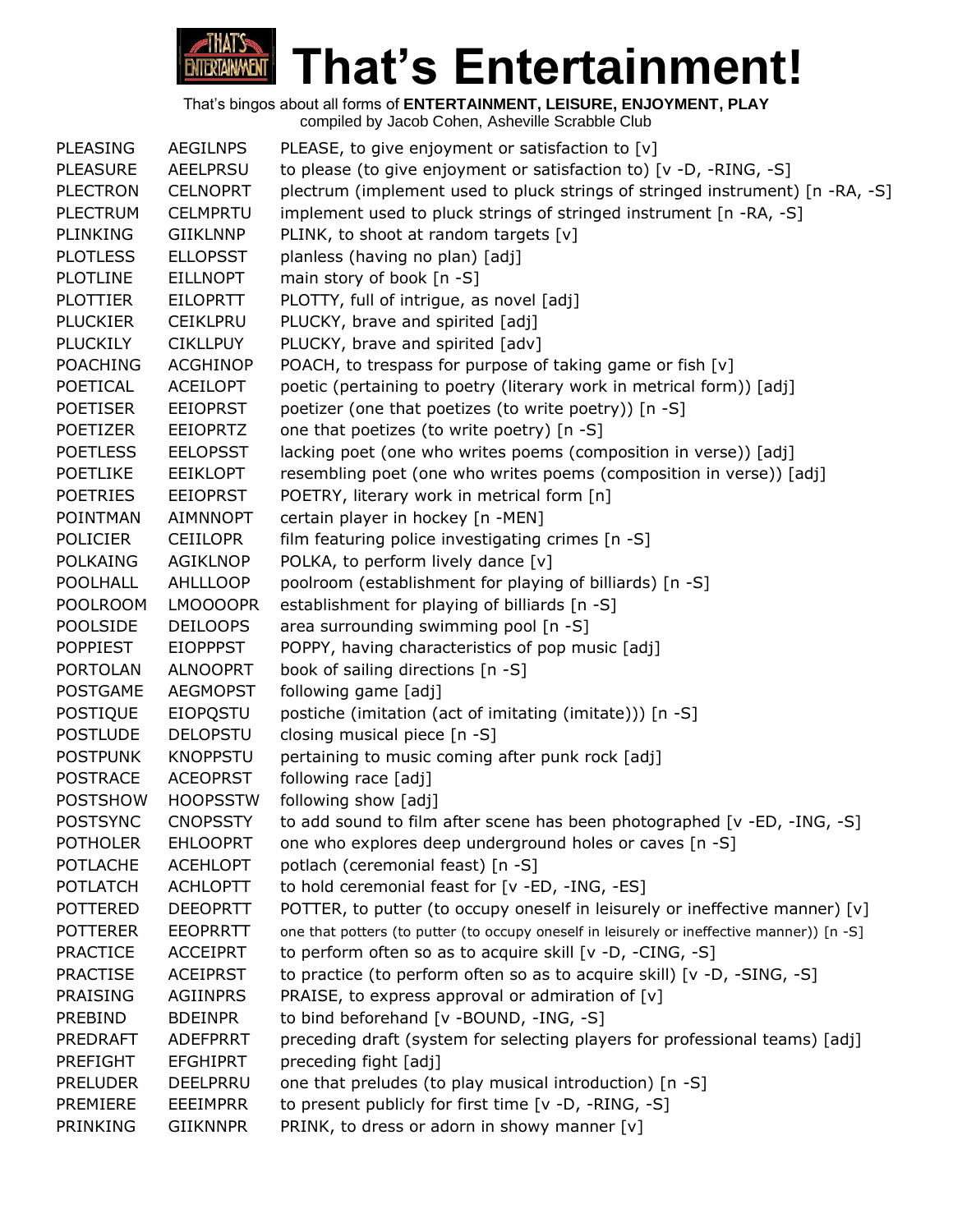

compiled by Jacob Cohen, Asheville Scrabble Club PRINTERY EINPRRTY place where printing is done [n -RIES] PRINTING GIINNPRT PRINT, to produce by pressed type on surface [v] / reproduction from printing surface [n -S] PROMOTER EMOOPRRT one that promotes (to contribute to progress of) [n -S] PROSAISM AIMOPRSS prosaic style [n -S] PROSAIST AIOPRSST writer of prose [n -S] PROSODIC CDIOOPRS PROSODY, study of poetical forms [adj] PROTASIS AIOPRSST introductory part of classical drama [n -SES] PROTATIC ACIOPRTT PROTASIS, introductory part of classical drama [adj] PROUDEST DEOPRSTU PROUD, having or displaying pride [adj] PSALTERS AELPRSST PSALTER, book of psalms [n] PSALTERY AELPRSTY ancient stringed musical instrument [n -RIES] PUCKSTER CEKPRSTU hockey player [n -S] PUGILISM GIILMPSU art or practice of fighting with fists [n -S] PUGILIST GIILPSTU one who fights with his fists [n -S] PUNCHOUT CHNOPTUU fist fight [n -S] PUPPETRY EPPPRTUY art of making or manipulating puppets [n -RIES] PURSUANT ANPRSTUU in accordance [adv] PUSHBALL ABHLLPSU type of ball game [n -S] PUSHOVER EHOPRSUV easily defeated person or team [n -S] PUTTERED DEEPRTTU PUTTER, to occupy oneself in leisurely or ineffective manner [v] PUTTERER EEPRRTTU one that putters (to occupy oneself in leisurely or ineffective manner) [n -S] **Q 8s** QUAFFING AFFGINQU QUAFF, to drink deeply [v] QUATORZE AEOQRTUZ set of four cards of same denomination scoring fourteen points [n -S] QUEENIER EEEINQRU QUEENY, showily effeminate [adj] QUINTAIN AIINNQTU object used as target in medieval sport [n -S] QUIPPISH HIIPPQSU witty (humorously clever) [adj] QUIRTING GIINQRTU QUIRT, to strike with riding whip [v] QUOITING GIINOQTU QUOIT, to play throwing game similar to ringtoss [v] **R 8s** RABBITED ABBDEIRT RABBIT, to hunt rabbits (rodent-like mammals) [v] RABBITER ABBEIRRT one that rabbits (to hunt rabbits (rodent-like mammals)) [n -S] RACEGOER ACEEGORR one who regularly goes to horse races [n -S] RACEWALK AACEKLRW to walk for speed while maintaining foot contact with ground and keeping supporting leg straight [v -ED, -ING, -S] RAILBIRD ABDIILRR racing enthusiast [n -S] RAILLERY AEILLRRY good-natured teasing [n -RIES] RALLYING AGILLNRY sport of driving in rallyes [n -S] RANCHERA AACEHNRR type of Mexican country music [n -S] RASSLING AGILNRSS RASSLE, to wrestle (to engage in type of hand-to-hand contest) [v] READABLE AABDEELR READ, to look at so as to take in meaning of, as something written or printed [adj] READABLY AABDELRY READ, to look at so as to take in meaning of, as something written or printed [adv] READERLY ADEELRRY typical of reader [adj] RECREATE ACEEERRT to refresh mentally or physically [v -D, -TING, -S] REDSHIRT DEHIRRST to keep college athlete out of varsity play in order to extend his eligibility [v -ED, -ING, -S] REEDBIRD BDDEEIRR bobolink (songbird (bird that utters musical call)) [n -S] REEFABLE ABEEEFLR REEF, to reduce area of sail [adj]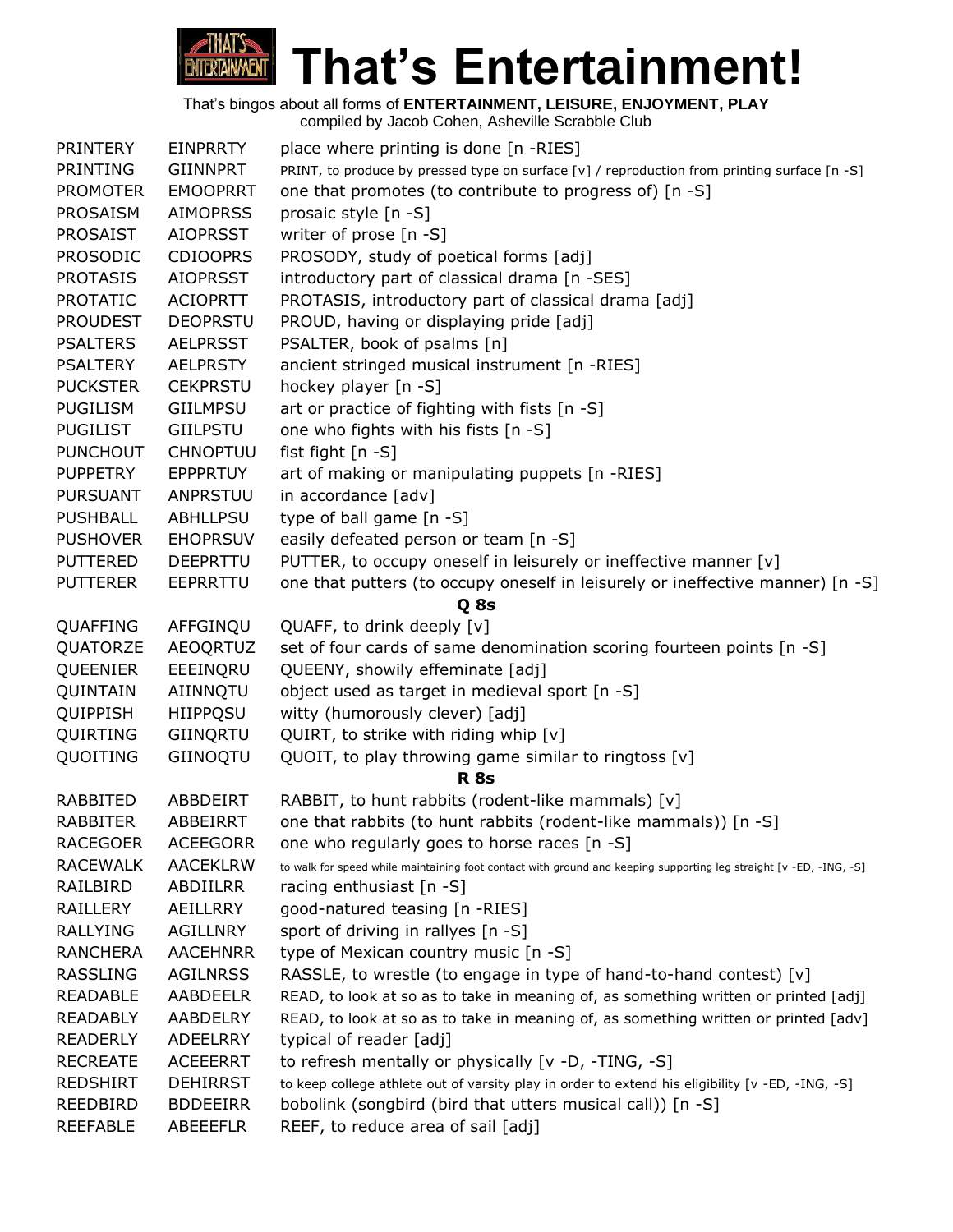

| <b>AEGGILNR</b> | REGALE, to delight (to give great pleasure to) $[v]$                         |
|-----------------|------------------------------------------------------------------------------|
| <b>ADDEEGRR</b> | REGARD, to look upon with particular feeling [v]                             |
| <b>AEEEHRRS</b> | to practice in preparation for public appearance [v -D, -SING, -S]           |
| <b>CEEIJORR</b> | one that rejoices (to feel joyful) [n -S]                                    |
| <b>EEGGJLRU</b> | to juggle again [v -D, -LING, -S]                                            |
| AEGILNRX        | RELAX, to make less tense or rigid [v]                                       |
| <b>DEEHILRS</b> | RELISH, to enjoy (to receive pleasure from) [v]                              |
| <b>EEHILRSS</b> | RELISH, to enjoy (to receive pleasure from) [v]                              |
| AEEEPRRT        | quick, witty reply [n -S]                                                    |
| <b>ADEEPRST</b> | REPAST, to eat or feast [v]                                                  |
| ADEELPRY        | REPLAY, PLAY, to engage in amusement or sport [v]                            |
| <b>EGINOPRS</b> | REPOSE, to lie at rest [v]                                                   |
| <b>CDEEORRR</b> | to record again [v -ED, -ING, -S]                                            |
| <b>DEEHORSW</b> | RESHOW, to show again [v]                                                    |
| AEGINPRT        | RETAPE, to tape again [v]                                                    |
| ADEEEMRT        | RETEAM, TEAM, to form team (group of persons associated in joint action) [v] |
| AEINRRTT        | retiree (one who has retired from his vocation) [n -S]                       |
| EEGILNRV        | REVEL, to engage in revelry [v]                                              |
| <b>DEEELLRV</b> | REVEL, to engage in revelry [v]                                              |
| EEELLRRV        | reveler (one that revels (to engage in revelry)) [n -S]                      |
| <b>DDEEINRW</b> | REWIND, to wind again [v]                                                    |
| <b>DEEINRRW</b> | one that rewinds (to wind again) [n -S]                                      |
| <b>ADEHOPRS</b> | reciter of epic poetry in ancient Greece [n -S]                              |
| <b>ADHOPRSY</b> | exalted expression of feeling [n -DIES]                                      |
| ABDEHMRU        | RHUMBA, to rumba (to perform ballroom dance) [v]                             |
| <b>BCDEIIRR</b> | bobolink (songbird (bird that utters musical call)) [n -S]                   |
| <b>ACCEIRRR</b> | instrumental composition [n -S]                                              |
| ADGINOOR        | lively dance $[n - S]$                                                       |
| ADGINORU        | rigadoon (lively dance) [n -S]                                               |
| <b>EEIMRRST</b> | rimer (one that rimes (to rhyme)) [n -S]                                     |
| <b>EEGINRTT</b> | team sport for women played on ice using rubber ring [n -S]                  |
| <b>DEGIINRS</b> | area just outside boxing or wrestling ring (square enclosure) [n -S]         |
| <b>GINORSST</b> | game in which object is to toss ring onto upright stick [n -ES]              |
| <b>DEIIKNRS</b> | area next to ice at rink [n -S]                                              |
| <b>DEIOPRST</b> | RIPOST, to riposte [v] / RIPOSTE, to make return thrust in fencing [v]       |
| <b>EIOPRSST</b> | RIPOSTE, to make return thrust in fencing [v]                                |
| <b>ADHOORSW</b> | theatrical show on tour [n -S]                                               |
| <b>ADKOORRW</b> | outdoor running as form of physical conditioning [n -S]                      |
| <b>DEGINOOR</b> | RODEO, to perform cowboy skills in contest [v]                               |
| <b>CIKLLORY</b> | given to rollicking (to play and run about merrily) [adj]                    |
| <b>DEELNORT</b> | rondeau (short poem of fixed form) of 5 or 7 lines [n -S]                    |
| <b>DEELLNOR</b> | rondel (rondeau (short poem of fixed form) of 14 lines) [n -S]               |
| <b>EIOORRST</b> | ROOTSY, showing traditional musical origins [adj]                            |
| DEEOQRTU        | ROQUET, to cause one's own ball to hit another in croquet [v]                |
| <b>GGHINORU</b> | excessive use of force in hockey [n -S]                                      |
| AABIRTUY        | four-lined stanzas in Persian poetry [n RUBAIYAT]                            |
|                 |                                                                              |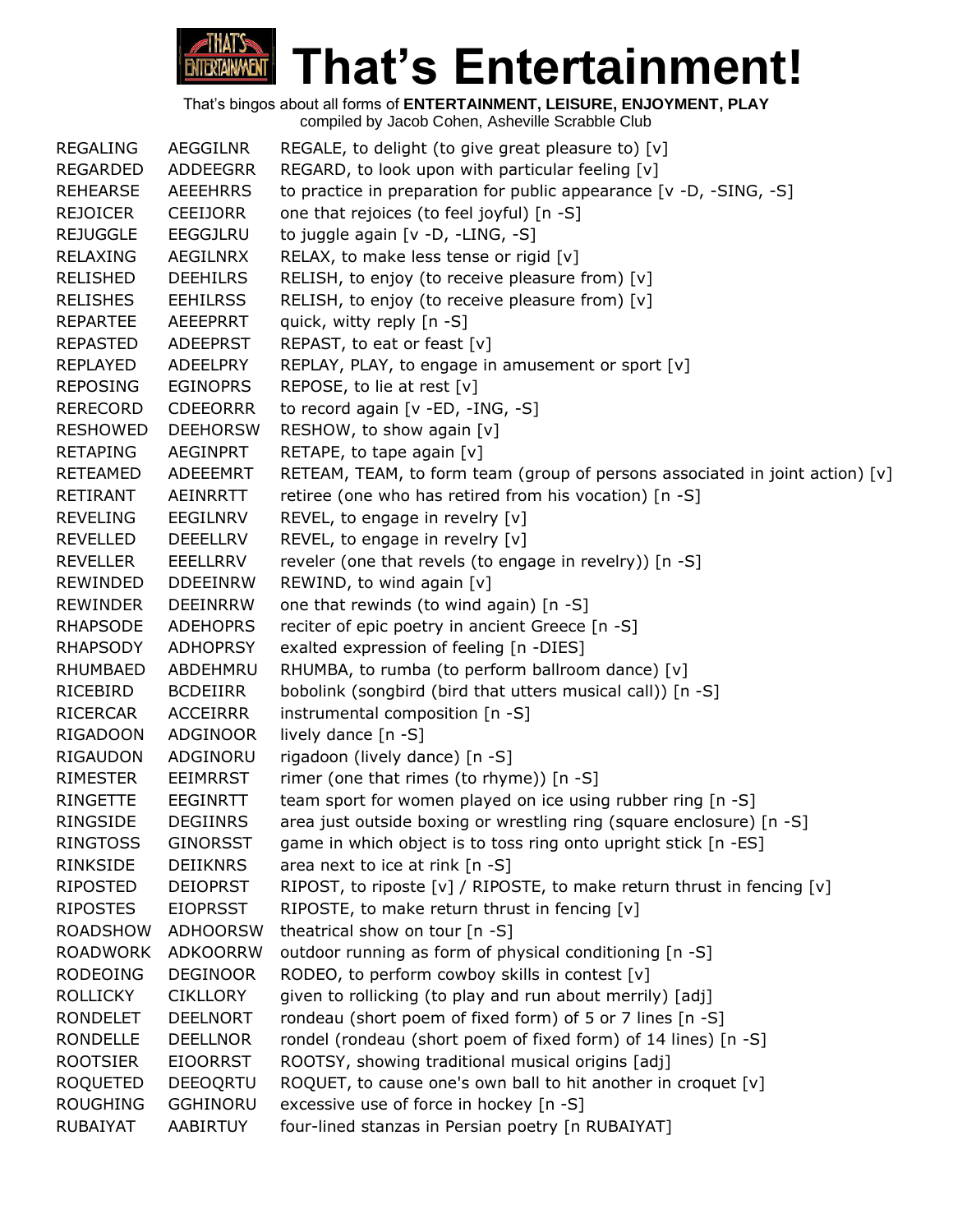

**That's Entertainment!**

| <b>RUBBOARD</b> | ABBDORRU                    | corrugated rectangular board used as percussion instrument [n -S]                                        |
|-----------------|-----------------------------|----------------------------------------------------------------------------------------------------------|
| RUBRICAL        | ABCILRRU                    | RUBRIC, part of manuscript or book that appears in red [adj]                                             |
| <b>RUMBAING</b> | ABGIMNRU                    | RUMBA, to perform ballroom dance [v]                                                                     |
|                 |                             | S8s                                                                                                      |
| SAFARIED        | AADEFIRS                    | SAFARI, to go on hunting expedition [v]                                                                  |
| <b>SAILBOAT</b> | AABILOST                    | boat that sails $[n -S]$                                                                                 |
| <b>SAILPAST</b> | AAILPSST                    | sailing of ships past place [n -S]                                                                       |
| SAMBAING        | AABGIMNS                    | SAMBA, to perform Brazilian dance [v]                                                                    |
| SAMIZDAT        | <b>AADIMSTZ</b>             | system in Soviet Union for printing and distributing unauthorized literature [n -S]                      |
| <b>SAPIDITY</b> | <b>ADIIPSTY</b>             | state of being sapid (pleasant to taste) [n -TIES]                                                       |
| <b>SAPPIEST</b> | <b>AEIPPSST</b>             | SAPPY, silly (showing lack of good sense) [adj]                                                          |
| SARABAND        | <b>AAABDNRS</b>             | stately Spanish dance [n -S]                                                                             |
| SARDONIC        | <b>ACDINORS</b>             | mocking [adj]                                                                                            |
| SARODIST        | <b>ADIORSST</b>             | one who plays sarod [n -S]                                                                               |
| <b>SATIRISE</b> | AEIIRSST                    | to satirize (to subject to satire (use of derisive wit to attack folly or wickedness)) [v -D, -SING, -S] |
| SATIRIZE        | AEIIRSTZ                    | to subject to satire (use of derisive wit to attack folly or wickedness) [v -D, -ZING, -S]               |
| <b>SAVORIER</b> | <b>AEIORRSV</b>             | SAVORY, pleasant to taste or smell [adj]                                                                 |
| <b>SAVORIES</b> | <b>AEIORSSV</b>             | SAVORY, savory dish served before or after meal [n]                                                      |
|                 |                             |                                                                                                          |
| SAVORILY        | AILORSVY                    | SAVORY, pleasant to taste or smell [adv]                                                                 |
| SAVORING        | AGINORSV<br><b>AOORSSUV</b> | SAVOR, to taste or smell with pleasure [v]                                                               |
| <b>SAVOROUS</b> |                             | savory (pleasant to taste or smell) [adj]                                                                |
| <b>SAVOURER</b> | <b>AEORRSUV</b>             | savorer (one that savors (to taste or smell with pleasure)) [n -S]                                       |
| <b>SCAMPING</b> | <b>ACGIMNPS</b>             | SCAMP, to perform in hasty or careless manner [v]                                                        |
| <b>SCANSION</b> | <b>ACINNOSS</b>             | analysis of verse into metrical feet and rhythm patterns [n -S]                                          |
| <b>SCATBACK</b> | <b>AABCCKST</b>             | type of player in football [n -S]                                                                        |
| <b>SCENARIO</b> | <b>ACEINORS</b>             | summary of plot of dramatic work [n -S]                                                                  |
| <b>SCHUSSED</b> | <b>CDEHSSSU</b>             | SCHUSS, to make fast, straight run in skiing [v]                                                         |
| <b>SCHUSSER</b> | <b>CEHRSSSU</b>             | one that schusses (to make fast, straight run in skiing) [n -S]                                          |
| <b>SCHUSSES</b> | <b>CEHSSSSU</b>             | SCHUSS, to make fast, straight run in skiing [v]                                                         |
| <b>SCLAFFED</b> | <b>ACDEFFLS</b>             | SCLAFF, to strike ground with club before hitting ball in golf [v]                                       |
| <b>SCLAFFER</b> | <b>ACEFFLRS</b>             | one that sclaffs (to strike ground with club before hitting ball in golf) [n -S]                         |
| <b>SCOREPAD</b> | <b>ACDEOPRS</b>             | pad on which scored points are recorded [n -S]                                                           |
| <b>SCRIPTED</b> | <b>CDEIPRST</b>             | SCRIPT, to prepare written text for, as play or motion picture [v]                                       |
| <b>SCRIPTER</b> | <b>CEIPRRST</b>             | one that scripts (to prepare written text for, as play or motion picture) $[n -S]$                       |
| <b>SCROLLER</b> | <b>CELLORRS</b>             | computer game in which background scrolls past [n -S]                                                    |
| <b>SCRUMMED</b> | <b>CDEMMRSU</b>             | SCRUM, to engage in scrummage (formation around ball in rugby) [v]                                       |
| <b>SCUBAING</b> | ABCGINSU                    | SCUBA, to swim underwater using breathing device with compressed air [v]                                 |
| <b>SCULLING</b> | CGILLNSU                    | SCULL, to propel with type of oar [v]                                                                    |
| <b>SEGUEING</b> | <b>EEGGINSU</b>             | SEGUE, to proceed without pause from one musical theme to another [v]                                    |
| SEMIGALA        | AAEGILMS                    | somewhat gala [adj]                                                                                      |
| <b>SEMITONE</b> | <b>EEIMNOST</b>             | type of musical tone [n -S]                                                                              |
| <b>SEMPLICE</b> | <b>CEEILMPS</b>             | simple -- used as musical direction [adj]                                                                |
| <b>SENARIUS</b> | AEINRSSU                    | Greek or Latin verse consisting of six metrical feet [n -II]                                             |
| <b>SERENADE</b> | <b>ADEEENRS</b>             | to perform honorific evening song for [v -D, -DING, -S]                                                  |
| <b>SERENATA</b> | <b>AAEENRST</b>             | dramatic cantata [n -S, -TE]                                                                             |
| <b>SETENANT</b> | <b>AEENNSTT</b>             | postage stamp that differs in design from others in same sheet [n -S]                                    |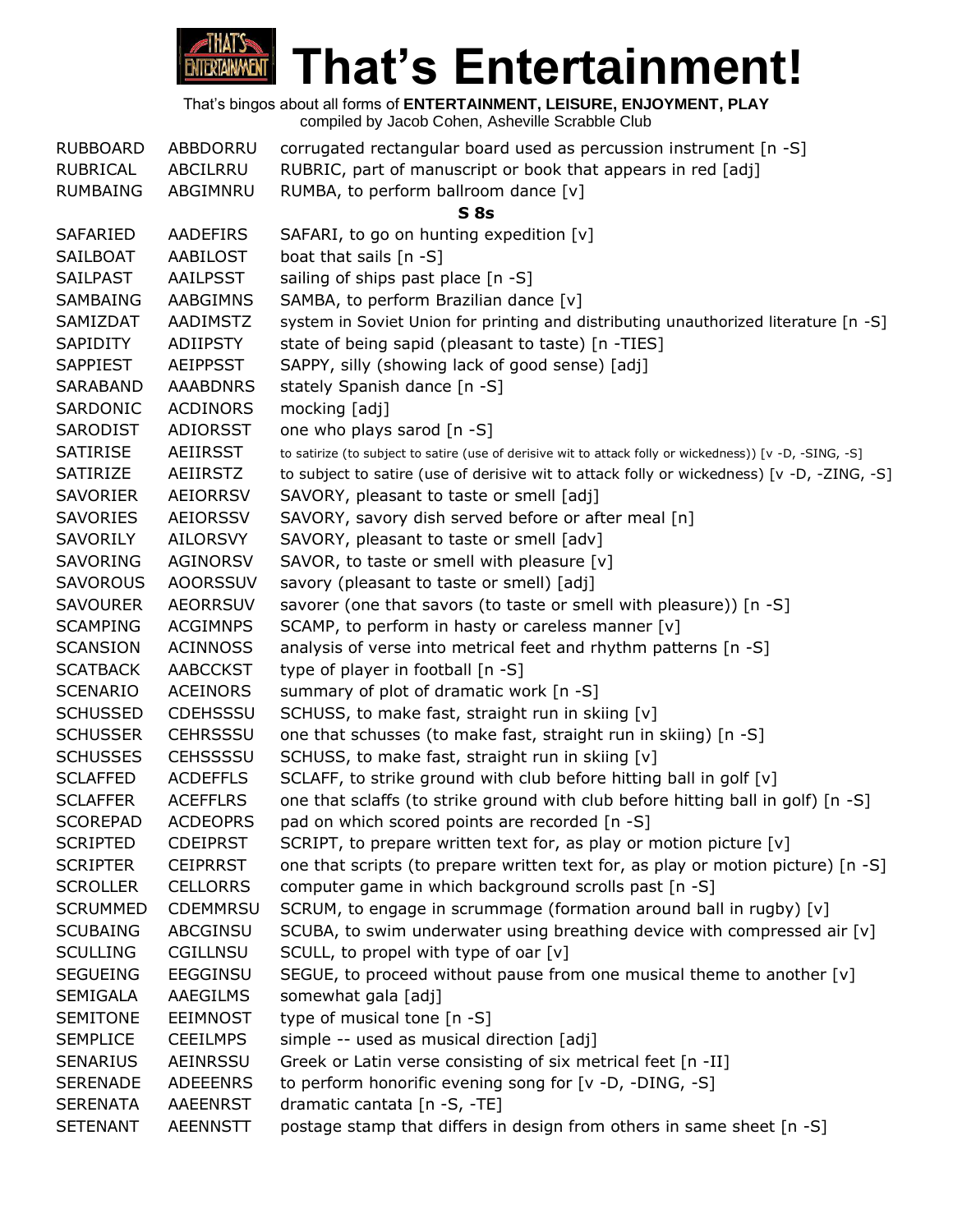

SFORZATO AFOORSTZ playing of tone or chord with sudden force [n -S] SHAMISEN AEHIMNSS samisen (Japanese stringed instrument) [n -S] SHAMMING AGHIMMNS SHAM, to feign (to pretend (to assume or display false appearance of)) [v] SHANKING AGHIKNNS SHANK, to hit sharply to right, as golf ball [v] SHARPING AGHINPRS SHARP, to raise in pitch, as musical tone [v] SHIKAREE AEEHIKRS big game hunter [n -S] SHINDIES DEHIINSS SHINDY, shindig (elaborate dance or party) [n] SHINTIES EHIINSST SHINTY, Scottish game similar to field hockey [n] SHIVAREE AEEHIRSV to chivaree (to perform mock serenade) [v -D, -ING, -S] SHOWABLE ABEHLOSW SHOW, to cause or permit to be seen [adj] SHOWBOAT ABHOOSTW to show off [v -ED, -ING, -S] SHOWCASE ACEHOSSW to exhibit (to present for public viewing) [v -D, -SING, -S] SHOWGIRL GHILORSW chorus girl [n -S] SHOWGOER EGHOORSW one that attends show [n -S] SHOWIEST EHIOSSTW SHOWY, making great or brilliant display [adj] SHOWTIME EHIMOSTW time at which entertainment is to start [n -S] SIDESHOW DEHIOSSW small show offered in addition to main attraction [n -S] SIDESMAN ADEIMNSS lay assistant at Anglican church [n -MEN] SIDESPIN DEIINPSS type of spin imparted to ball [n -S] SIGHTSEE EEGHISST to visit and view places of interest [v -SAW, -N, -ING, -S] SIMPERED DEEIMPRS SIMPER, to smile in silly manner [v] SIMPERER EEIMPRRS one that simpers (to smile in silly manner) [n -S] SINFONIA AFIINNOS symphony (orchestral composition) [n -S, -IE] SINGABLE ABEGILNS SING, to utter with musical inflections of voice [adj] SINGSONG GGINNOSS monotonous cadence in speaking or reading [n -S] SIRVENTE EEINRSTV satirical medieval song or poem [n -S] SITARIST AIIRSSTT one who plays sitar [n -S] SITZMARK AIKMRSTZ mark left in snow by skier who has fallen backward [n -S] SKANKING AGIKKNNS SKANK, to dance in loose-limbed manner [v] SKIDOOER DEIKOORS one that rides on snowmobile [n -S] SKIJORER EIJKORRS skier who is drawn over snow by dogs, horse, or vehicle [n -S] SKIORING GIIKNORS form of skiing [n -S] SKIPPING GIIKNPPS SKIP, to move with light springing steps [v] SKOALING AGIKLNOS SKOAL, to drink to health of [v] SKUNKING GIKKNNSU SKUNK, to defeat overwhelmingly [v] SKYBOARD ABDKORSY board with foot bindings that is used for skysurfing [n -S] SKYBOXES BEKOSSXY SKYBOX, enclosure of seats situated high in stadium [n] SKYDIVER DEIKRSVY one that skydives (to parachute from airplane for sport) [n -S] SLALOMED ADELLMOS SLALOM, to ski in zigzag course [v] SLALOMER AELLMORS one that slaloms (to ski in zigzag course) [n -S] SLAPSHOT AHLOPSST type of shot in hockey [n -S] SLIPCASE ACEILPSS protective box for book [n -S] SLOTBACK ABCKLOST type of football player [n -S] SLUFFING FFGILNSU SLUFF, to discard card or cards [v] SLUGFEST EFGLSSTU vigorous fight [n -S] SLURPING GILNPRSU SLURP, to eat or drink noisily [v]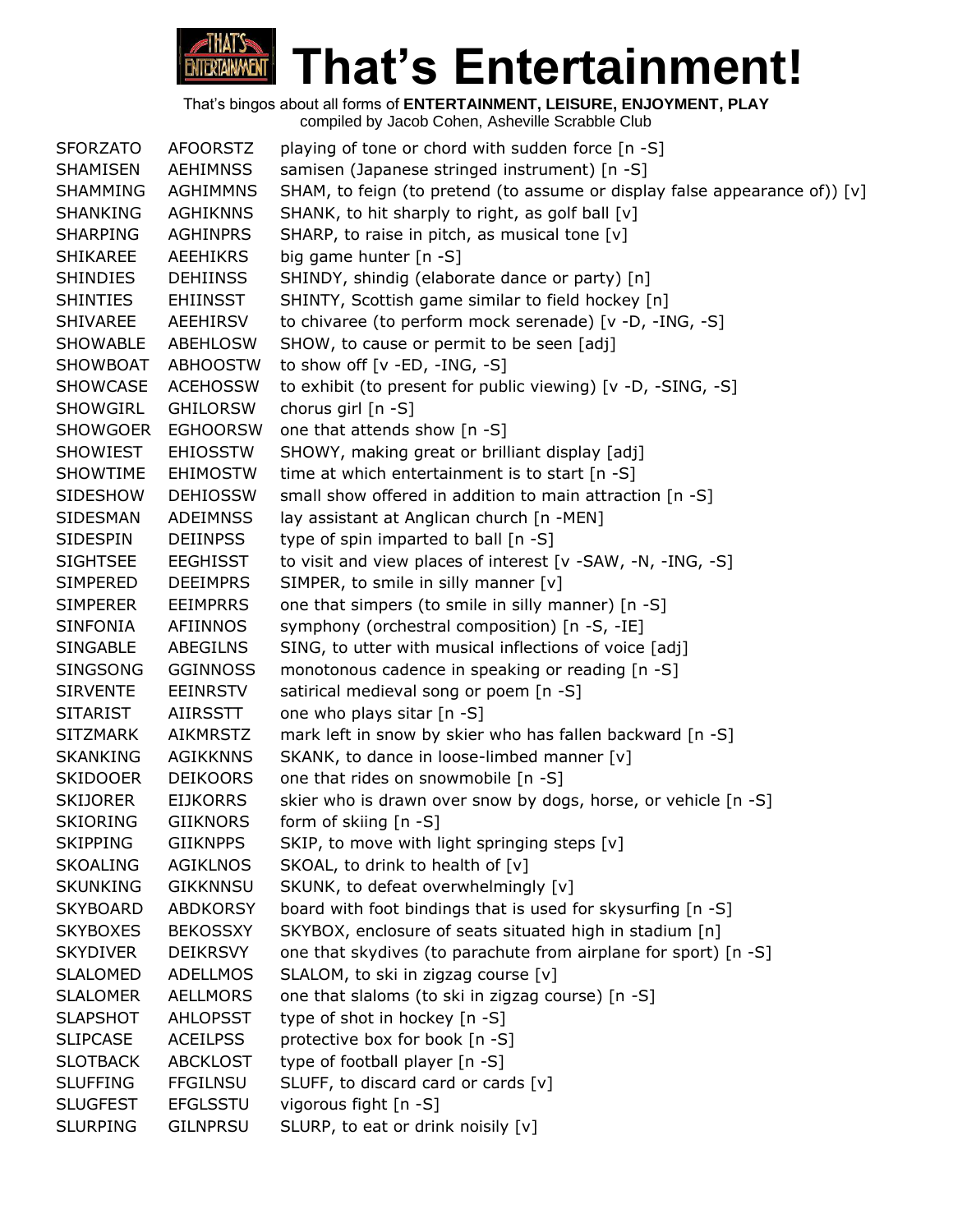

| <b>SMERKING</b> | <b>EGIKMNRS</b> | SMERK, to smirk (to smile in affected or smug manner) [v]                                  |
|-----------------|-----------------|--------------------------------------------------------------------------------------------|
| <b>SMILIEST</b> | <b>EIILMSST</b> | SMILEY, displaying smile [adj]                                                             |
| SMIRKING        | GIIKMNRS        | SMIRK, to smile in affected or smug manner [v]                                             |
| <b>SNARFING</b> | <b>AFGINNRS</b> | SNARF, to eat or drink greedily [v]                                                        |
| <b>SNEAKBOX</b> | <b>ABEKNOSX</b> | small boat masked with brush and weeds that is used for wildfowl hunting [n -ES]           |
| <b>SNELLEST</b> | <b>EELLNSST</b> | SNELL, keen (enthusiastic) [adj]                                                           |
| <b>SNELLING</b> | <b>EGILLNNS</b> | SNELL, to attach short line to fishhook [v]                                                |
| <b>SNOOTFUL</b> | <b>FLNOOSTU</b> | enough alcoholic liquor to make one drunk [n -S]                                           |
| SNOWPLOW        | <b>LNOOPSWW</b> | to execute type of skiing maneuver [v -ED, -ING, -S]                                       |
| <b>SNOWSHOE</b> | <b>EHNOOSSW</b> | to walk on snowshoes (oval frames that allow person to walk on deep snow) [v -D, -ING, -S] |
| <b>SNUFFBOX</b> | <b>BFFNOSUX</b> | box for holding snuff [n -ES]                                                              |
| <b>SNUFFING</b> | <b>FFGINNSU</b> | SNUFF, to use or inhale snuff (powdered tobacco) [v]                                       |
| <b>SOAPBOX</b>  | <b>ABOOPSX</b>  | to deliver informal impassioned speech on street [v -ED, -ING, -ES]                        |
| <b>SOCIABLE</b> | <b>ABCEILOS</b> | social (friendly gathering) [n -S]                                                         |
| <b>SOCIABLY</b> | ABCILOSY        | in friendly manner [adv]                                                                   |
| <b>SOFTBACK</b> | <b>ABCFKOST</b> | book bound in flexible paper cover [n -S]                                                  |
| <b>SOFTBALL</b> | <b>ABFLLOST</b> | type of ball $[n - S]$                                                                     |
| SONATINA        | AAINNOST        | short sonata [n -S, -NE]                                                                   |
| SONATINE        | <b>AEINNOST</b> | SONATINA, short sonata [n]                                                                 |
| SONGBIRD        | <b>BDGINORS</b> | bird that utters musical call [n -S]                                                       |
| <b>SONGBOOK</b> | <b>BGKNOOOS</b> | book of songs [n -S]                                                                       |
| SONGFEST        | <b>EFGNOSST</b> | informal gathering for group singing [n -S]                                                |
| SONGLIKE        | <b>EGIKLNOS</b> | resembling song (musical composition written or adapted for singing) [adj]                 |
| SONGSTER        | <b>EGNORSST</b> | singer (one that sings (to utter with musical inflections of voice)) [n -S]                |
| SONNETED        | <b>DEENNOST</b> | SONNET, to compose sonnet (type of poem) [v]                                               |
| SOOTHING        | <b>GHINOOST</b> | SOOTHE, to restore to quiet or normal state [v]                                            |
| <b>SORRIEST</b> | <b>EIORRSST</b> | SORRY, feeling grief or penitence [adj]                                                    |
| <b>SOULSTER</b> | <b>ELORSSTU</b> | singer of soul music [n -S]                                                                |
| SOUNDBOX        | <b>BDNOOSUX</b> | resonant cavity in musical instrument [n -ES]                                              |
| SOURDINE        | <b>DEINORSU</b> | sordine (device used to muffle tone of musical instrument) [n -S]                          |
| SPADILLE        | <b>ADEILLPS</b> | highest trump in certain card games [n -S]                                                 |
| <b>SPALDEEN</b> | <b>ADEELNPS</b> | small hollow rubber ball [n -S]                                                            |
| <b>SPECTATE</b> | <b>ACEEPSTT</b> | to attend and view $[v -D, -TING, -S]$                                                     |
| <b>SPEEDWAY</b> | <b>ADEEPSWY</b> | road designed for rapid travel [n -S]                                                      |
| <b>SPICCATO</b> | <b>ACCIOPST</b> | method of playing stringed instrument [n -S]                                               |
| SPILIKIN        | <b>IIIKLNPS</b> | strip of wood used in game [n -S]                                                          |
| <b>SPITBALL</b> | <b>ABILLPST</b> | type of pitch in baseball [n -S] / [v -ED, -ING, -S]                                       |
| SPONDAIC        | <b>ACDINOPS</b> | spondee (type of metrical foot) [n -S]                                                     |
| <b>SPOOFERY</b> | <b>EFOOPRSY</b> | good-natured ridicule [n -RIES]                                                            |
| <b>SPOOFING</b> | <b>FGINOOPS</b> | SPOOF, to ridicule in fun [v]                                                              |
| <b>SPOORING</b> | <b>GINOOPRS</b> | SPOOR, to track animal [v]                                                                 |
| <b>SPORTFUL</b> | <b>FLOPRSTU</b> | sportive (playful (frolicsome)) [adj]                                                      |
| <b>SPORTIER</b> | <b>EIOPRRST</b> | SPORTY, showy (making great or brilliant display) [adj]                                    |
| <b>SPORTILY</b> | <b>ILOPRSTY</b> | SPORTY, showy (making great or brilliant display) [adv]                                    |
| <b>SPORTING</b> | <b>GINOPRST</b> | SPORT, to frolic (to play and run about merrily) [v]                                       |
| <b>SPORTIVE</b> | <b>EIOPRSTV</b> | playful (frolicsome) [adj]                                                                 |
|                 |                 |                                                                                            |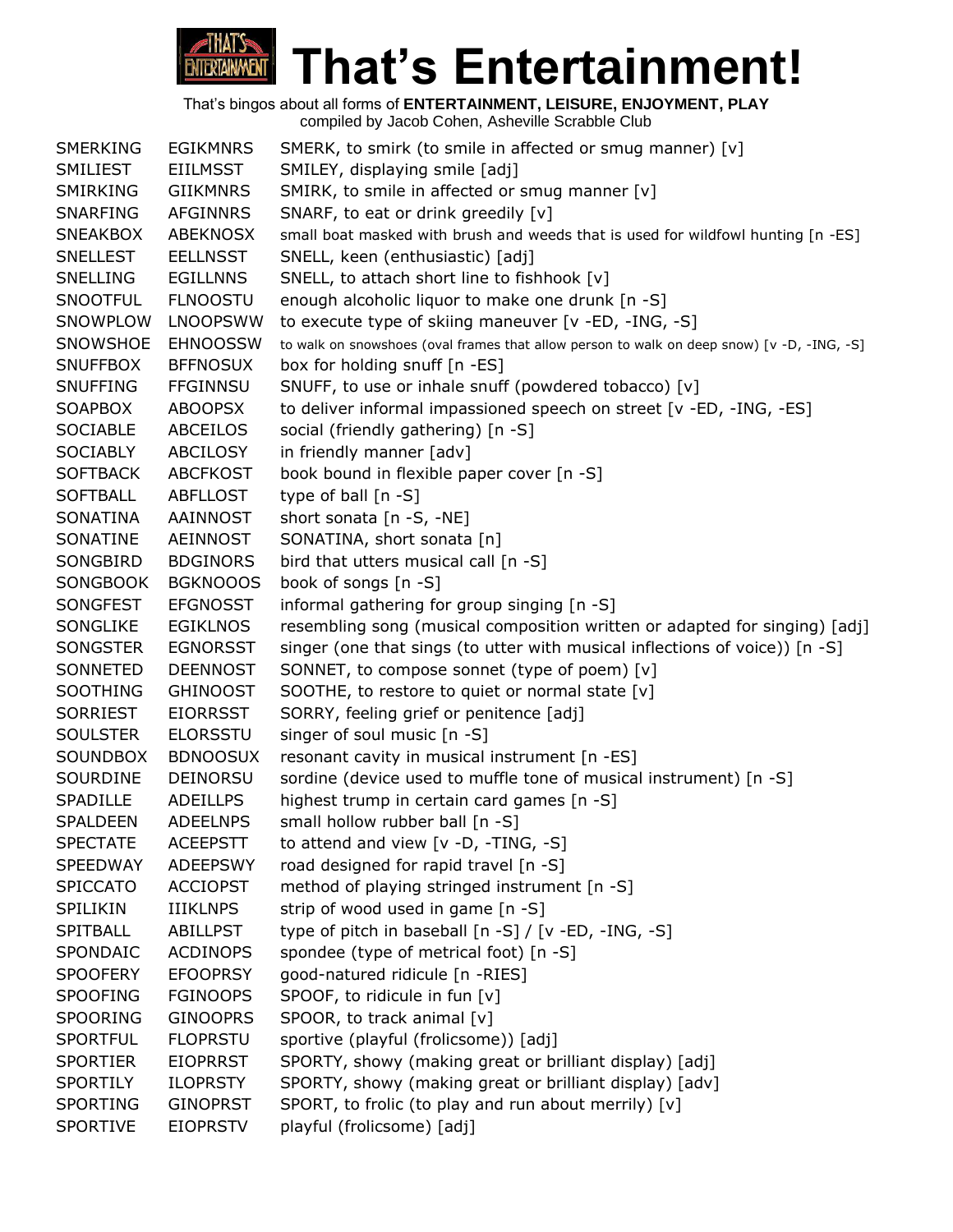

| SQUIBBED        | <b>BBDEIQSU</b> | SQUIB, to lampoon (to ridicule in satirical composition) [v]                                   |
|-----------------|-----------------|------------------------------------------------------------------------------------------------|
| <b>SQUIBBER</b> | <b>BBEIQRSU</b> | infield grounder that becomes base hit [n -S]                                                  |
| SQUIDDED        | <b>DDDEIQSU</b> | SQUID, to fish for squid (ten-armed marine mollusks) [v]                                       |
| <b>STACCATO</b> | <b>AACCOSTT</b> | musical passage marked by short, clear-cut playing of tones [n -TI, -S]                        |
| <b>STAGETTE</b> | AEEGSTTT        | all-female party for woman about to be married [n -S]                                          |
| <b>STAGIEST</b> | <b>AEGISSTT</b> | STAGEY, stagy [adj] / STAGY, having theatrical quality [adj]                                   |
| <b>STANDOFF</b> | <b>ADFFNOST</b> | tie or draw, as in game [n -S]                                                                 |
| <b>STANDOUT</b> | ADNOSTTU        | one that shows marked superiority [n -S]                                                       |
| <b>STANZAED</b> | AADENSTZ        | STANZA, division of poem [adj]                                                                 |
| <b>STANZAIC</b> | <b>AACINSTZ</b> | STANZA, division of poem [adj]                                                                 |
| <b>STASIMON</b> | AIMNOSST        | choral ode in ancient Greek drama [n -MA]                                                      |
| <b>STICKMAN</b> | <b>ACIKMNST</b> | one who supervises play at dice table [n -MEN]                                                 |
| <b>STOLIDER</b> | <b>DEILORST</b> | STOLID, showing little or no emotion [adj]                                                     |
| <b>STOLIDLY</b> | <b>DILLOSTY</b> | STOLID, showing little or no emotion [adv]                                                     |
| <b>STOMPIER</b> | <b>EIMOPRST</b> | STOMPY, conducive to stomping feet [adj]                                                       |
| <b>STRATEGY</b> | <b>AEGRSTTY</b> | plan for obtaining specific goal [n -GIES]                                                     |
| <b>STRAWHAT</b> | <b>AAHRSTTW</b> | pertaining to summer theater situated in resort area [adj]                                     |
| <b>STROLLED</b> | <b>DELLORST</b> | STROLL, to walk in leisurely manner [v]                                                        |
| <b>STROLLER</b> | <b>ELLORRST</b> | one that strolls (to walk in leisurely manner) [n -S]                                          |
| <b>STRUMMED</b> | <b>DEMMRSTU</b> | STRUM, to play stringed instrument by running fingers lightly across strings [v]               |
| <b>STRUMMER</b> | <b>EMMRRSTU</b> | one that strums (to play stringed instrument by running fingers lightly across strings) [n -S] |
| <b>STRUMPET</b> | <b>EMPRSTTU</b> | prostitute [n -S]                                                                              |
| <b>STUDLIER</b> | <b>DEILRSTU</b> | STUDLY, muscular and attractive [adj]                                                          |
| <b>STUNTMAN</b> | AMNNSTTU        | person who substitutes for actor in scenes involving dangerous activities [n -MEN]             |
| <b>SUBGENRE</b> | <b>BEEGNRSU</b> | subdivision of genre [n -S]                                                                    |
| <b>SUBSCALE</b> | ABCELSSU        | subdivision of scale [n -S]                                                                    |
| <b>SUBTHEME</b> | <b>BEEHMSTU</b> | subordinate theme [n -S]                                                                       |
| <b>SUBTITLE</b> | <b>BEILSTTU</b> | to give secondary title to [v -D, -LING, -S]                                                   |
| <b>SUBTONIC</b> | <b>BCINOSTU</b> | type of musical tone [n -S]                                                                    |
| <b>SUPERFAN</b> | <b>AEFNPRSU</b> | exceedingly devoted enthusiast [n -S]                                                          |
| <b>SUPERFLY</b> | <b>EFLPRSUY</b> | showily pretentious [adj]                                                                      |
| <b>SUPERHIT</b> | <b>EHIPRSTU</b> | something exceedingly successful [n -S]                                                        |
| <b>SUPERING</b> | <b>EGINPRSU</b> | SUPER, to reinforce with thin cotton mesh, as book [v]                                         |
| <b>SURFABLE</b> | <b>ABEFLRSU</b> | SURF, to ride breaking waves on long, narrow board [adj]                                       |
| <b>SURFIEST</b> | <b>EFIRSSTU</b> | SURFY, abounding in breaking waves [adj]                                                       |
| <b>SURPRISE</b> | <b>EIPRRSSU</b> | to come upon unexpectedly [v -D, -SING, -S]                                                    |
| <b>SURPRIZE</b> | <b>EIPRRSUZ</b> | to surprise (to come upon unexpectedly) [v -D, -ZING, -S]                                      |
| <b>SURTITLE</b> | <b>EILRSTTU</b> | translation of foreign-language dialogue displayed above screen or stage [n -S]                |
| <b>SUSPENSE</b> | <b>EENPSSSU</b> | state of mental uncertainty or excitement [n -S]                                               |
| <b>SWEETEST</b> | <b>EEESSTTW</b> | SWEET, pleasing to taste [adj]                                                                 |
| SWIGGING        | <b>GGGIINSW</b> | SWIG, to drink deeply or rapidly [v]                                                           |
| SWILLING        | <b>GIILLNSW</b> | SWILL, to swig (to drink deeply or rapidly) [v]                                                |
| SWIMMING        | <b>GIIMMNSW</b> | act of one that swims [n -S] / SWIM, to propel oneself in water by natural means [v]           |
| <b>SWIMWEAR</b> | AEIMRSWW        | clothing suitable for swimming [n SWIMWEAR]                                                    |
| SWINGMAN        | <b>AGIMNNSW</b> | basketball player who can play guard or forward [n -MEN]                                       |
| SWIZZLER        | EILRSWZZ        | one that swizzles (to drink excessively) [n -S]                                                |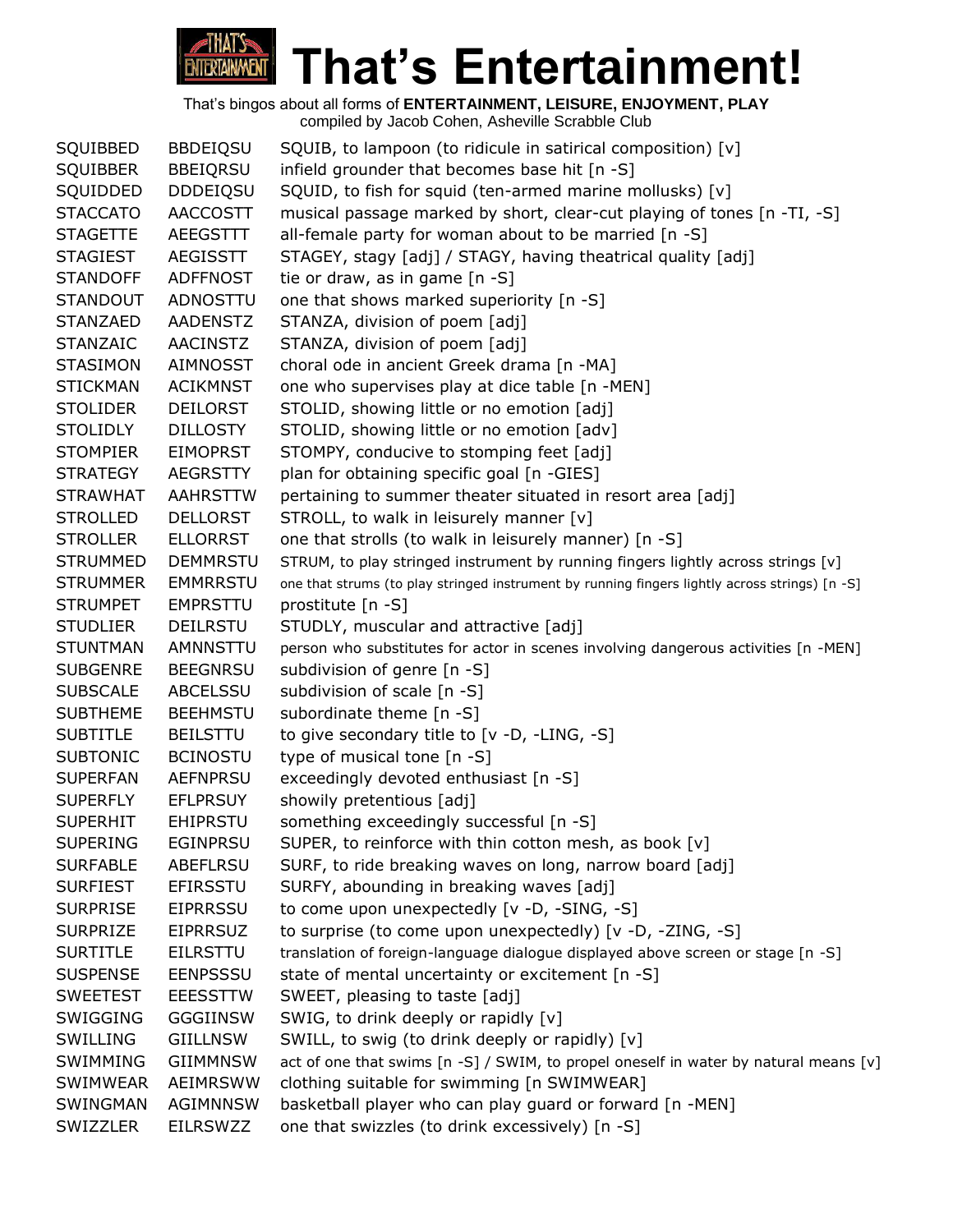

**That's Entertainment!**

That's bingos about all forms of **ENTERTAINMENT, LEISURE, ENJOYMENT, PLAY**

compiled by Jacob Cohen, Asheville Scrabble Club

SYNTHPOP HNOPPSTY popular music played with synthesizers [n -S] **T 8s** TABOURED ABDEORTU TABOUR, to tabor (to beat on small drum) [v] TABOURER ABEORRTU taborer (one that tabors (to beat on small drum)) [n -S] TABOURET ABEORTTU taboret (small drum) [n -S] TAILBACK AABCIKLT member of backfield in some football formations [n -S] TAKINGLY AGIKLNTY in attractive manner [adv] TALKFEST AEFKLSTT gabfest (informal gathering for general talk) [n -S] TAMBOURA AABMORTU tambura (stringed instrument) [n -S] TANGOING AGGINNOT TANGO, to perform Latin American dance [v] TARABISH AABHIRST type of card game [n -ES] TARTIEST AEIRSTTT TARTY, suggestive of prostitute [adj] TASTIEST AEISSTTT TASTY, pleasant to taste [adj] TAWDRIER ADEIRRTW TAWDRY, gaudy (tastelessly showy) [adj] TAWDRILY ADILRTWY TAWDRY, gaudy (tastelessly showy) [adv] TEAMMATE AAEEMMTT member of same team [n -S] TEAMWORK AEKMORTW cooperative effort to achieve common goal [n -S] TEETOTUM EEMOTTTU spinning toy [n -S] TELEFILM EEFILLMT motion picture made for television [n -S] TELEMARK AEEKLMRT type of turn in skiing [n -S] / [v -ED, -ING, -S] TELEPLAY AEELLPTY play written for television [n -S] TELESTIC CEEILSTT type of acrostic (poem in which certain letters taken in order form word or phrase) [n -S] TENNISES EEINNSST TENNIS, outdoor ball game [n] TENORINO EINNOORT high tenor [n -NI] TENORIST EINORSTT one who sings tenor or plays tenor instrument [n -S] TENORMAN AEMNNORT person who plays tenor saxophone [n -MEN] TERZETTO EEORTTTZ vocal or instrumental trio [n -TTI, -S] TEXTBOOK BEKOOTTX book used in study of subject [n -S] THEATRIC ACEHIRTT THEATER, building for dramatic presentations [adj] THEMATIC ACEHIMTT stamp collected according to its subject [n -S] THEREMIN EEHIMNRT musical instrument [n -S] THESPIAN AEHINPST actor or actress [n -S] THINCLAD ACDHILNT runner on track team [n -S] THIRLING GHIILNRT THIRL, to thrill (to excite greatly) [v] THIRSTED DEHIRSTT THIRST, to feel desire or need to drink [v] THIRSTER EHIRRSTT one that thirsts (to feel desire or need to drink) [n -S] THRILLED DEHILLRT THRILL, to excite greatly [v] THRILLER EHILLRRT one that thrills (to excite greatly) [n -S] THROSTLE EHLORSTT songbird (bird that utters musical call) [n -S] THRUMMED DEHMMRTU THRUM, to play stringed instrument idly or monotonously [v] THRUMMER EHMMRRTU one that thrums (to play stringed instrument idly or monotonously) [n -S] THRUSHES EHHRSSTU THRUSH, songbird (bird that utters musical call) [n] TIDDLIER DDEIILRT TIDDLY, slightly drunk [adj] TIEBREAK ABEEIKRT contest to select winner from among contestants with tied score [n -S] TILTYARD ADILRTTY area for jousting contests [n -S] TIMEWORN EIMNORTW showing effects of long use or wear [adj]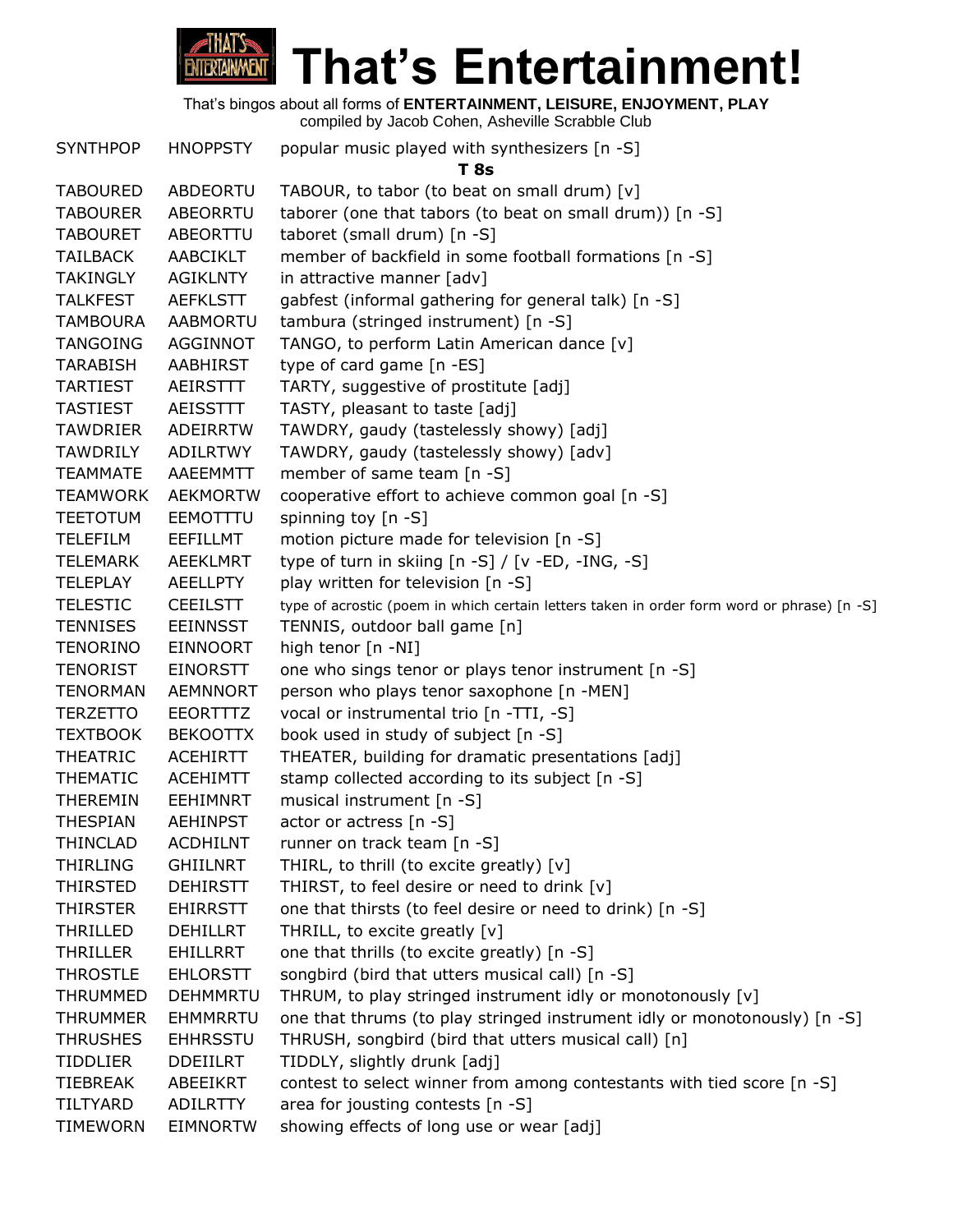

| <b>TINSELED</b> | <b>DEEILNST</b> | TINSEL, to give showy or gaudy appearance to $[v]$                                   |
|-----------------|-----------------|--------------------------------------------------------------------------------------|
| <b>TIPPLING</b> | GIILNPPT        | TIPPLE, to drink alcoholic beverages [v]                                             |
| <b>TIPSHEET</b> | <b>EEHIPSTT</b> | publication with tips for betting on races or investing in stocks [n -S]             |
| <b>TIPSIEST</b> | <b>EIIPSSTT</b> | TIPSY, slightly drunk [adj]                                                          |
| <b>TITTERED</b> | <b>DEEIRTTT</b> | TITTER, to utter restrained, nervous laugh [v]                                       |
| <b>TITTERER</b> | EEIRRTTT        | one that titters (to utter restrained, nervous laugh) [n -S]                         |
| <b>TOASTING</b> | AGINOSTT        | adding of rhythmic speech to reggae music [n -S]                                     |
| <b>TONGUING</b> | <b>GGINNOTU</b> | use of tongue in articulating notes on wind instrument [n -S]                        |
| <b>TOOTHIER</b> | <b>EHIOORTT</b> | TOOTHY, having or showing prominent teeth [adj]                                      |
| <b>TOOTHILY</b> | <b>HILOOTTY</b> | TOOTHY, having or showing prominent teeth [adv]                                      |
| <b>TOREADOR</b> | <b>ADEOORRT</b> | bullfighter [n -S]                                                                   |
| <b>TOURISTY</b> | <b>IORSTTUY</b> | TOURIST, one who tours for pleasure [adj]                                            |
| <b>TRACKING</b> | <b>ACGIKNRT</b> | TRACK, to follow marks left by animal, person, or vehicle [v]                        |
| <b>TRAPBALL</b> | AABLLPRT        | type of ball game [n -S]                                                             |
| <b>TRAVELOG</b> | <b>AEGLORTV</b> | lecture or film on traveling [n -S]                                                  |
| <b>TRAVESTY</b> | <b>AERSTTVY</b> | to parody (to imitate serious literary work for comic effect) [v -TIED, -TIES, -ING] |
| <b>TRAWLING</b> | <b>AGILNRTW</b> | TRAWL, to fish by dragging net along sea bottom [v]                                  |
| <b>TRAWLNET</b> | <b>AELNRTTW</b> | large net used in trawling [n -S]                                                    |
| <b>TRIACTOR</b> | <b>ACIORRTT</b> | trifecta (system of betting) [n -S]                                                  |
| <b>TRIBRACH</b> | <b>ABCHIRRT</b> | type of metrical foot [n -S]                                                         |
| TRICTRAC        | <b>ACCIRRTT</b> | form of backgammon [n -S]                                                            |
| <b>TRILLING</b> | <b>GIILLNRT</b> | TRILL, to sing or play with vibrating effect [v]                                     |
| TRIMARAN        | AAIMNRRT        | sailing vessel [n -S]                                                                |
| <b>TRIMETER</b> | EEIMRRTT        | verse of three metrical feet [n -S]                                                  |
| TRISEMIC        | <b>CEIIMRST</b> | TRISEME, type of metrical foot [adj]                                                 |
| <b>TRISTICH</b> | <b>CHIIRSTT</b> | stanza of three lines [n -S]                                                         |
| <b>TROCHAIC</b> | <b>ACCHIORT</b> | trochee (type of metrical foot) [n -S]                                               |
| <b>TROCHEES</b> | <b>CEEHORST</b> | TROCHEE, type of metrical foot [n]                                                   |
| <b>TROLLING</b> | <b>GILLNORT</b> | act of one that trolls [n -S] / TROLL, to fish with slowly trailing line [v]         |
| <b>TROLLOPY</b> | <b>LLOOPRTY</b> | TROLLOP, prostitute [adj]                                                            |
| <b>TROMBONE</b> | <b>BEMNOORT</b> | brass wind instrument [n -S]                                                         |
| <b>TROPHIED</b> | <b>DEHIOPRT</b> | TROPHY, to honor with trophy (symbol of victory) [v]                                 |
| <b>TROPHIES</b> | <b>EHIOPRST</b> | TROPHY, to honor with trophy (symbol of victory) [v]                                 |
| <b>TROTLINE</b> | <b>EILNORTT</b> | strong fishing line [n -S]                                                           |
| <b>TROUNCER</b> | <b>CENORRTU</b> | one that trounces (to beat severely) [n -S]                                          |
| <b>TROUPING</b> | <b>GINOPRTU</b> | TROUPE, to tour with theatrical company [v]                                          |
| <b>TROUTIER</b> | EIORRTTU        | TROUTY, abounding in trout [adj]                                                     |
| <b>TROUTING</b> | <b>GINORTTU</b> | activity of fishing for trout [n -S]                                                 |
| <b>TROUVERE</b> | <b>EEORRTUV</b> | medieval poet [n -S]                                                                 |
| <b>TROUVEUR</b> | <b>EORRTUUV</b> | trouvere (medieval poet) [n -S]                                                      |
| <b>TRUDGEON</b> | <b>DEGNORTU</b> | trudgen (swimming stroke) [n -S]                                                     |
| <b>TRUMPING</b> | <b>GIMNPRTU</b> | TRUMP, to outdo (to exceed in performance) [v]                                       |
| <b>TUMBLING</b> | <b>BGILMNTU</b> | sport of gymnastics [n -S]                                                           |
| <b>TURNHALL</b> | AHLLNRTU        | building where gymnasts practice [n -S]                                              |
| <b>TWADDLER</b> | <b>ADDELRTW</b> | one that twaddles (to talk foolishly) [n -S]                                         |
| <b>TWERKING</b> | <b>EGIKNRTW</b> | TWERK, to dance in particular style originating in New Orleans [v]                   |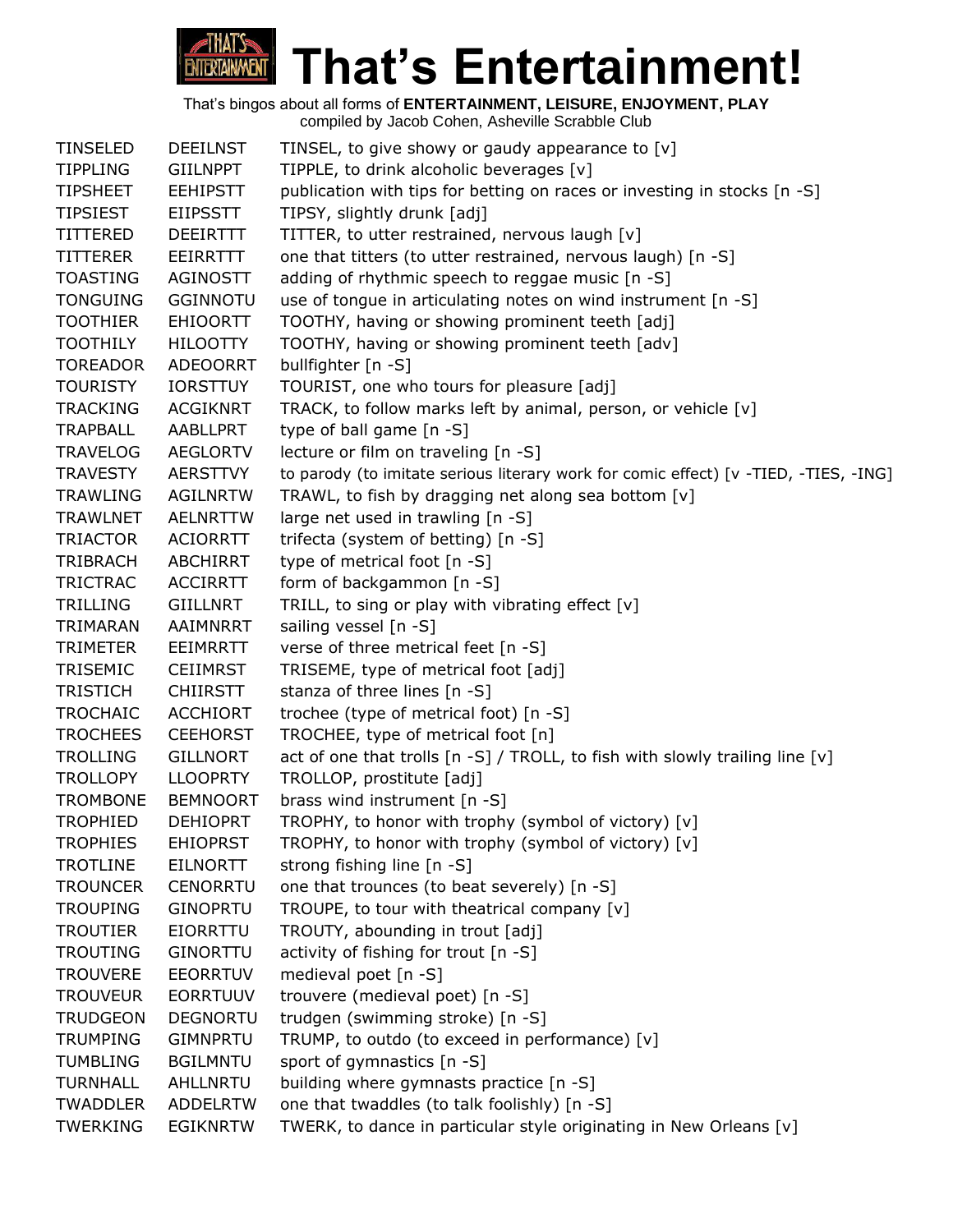

**That's Entertainment!**

| <b>TWIDDLER</b> | <b>DDEILRTW</b> | one that twiddles (to play idly with something) [n -S]                              |  |  |
|-----------------|-----------------|-------------------------------------------------------------------------------------|--|--|
| <b>TWINIGHT</b> | <b>GHIINTTW</b> | pertaining to baseball doubleheader that begins in late afternoon [adj]             |  |  |
| <b>TYPECAST</b> | <b>ACEPSTTY</b> | to cast in acting role befitting one's own nature [v TYPECAST, -ING, -S]            |  |  |
|                 |                 | <b>U</b> 8s                                                                         |  |  |
| <b>UMPIRAGE</b> | AEGIMPRU        | function of umpire [n -S]                                                           |  |  |
| <b>UMPIRING</b> | GIIMNPRU        | UMPIRE, to act as umpire (person appointed to rule on plays in game) [v]            |  |  |
| <b>UNAMUSED</b> | ADEMNSUU        | not amused (to occupy pleasingly) [adj]                                             |  |  |
| <b>UNDERDOG</b> | <b>DDEGNORU</b> | one who is expected to lose [n -S]                                                  |  |  |
| <b>UNFADING</b> | ADFGINNU        | FADING, Irish dance [adj]                                                           |  |  |
| <b>UNFLASHY</b> | <b>AFHLNSUY</b> | not flashy (gaudy (tastelessly showy)) [adj]                                        |  |  |
| <b>UNFLUTED</b> | <b>DEFLNTUU</b> | not fluted (to play on flute (woodwind instrument)) [adj]                           |  |  |
| <b>UNGLITZY</b> | <b>GILNTUYZ</b> | not glitzy (showy (making great or brilliant display)) [adj]                        |  |  |
| <b>UNPLAYED</b> | <b>ADELNPUY</b> | PLAY, to engage in amusement or sport [adj]                                         |  |  |
| <b>UNPOETIC</b> | <b>CEINOPTU</b> | not poetic (pertaining to poetry (literary work in metrical form)) [adj]            |  |  |
| <b>UNRHYMED</b> | <b>DEHMNRUY</b> | not rhymed (to compose verse with corresponding terminal sounds) [adj]              |  |  |
| <b>UNVERSED</b> | <b>DEENRSUV</b> | not versed (to versify (to change from prose into metrical form)) [adj]             |  |  |
| <b>UPSTAGER</b> | <b>AEGPRSTU</b> | one that upstages (to outdo theatrically) [n -S]                                    |  |  |
| <b>URBANELY</b> | <b>ABELNRUY</b> | URBANE, refined and elegant [adv]                                                   |  |  |
| <b>URBANEST</b> | <b>ABENRSTU</b> | URBANE, refined and elegant [adj]                                                   |  |  |
| <b>URBANITY</b> | ABINRTUY        | quality of being urbane (refined and elegant) [n -TIES]                             |  |  |
|                 |                 | V <sub>8s</sub>                                                                     |  |  |
| VACATION        | <b>AACINOTV</b> | to take vacation (period of time devoted to rest and relaxation) [v -ED, -ING, -S]  |  |  |
| VELARIUM        | AEILMRUV        | awning over ancient Roman theater [n -IA]                                           |  |  |
| <b>VERISTIC</b> | <b>CEIIRSTV</b> | VERISM, realism in art or literature [adj]                                          |  |  |
| <b>VERSELET</b> | <b>EEELRSTV</b> | short group of lines that form unit in poem or song [n -S]                          |  |  |
| <b>VERSEMAN</b> | <b>AEEMNRSV</b> | one who versifies [n -MEN]                                                          |  |  |
| <b>VERSICLE</b> | <b>CEEILRSV</b> | short line of metrical writing [n -S]                                               |  |  |
| <b>VIBRANCE</b> | ABCEINRV        | vibrancy (quality or state of being vibrant) [n -S]                                 |  |  |
| <b>VIBRANCY</b> | <b>ABCINRVY</b> | quality or state of being vibrant [n -CIES]                                         |  |  |
| <b>VIEWBOOK</b> | <b>BEIKOOVW</b> | promotional booklet with pictures that is published by college or university [n -S] |  |  |
| <b>VIEWIEST</b> | <b>EEIISTVW</b> | VIEWY, showy (making great or brilliant display) [adj]                              |  |  |
| <b>VIGORISH</b> | <b>GHIIORSV</b> | charge paid to bookie on bet [n -ES]                                                |  |  |
| <b>VIGOROSO</b> | <b>GIOOORSV</b> | with emphasis and spirit -- used as musical direction [adv]                         |  |  |
| VIRGINAL        | AGIILNRV        | musical instrument [n -S]                                                           |  |  |
| <b>VIRTUOSA</b> | <b>AIORSTUV</b> | female virtuoso [n -S, -SE]                                                         |  |  |
| <b>VIRTUOSO</b> | <b>IOORSTUV</b> | highly skilled artistic performer [n -SI, -S]                                       |  |  |
| <b>VITALITY</b> | <b>AIILTTVY</b> | exuberant physical strength or mental vigor [n -TIES]                               |  |  |
| <b>VIVIDEST</b> | <b>DEIISTVV</b> | VIVID, strikingly bright or intense [adj]                                           |  |  |
| <b>VOCALESE</b> | <b>ACEELOSV</b> | form of jazz singing [n -S]                                                         |  |  |
| <b>VOCALIST</b> | <b>ACILOSTV</b> | singer (one that sings (to utter with musical inflections of voice)) [n -S]         |  |  |
| <b>VOGUEING</b> | <b>EGGINOUV</b> | voguing (dance consisting of series of styled poses) [n -S]                         |  |  |
| VOLLEYED        | <b>DEELLOVY</b> | VOLLEY, to return tennis ball before it touches ground [v]                          |  |  |
| <b>VOLLEYER</b> | <b>EELLORVY</b> | one that volleys (to return tennis ball before it touches ground) [n -S]            |  |  |
| <b>W 8s</b>     |                 |                                                                                     |  |  |
| WAGERING        | AEGGINRW        | WAGER, to risk on uncertain outcome [v]                                             |  |  |
| WAITERED        | <b>ADEEIRTW</b> | WAITER, to work as male server in restaurant [v]                                    |  |  |